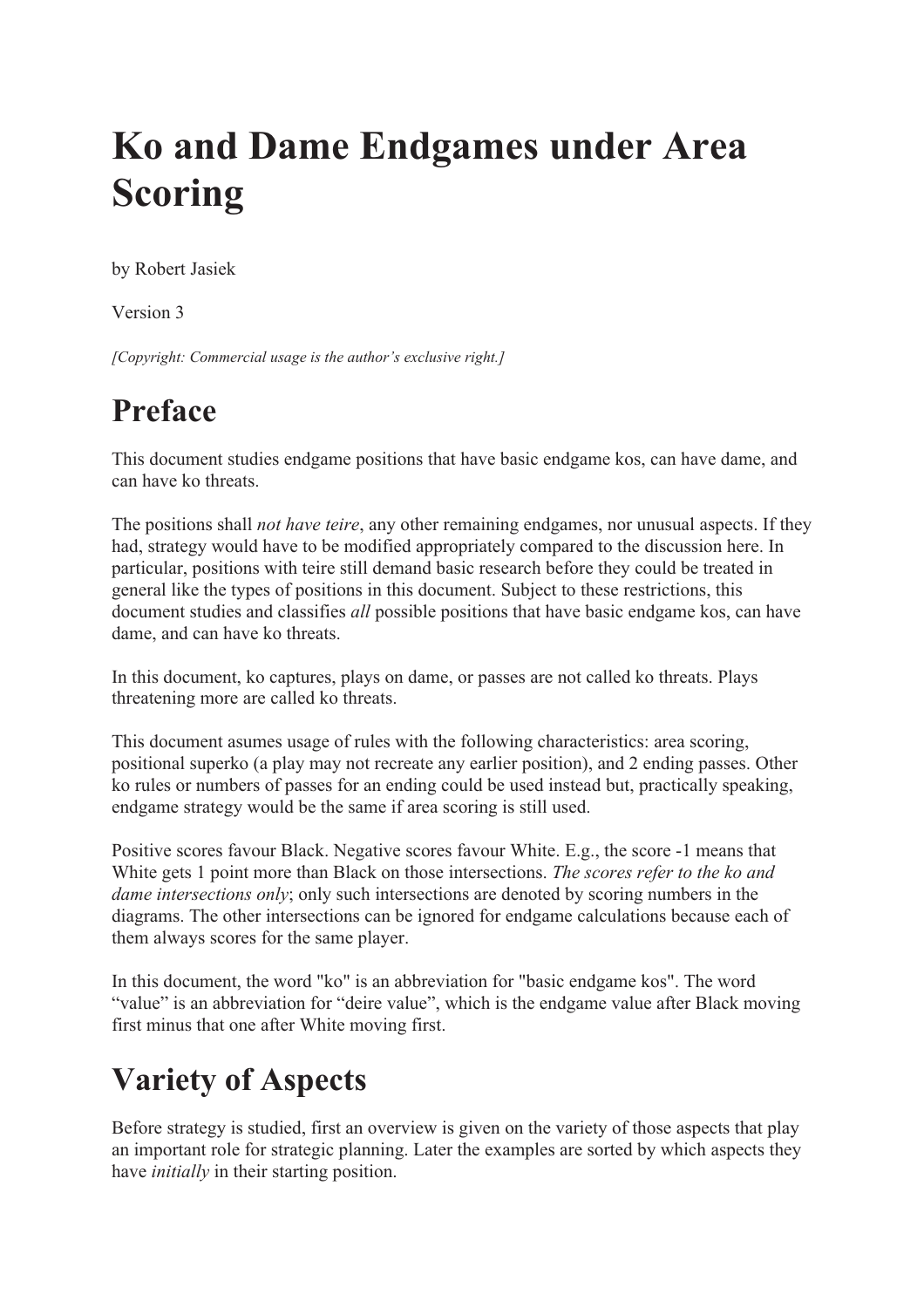### **Ko Open for Black or White**

Each ko is open for either Black or White.



The ko is open for Black. The ko is open for White.



### **Black or White to Move**

Either Black or White is the player having the turn and therefore the first to make a move in the current starting position.





### **Dame Parity**

The number of dame can be either odd or even.





Black to move. Black plays at 1.



White to move. White plays at 1.



There is 1 dame. This is an odd number. There are 2 dame. This is an even number.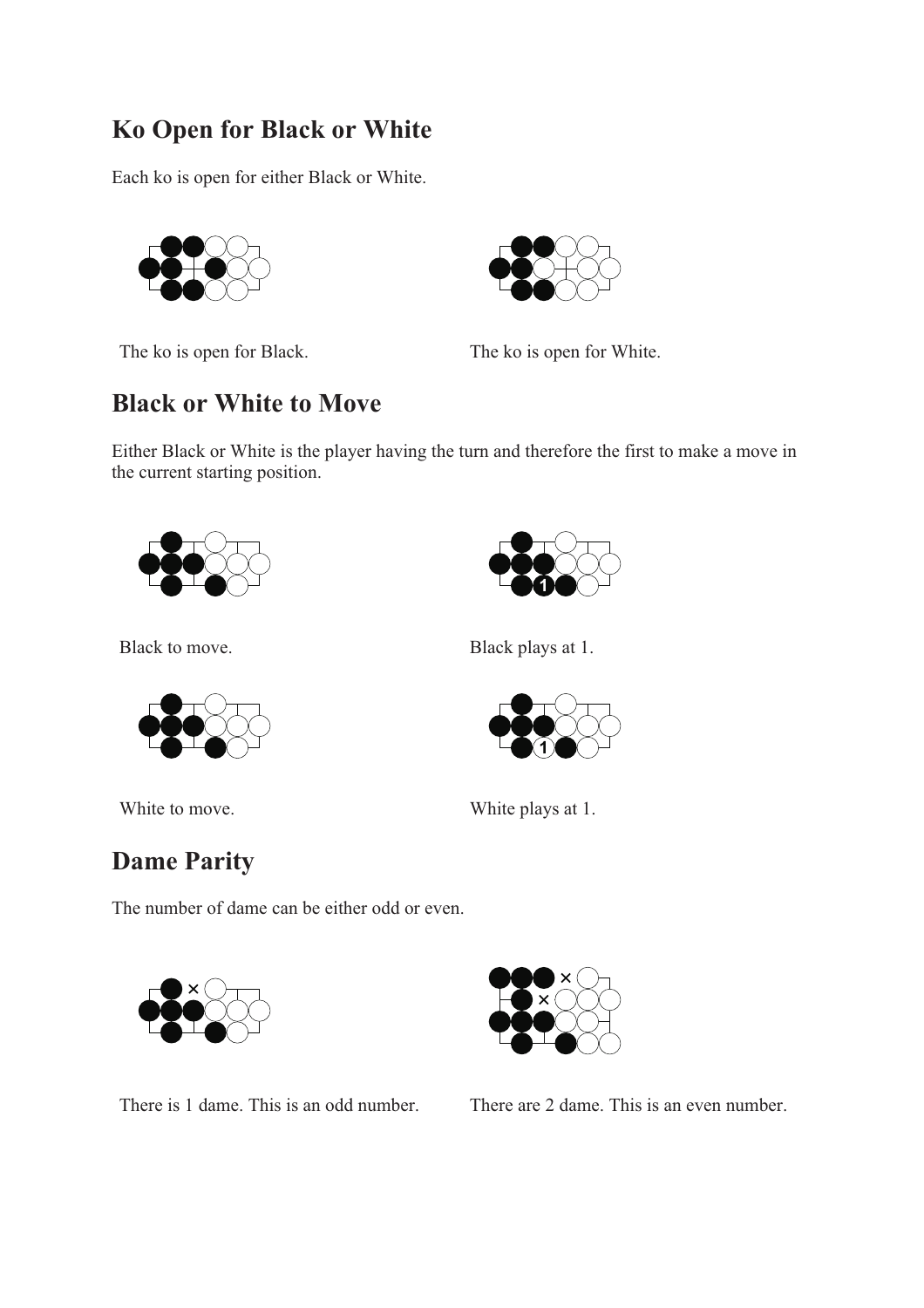### **Difference of Numbers of Open Kos**

The difference of numbers of open kos is the number of kos open for Black minus the number of kos open for White. If there are more kos open for White, then the number of kos open for White minus the number of kos open for Black is calculated, i.e., for the sake of simplicity, the sign of the difference shall always be positive. Instead of the absolute size of the difference, mainly the remainder after its division by 3 is relevant strategically.

#### **Remainder 0 after Division by 3**

Dividing the difference of numbers of open kos by 3 gives the remainder 0. (The following integers have the remainder 0 after division by 3: 3, 6, 9, 12, 15,...)



**Example A:** 3 kos are open for Black. 0 kos are open for White. The difference of numbers is  $3 - 0 = 3$ . The remainder after the division  $3/3$  is 0. (Why do we form  $3/3$ ? Because we divide the difference, which is 3, and because we always divide by 3. Why is the remainder 0? Because the result of the division  $3 / 3$  is the integer 1.)



**Example B:** 6 kos are open for Black. 0 kos are open for White. The difference of numbers is  $6 - 0 = 6$ . The remainder after the division  $6/3$  is 0. (Why do we form  $6/3$ ? Because we divide the difference, which is 6, and because we always divide by 3. Why is the remainder 0? Because the result of the division  $6/3$  is the integer 2.)



**Example C:** 4 kos are open for Black. 1 ko is open for White. The difference of numbers is  $4 - 1 = 3$ . The remainder after the division 3 / 3 is 0. (Note: What we divide is the difference - we do not divide the number of kos open for one particular player.)



**Example D:** 5 kos are open for White. 2 kos are open for Black. The difference of numbers is  $5 - 2 = 3$ . The remainder after the division  $3/3$  is 0.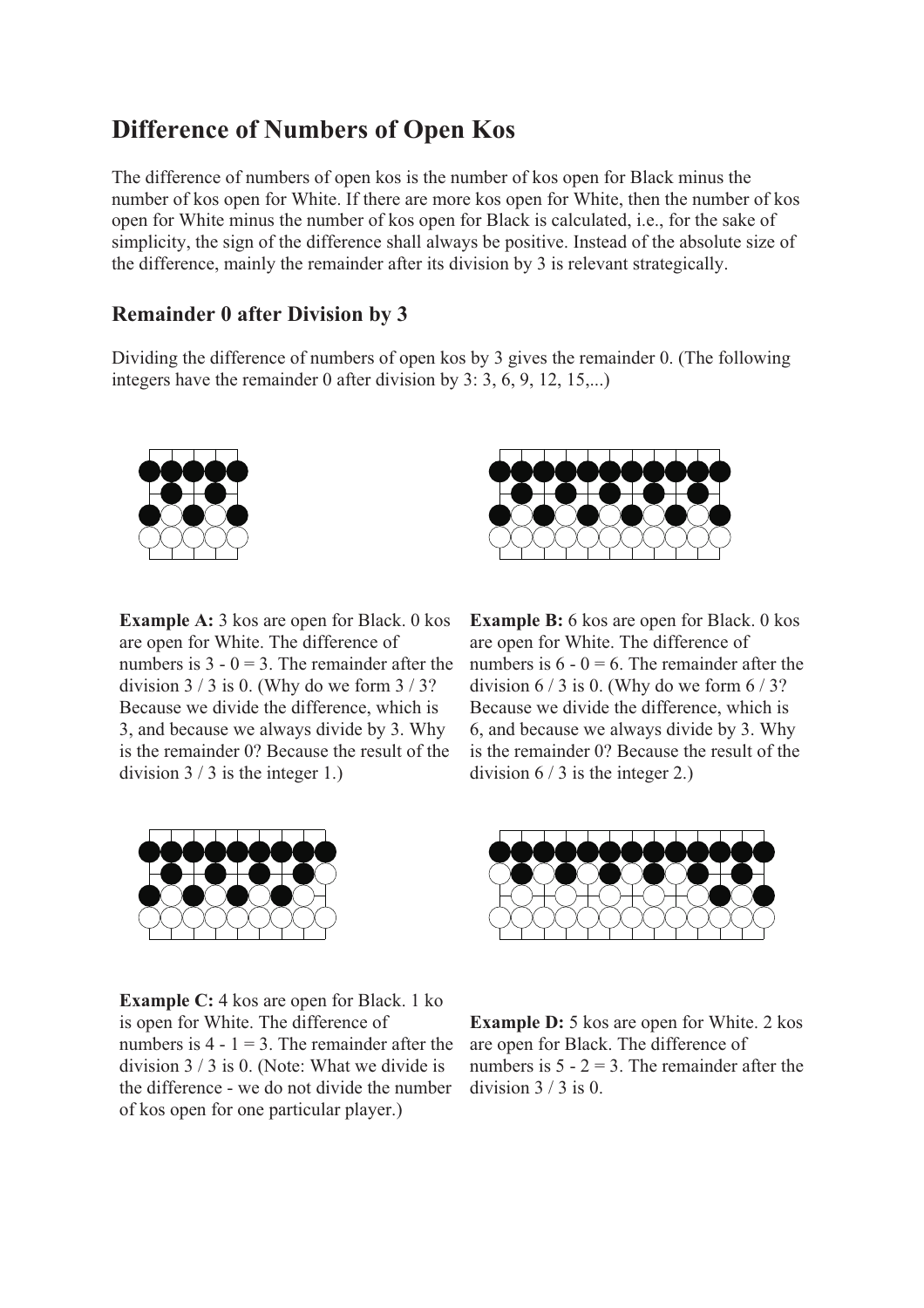Now undoubtably you wonder what do we gain from noticing that the remainder is 0 in each of these examples? The strategy is the same! Either player can fill a ko or else capture a ko until all the kos will be filled.



**Example C**, Black to move: After move 2, the position is reduced to example A.





Firstly the players fill an equal number of excess kos. Secondly, the player with more open kos fills 2/3 of the remaining triples while the opponent fills 1/3.

Then, in the triple of 3 kos open for Black, Black fills 2 while White captures and fills 1 ko.

#### **Remainder 1 after Division by 3**

Dividing the difference of numbers of open kos by 3 gives the remainder 1. In other words, one player has 1 excess ko after ignoring as many pairs of one ko open for Black and one ko open for White and then ignoring as many triples of kos as possible. (The following integers have the remainder 1 after division by 3: 1, 4, 7, 10, 13,...)



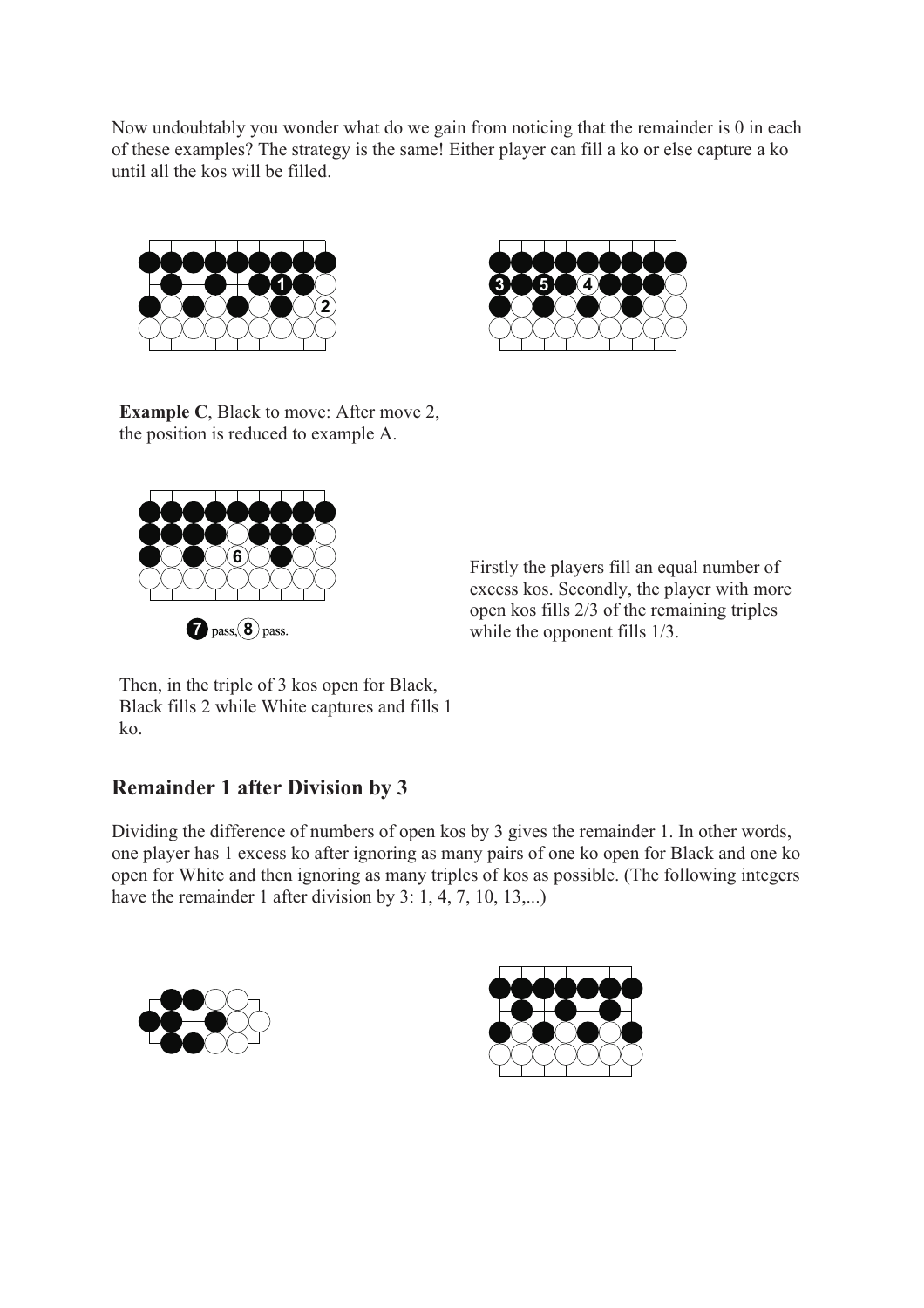**Example A:** 1 ko is open for Black. 0 kos are open for White. The difference of numbers is  $1 - 0 = 1$ . The remainder after the division  $1/3$  is 1. (Why do we form  $1/3$ ? Because we divide the difference, which is 1, and because we always divide by 3. Why is the remainder 1? Because the result of the division  $1/3$  is 0.333, which is the integer 0 plus the not yet divided remainder 1.)



**Example C:** 4 kos are open for White. 3 kos are open for Black. The difference of numbers is  $4 - 3 = 1$ . The remainder after the division  $1/3$  is 1.

**Example B:** 4 kos are open for Black. 0 kos are open for White. The difference of numbers is  $4 - 0 = 4$ . The remainder after the division  $4/3$  is 1. (Why do we form  $4/3$ ? Because we divide the difference, which is 4, and because we always divide by 3. Why is the remainder 1? Because the result of the division  $4/3$  is 1.333, which is the integer 1 plus the not yet divided remainder 1.)





The class of positions with the remainder 1 is not so easy as the class of positions with remainder 0. Details of strategy are discussed later. In particular, it is not always correct to reduce the number of remaining kos to 1 immediately; filling a dame first might sometimes be necessary.

#### **Remainder 2 after Division by 3**

Dividing the difference of numbers of open kos by 3 gives the remainder 2. In other words, one player has 2 excess kos after ignoring as many pairs of one ko open for Black and one ko open for White and then ignoring as many triples of kos as possible. (The following integers have the remainder 2 after division by 3: 2, 5, 8, 11, 14,...)



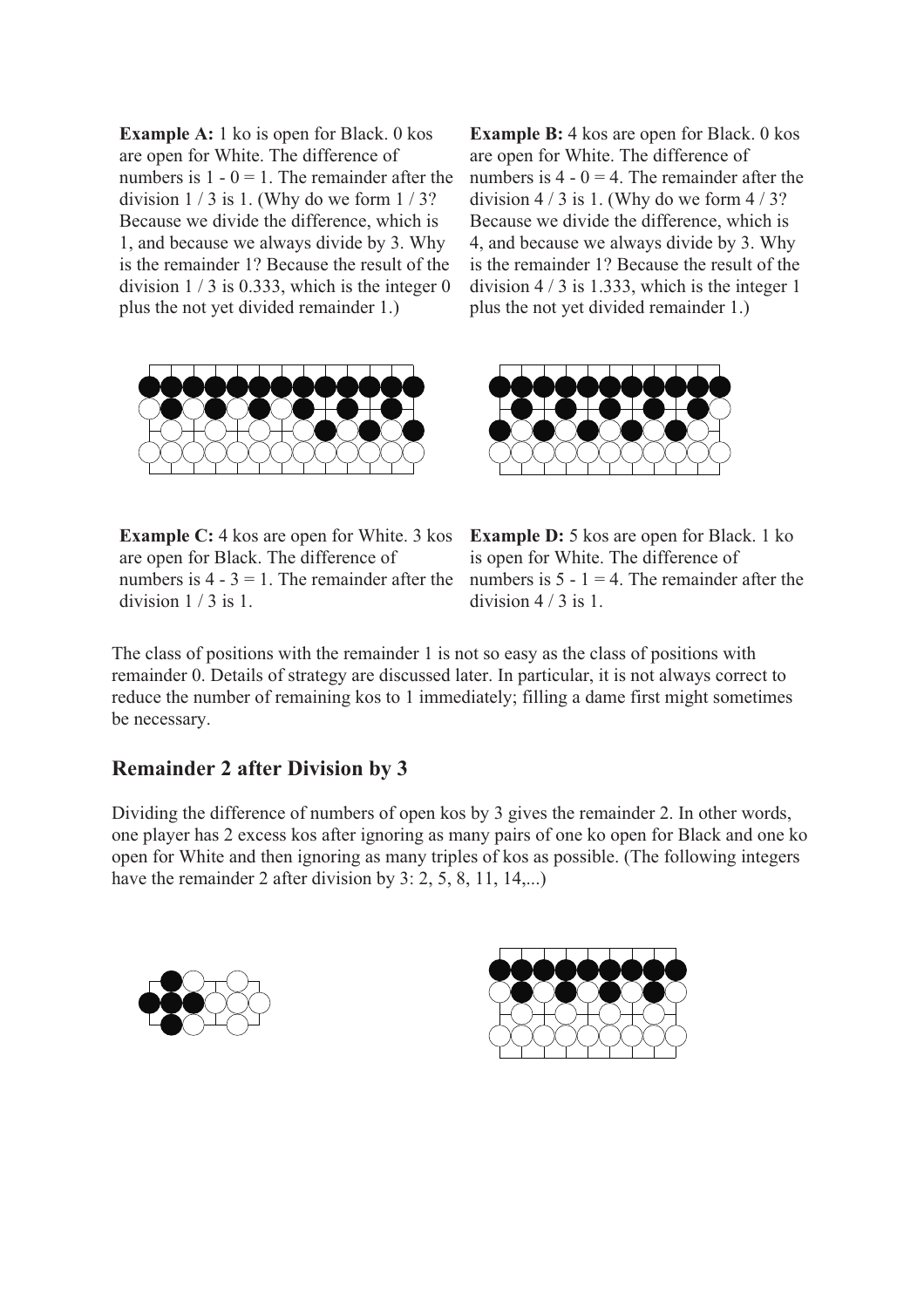**Example A:** 2 kos are open for White. 0 kos are open for Black. The difference of numbers is  $2 - 0 = 2$ . The remainder after the division  $2/3$  is 2. (Why do we form  $2/3$ ? Because we divide the difference, which is 2, and because we always divide by 3. Why is the remainder 2? Because the result of the division  $2/3$  is 0.666, which is the integer 0 plus the not yet divided remainder 2.)

**Example B:** 5 kos are open for White. 0 kos are open for Black. The difference of numbers is  $5 - 0 = 5$ . The remainder after the division  $5/3$  is 2. (Why do we form  $5/3$ ? Because we divide the difference, which is 5, and because we always divide by 3. Why is the remainder 2? Because the result of the division  $5/3$  is 1.666, which is the integer 1 plus the not yet divided remainder 2.)





**Example C:** 6 kos are open for Black. 4 kos are open for White. The difference of numbers is  $6 - 4 = 2$ . The remainder after the division  $2/3$  is  $2$ .

**Example D:** 6 kos are open for Black. 1 ko is open for White. The difference of numbers is  $6 - 1 = 5$ . The remainder after the division  $5/3$  is 2.

Also the class of positions with the remainder 2 is not so easy as the class of positions with remainder 0.

### **Difference of Numbers of Ko Threats**

The difference of numbers of ko threats is the number of ko threats for the player having the greater number of open kos minus the number of ko threats for the opponent. If the difference is positive, then the player with the greater number of open kos has more ko threats than the opponent. If the difference is negative, then the player with smaller number of open kos leads on ko threats. If the difference is zero, then it matters who captures the ko first. However, as will be seen further below, in quite some ko and dame endgames, arithmetics are not that simple - the number of dame has to be taken into account as well.

(Here we assume that numbers of ko threats can be actually counted. Still one has to be careful: Playing a ko threat might also eliminate other ko threats; therefore one can only count the maximal number of ko threats that a player could play in the course of a ko fight. Instead of a simple threat - answer sequence, it is sometimes necessary to play a longer sequence like threat - answer - answer - answer; we count also such as only one ko threat. Then there are double ko threats: Either player playing some eliminates an opposing ko threat at the same time. Typically, double ko threats should be played before the ko fight starts.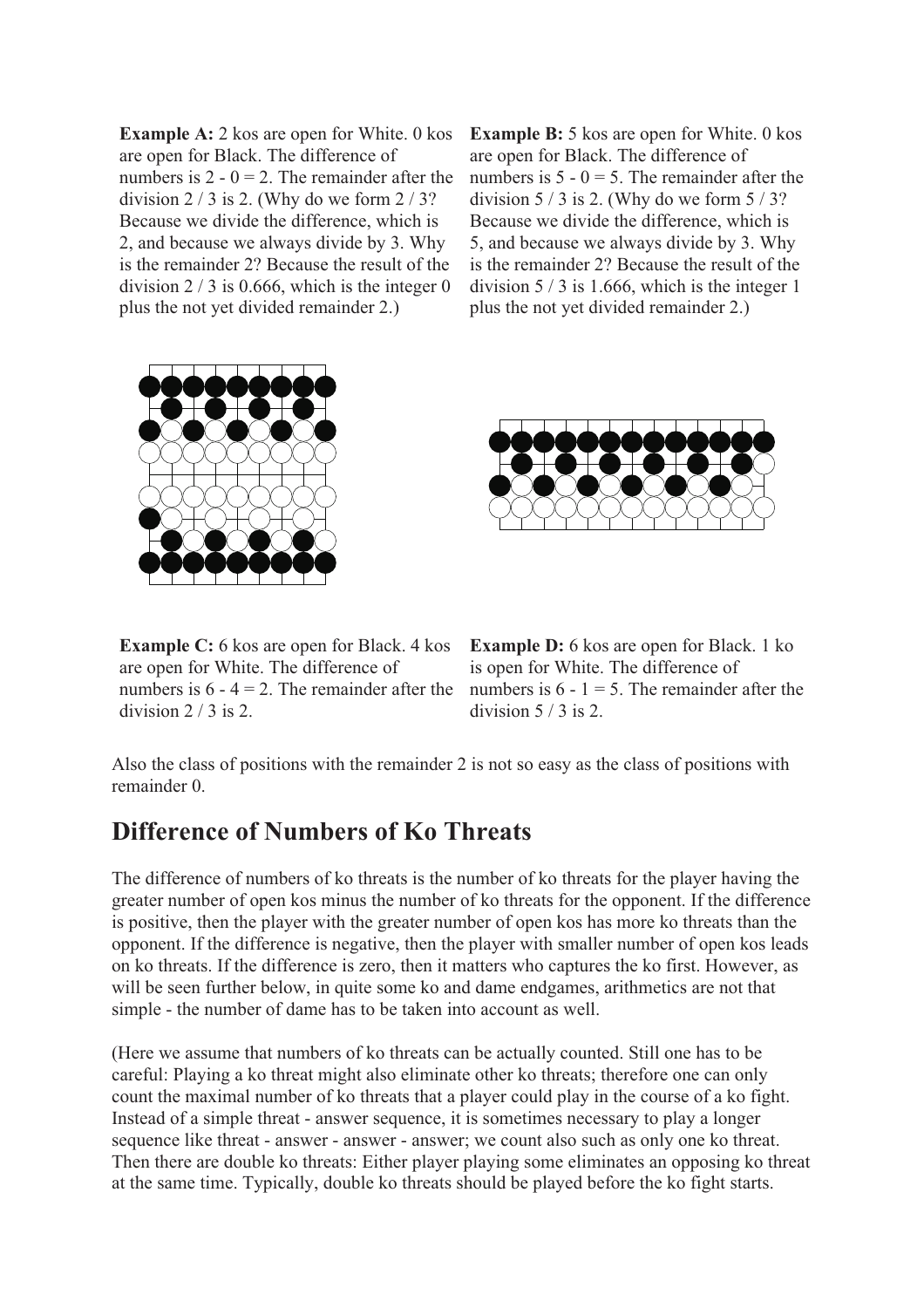Furthermore, not everything that looks like a ko threat is one at every moment of a ko fight, e.g., if it could backfire. Such details are not the major topic of this document though and should be studied elsewhere.)



**Example A:** Black as the player with the greater number of open kos has 2 ko threats at the intersections B. White has 1 ko threat at the intersection W. The difference of numbers is  $2 - 1 = 1$ .



**Example C:** Black as the player with the greater number of open kos has 0 ko threats. White has 2 ko threats at the intersections W. The difference of numbers is  $0 - 2 = -2$ .



**Example B:** White as the player with the greater number of open kos has 1 ko threat at the intersection W. Black has 3 ko threats at the intersections B. The difference of numbers is  $1 - 3 = -2$ .



**Example D:** Black as the player with the greater number of open kos has 1 ko threat at the intersection B. White has 1 ko threat at the intersection W. The difference of numbers is  $1 - 1 = 0$ .

# **Overview on the Possible Kinds of Ko Fights No Ko Fight**

Although there are kos on the board, it is not necessary to fight them.



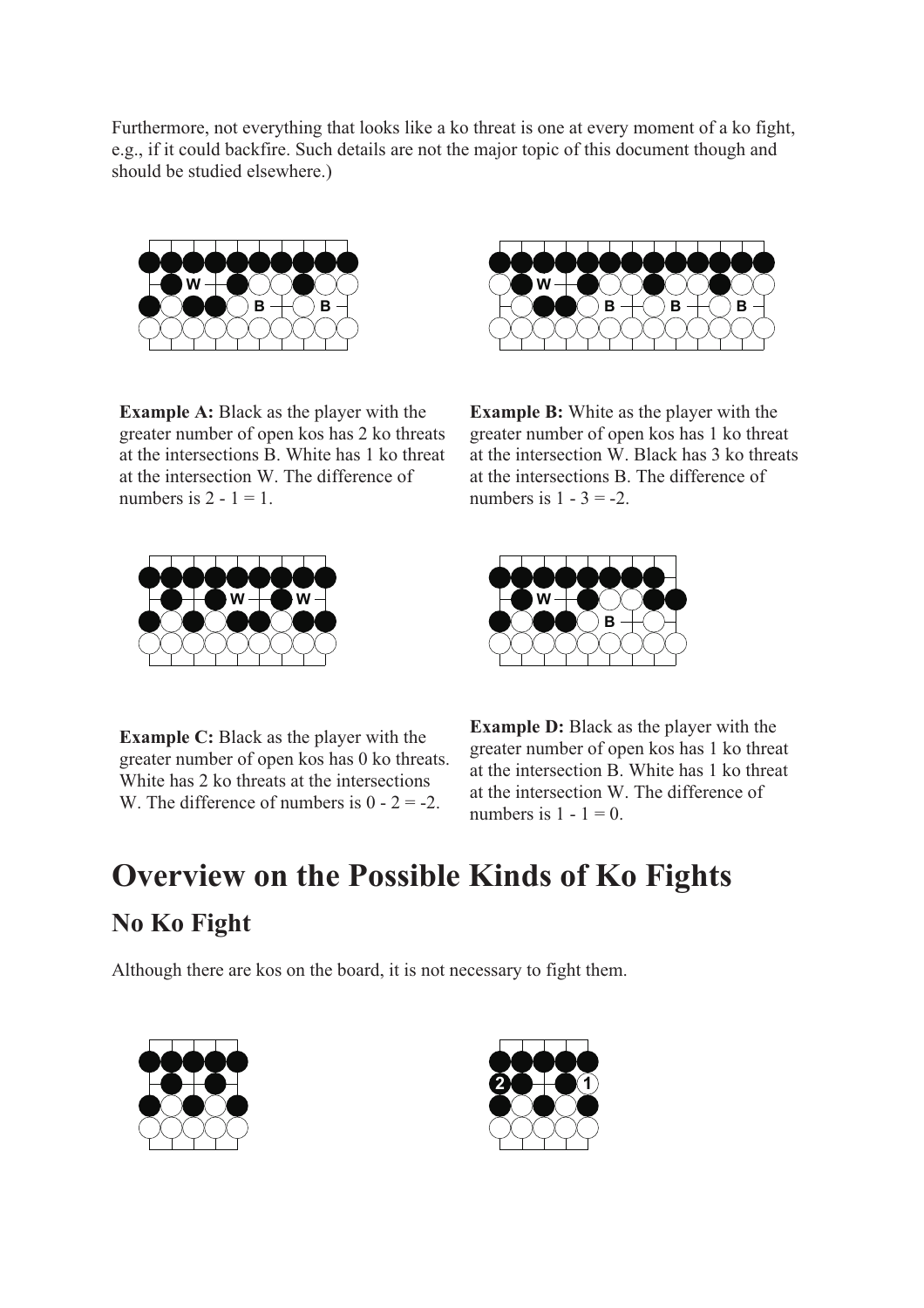White to move, without dame, the difference of open kos gives the remainder 0, without ko threats.



The players simply fill the kos as quickly as possible.

## **Ordinary Ko Fight**

The difference of ko threats decides the winner of the last ko.





White to move, 0 dame, the difference of open kos gives the remainder 1, the difference of ko threats is 1.



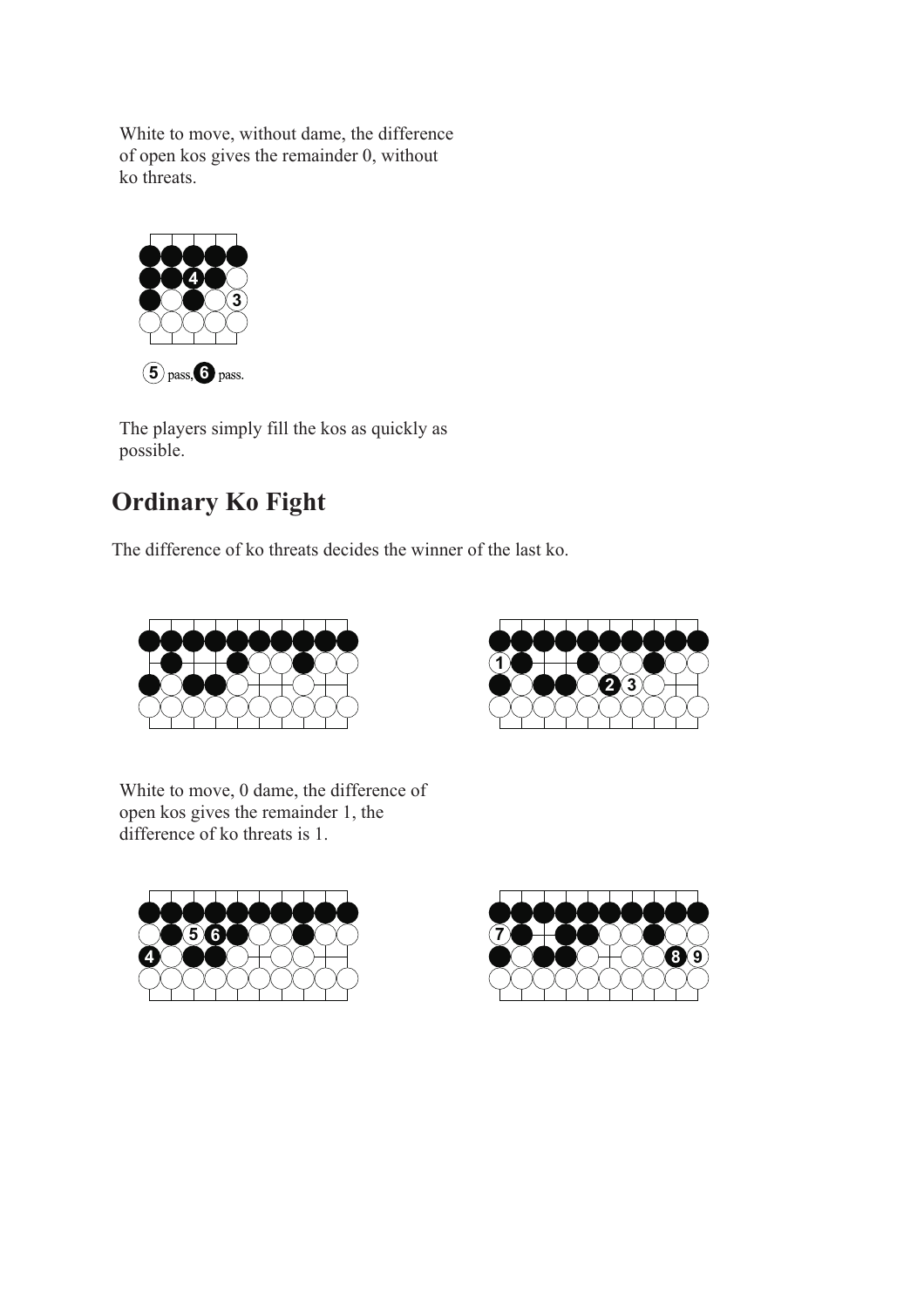



Black has had enough ko threats to win the ko by filling it.

## **Dame Ko Fight**

One player can also use dame instead of ko threats.



White to move, odd number of dame, the difference of open kos gives the remainder 1, the difference of ko threats is 2.



White does not only want to win the ko but also get the one extra odd dame.



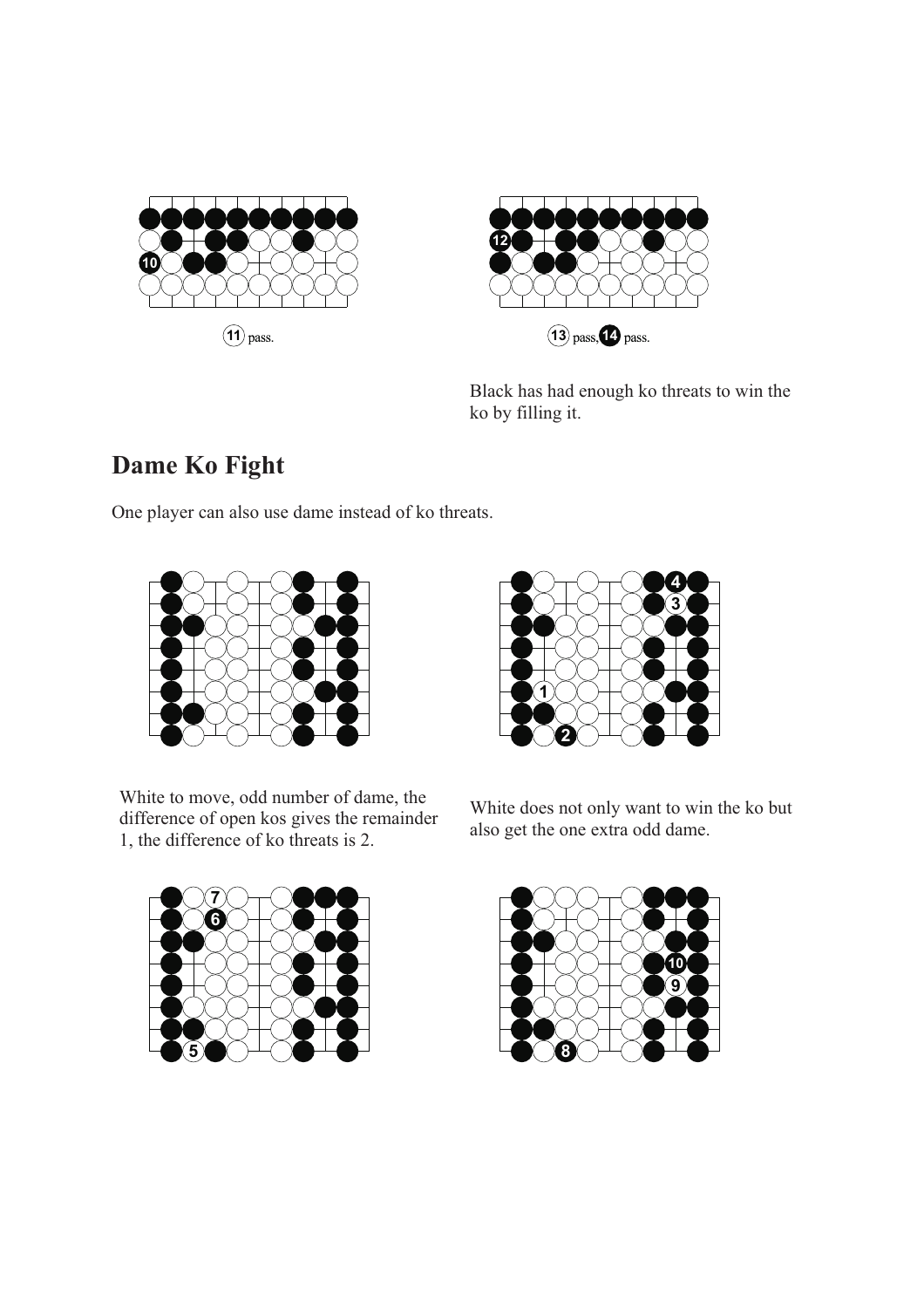



Black plays a dame instead of a ko threat. White can answer by also filling a dame because he still has a ko threat.





White has both filled the ko and got one more dame than Black.

# **Overview on the Possible Values of Moving First**

In ko and dame endgames, the value of Black moving first versus White moving first can be either 0, 2, or 4 points.

### **Value 0**

The score is the same regardless of whether Black or White moves first.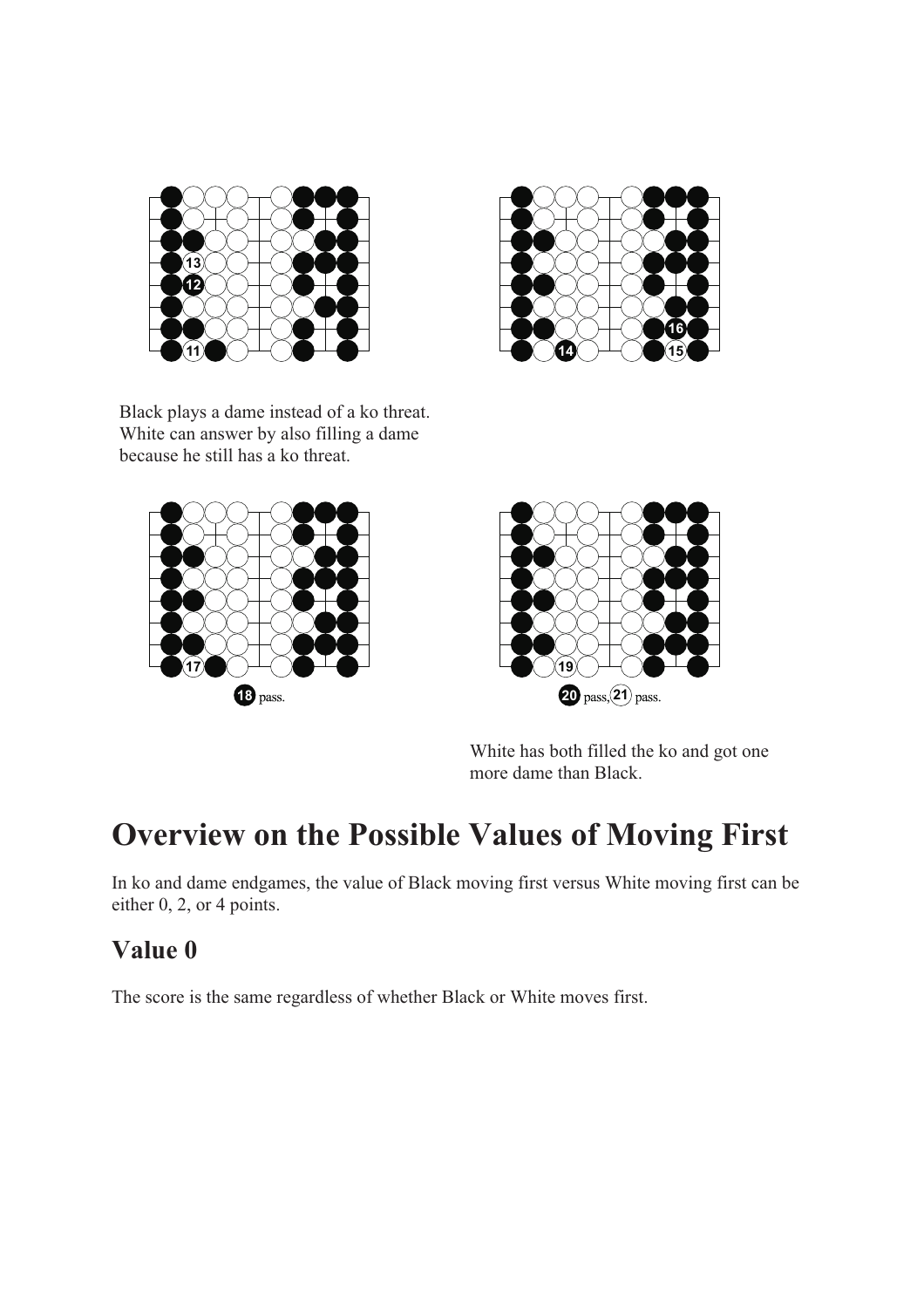



**Black to move.** Example with even number of dame, the difference of open kos gives the remainder 0, without ko threats.





On the ko and dame intersections, the score is  $5 - 3 = 2$ .



**White to move.**





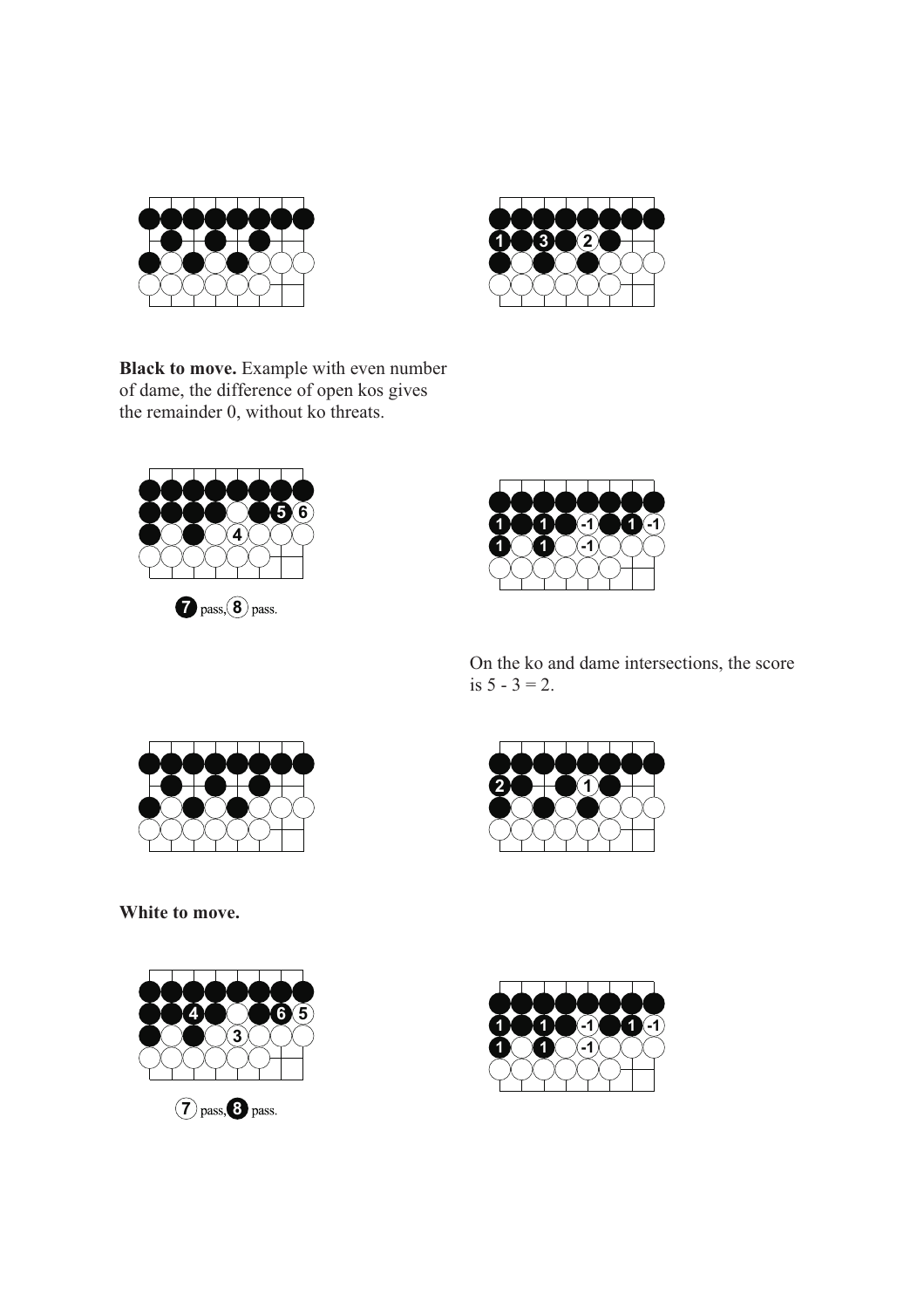The score is  $5 - 3 = 2$ . This is the same as in the case Black to move.

### **Value 2**

Black moving first versus White moving first makes a 2 points difference to the score.



**Black to move.** Example with odd number of dame, the difference of open kos gives the remainder 1, without ko threats.



The score is  $2 - 1 = 1$ . White to move.





The score is  $1 - 2 = -1$ . This is a 2 points difference compared to the case Black to move.







Either player fills the ko to get 2 points on its intersections while the opponent fills a dame to get 1 point there. In either case, this amounts to a 1 point advantage for the first moving player. Thus the difference between Black moving first and White moving first is 2 points.

## **Value 4**

Black moving first versus White moving first makes a 4 points difference to the score. This case occurs only occasionally because a) usually there are dame in the endgame position, b) the dame parity needs to be *even*, and c) the right player needs more ko threats than roughly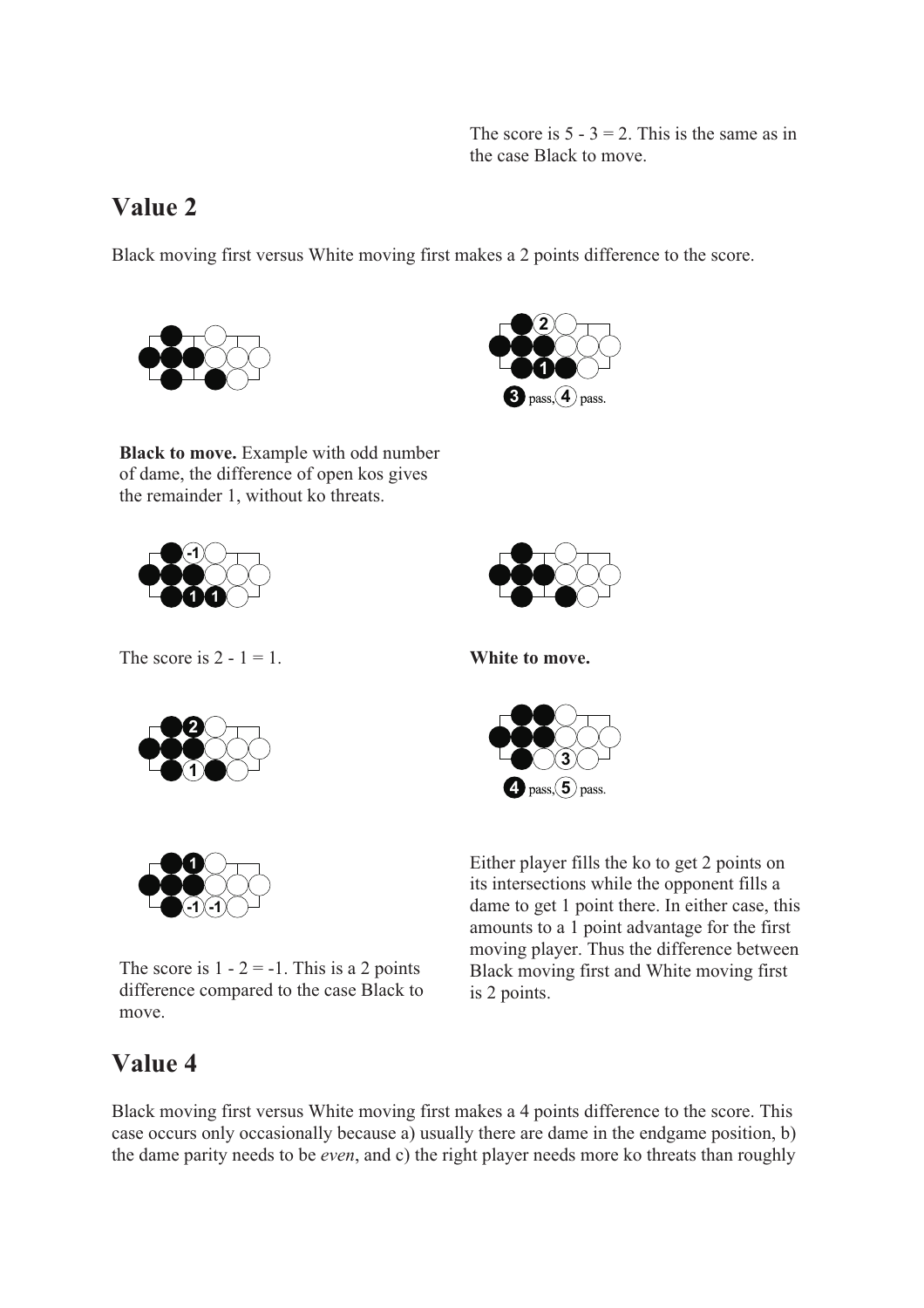the sum of the opponent's number of ko threats *plus half the number of dame* to win the dame ko fight.





**Black to move.** Example with even number of dame, the difference of open kos gives the remainder 1, the difference of ko threats is -1.















**6**

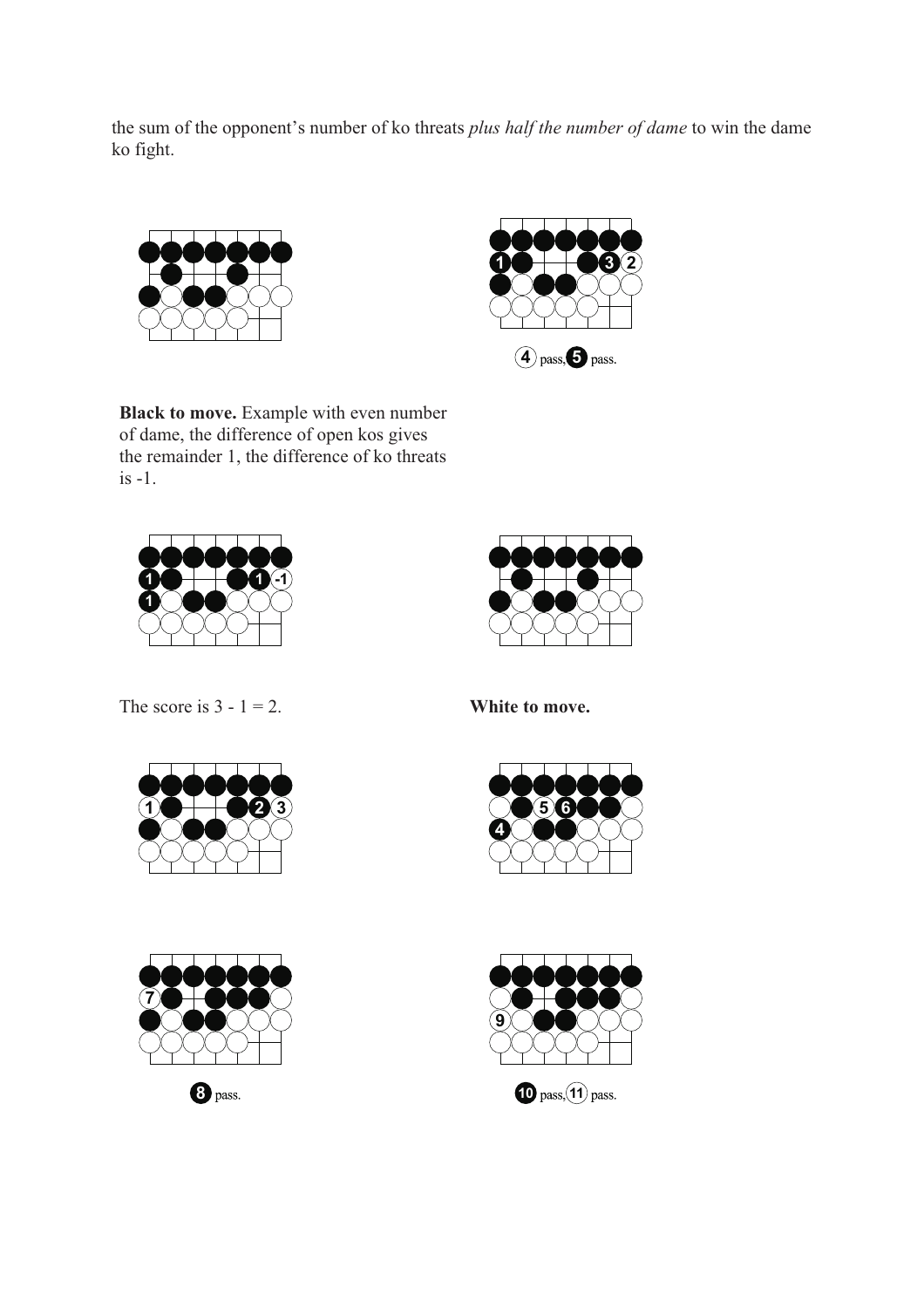

What has happened? If Black fills the ko, he gets 2 points there. If White fills it, he gets those 2 points. 2 points for either player amount to a 4 points difference. White could raise the stake of the ko by keeping it open until all the dame had been filled.

The score is  $1 - 3 = -2$ . This is a 4 points difference compared to the case Black to move.

# **Abbreviations and General Remarks**

In the following chapters, the following abbreviations are used:

**king** = the player with initially the greater number of open kos

**slave** = the player with initially the smaller number of open kos

 $D =$  initial number of dame

 $K =$  difference of open kos = the initial numbers of the king's open kos minus the slave's open kos

 $T =$  difference of ko threats  $=$  the initial numbers of the king's ko threats minus the slave's ko threats

In general score formulae, the score is stated for Black as the king. If it is White, use the negative instead. E.g.,  $2/3 * K - 1$  for Black becomes  $-2/3 * K + 1$  for White. The contained  $2/3$  \* K seems big but recall that the king has played K more ko stones in them while the slave has played K more stones elsewhere on the board, which are not included in the formula. If they were included, then, e.g.,  $2/3 * K$  would be replaced by  $2/3 * K - K = -1/3 *$ K, i.e., it is actually the slave who gains points by turning one third of the kos initially open for the king into kos filled by the slave.

The stated standard strategies prefer simplicity to unnecessary complications, except that ko fights are actually being played, also the last ko is filled (even after the opponent's pass), and follow perfect play. If an opponent tries complications or trick plays, then a player needs to modify his strategy as well. This is not treated in this document but often the obvious answers are good enough: Answer a ko threat even if it has not been played after a ko capture. Fill a ko if the opponent has just captured another ko instead of filling some for himself. Finally, trivial things like pass as the last useful move are omitted.

Although it is not necessary to learn the score formulae, knowing them has the advantage that one's strategic planning is simplified: As soon as one has found a variation leading to the score, then one can stop further reading ahead because one already knows that the variation is a perfect play (unless it contains mistakes by both players). Afterwards it suffices to recognize and react to the opponent's possible non-standard strategies or trick plays.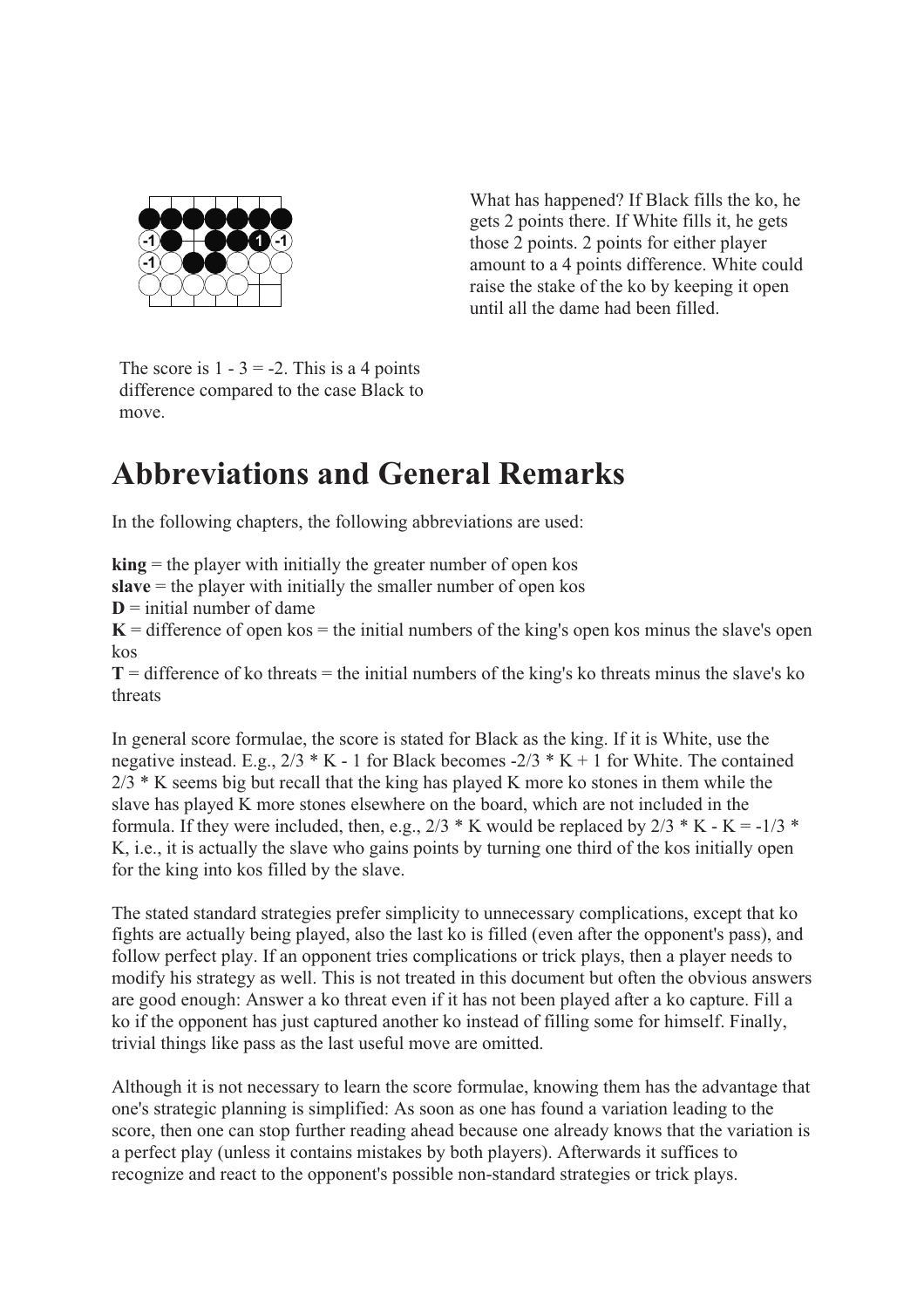# **Types of Ko Fights without Dame**

The endgame positions with kos but without dame can be classified into types depending on the remainder of the difference of numbers of open kos divided by 3, the first moving player, and the difference of numbers of ko threats.

When the endgame enters the ko and dame stage, it is scarce than there are no dame. Since strategy is simpler then, these types shall be listed first. For practical purposes, a profound knowledge of the types with dame is more important though.

## **Type 1: Remainder 0**

K divided by 3 gives the remainder 0.

### **General**

Either player might be the one to move first.

There is **no ko fight**.

The score is **2/3 \* K**.

The value is **0**.

Strategy for each player: Fill a ko or else capture a ko until all the kos are filled.

### **Example**





We have  $K = 1 - 1 = 0$ . Applying the formula, we can already determine the score Black to move. as  $2/3 * 0 = 0$ .







White to move.<br>
White to move: 2  $- 2 = 0.$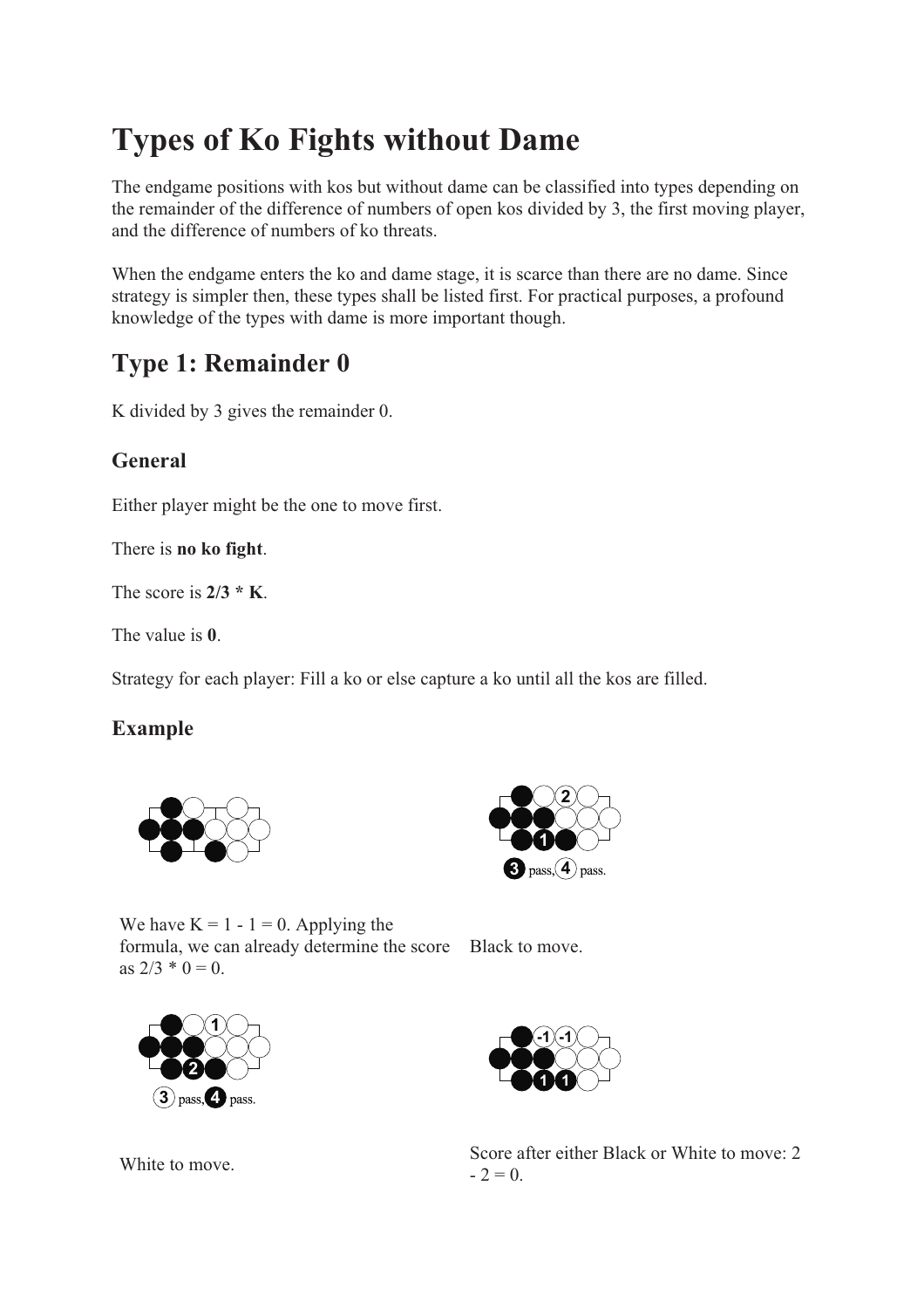### **Type 2: Remainder 1, the King to Move**

K divided by 3 gives the remainder 1. The king moves first.

#### **General**

There is **no ko fight**.

The score is  $2/3 * K + 4/3$ .

After the first move, which connects a ko, type 1 is reached.

Strategy for each player: Fill a ko or else capture a ko until all the kos are filled.

Strategy is independent of numbers of ko threats.

#### **Example**





We have  $K = 2 - 1 = 1$ . Applying the we have  $K = 2 - 1 - 1$ . Applying the<br>formula, the score will be  $2/3 * 1 + 4/3 = 2$ . The king, Black, to move.



The score is  $4 - 2 = 2$ .

## **Type 3: Remainder 1, the Slave to Move, T>0**

K divided by 3 gives the remainder 1. The slave moves first. The king has more ko threats.

#### **General**

There is an **ordinary ko fight** won by the **king**.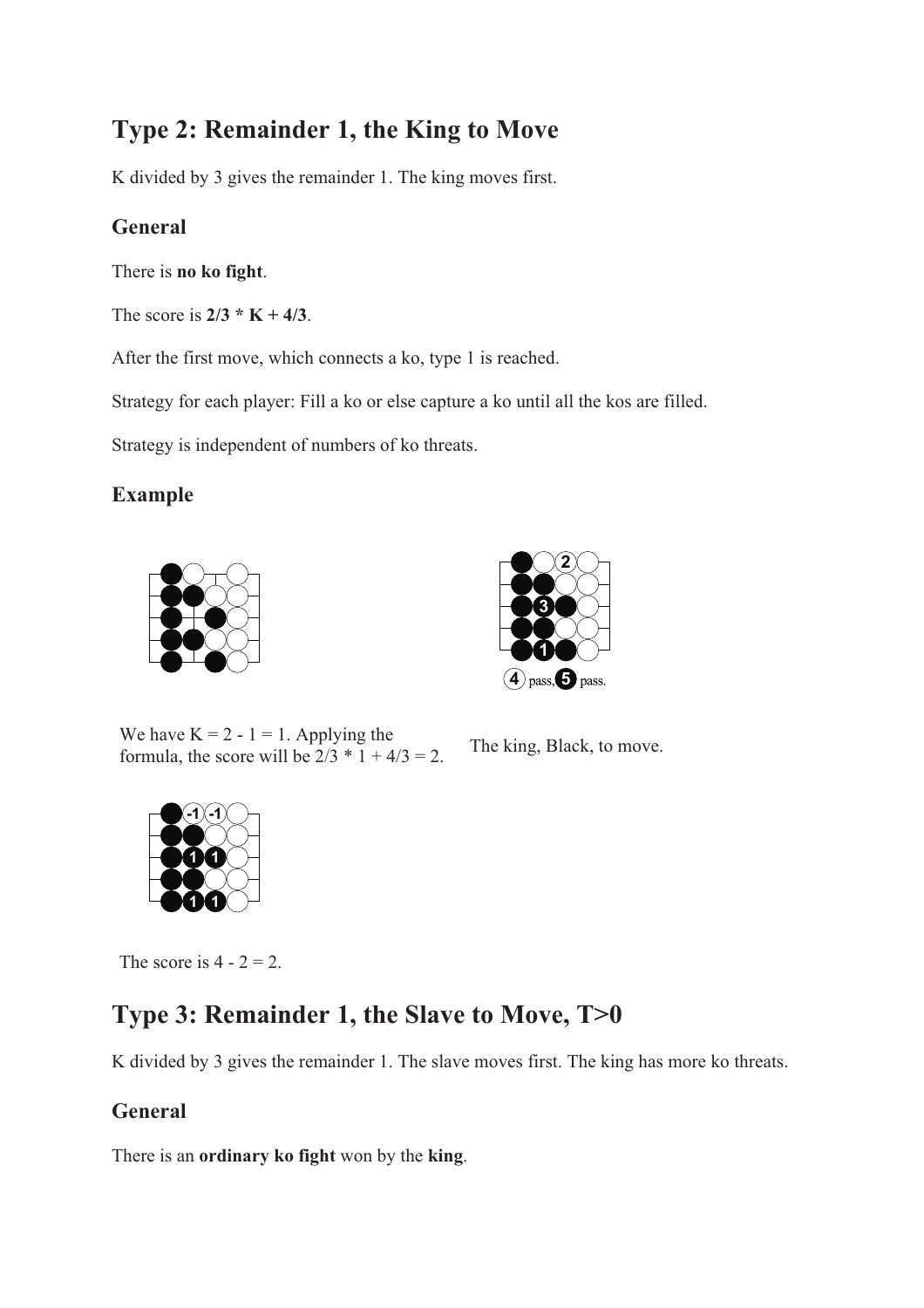The score is  $2/3$  \*  $K + 4/3$ , which is the same as in type 2.

Strategy for each player: Choose the first possible option: 1) answer a ko threat 2) connect a ko 3) capture a ko 4) play a ko threat

### **Example**





We have  $K = 1$  and  $T = 1$ . White is the slave. Applying the formula, the score will be  $2/3 * 1 + 4/3 = 2$ .







The score is  $2 - 0 = 2$ .

## Type 4: Remainder 1, the Slave to Move,  $T \le 0$

K divided by 3 gives the remainder 1. The slave moves first. The slave has at least as many ko threats as the king.

### **General**

There is an **ordinary ko fight** won by the **slave**.

The score is **2/3 \* K - 8/3.**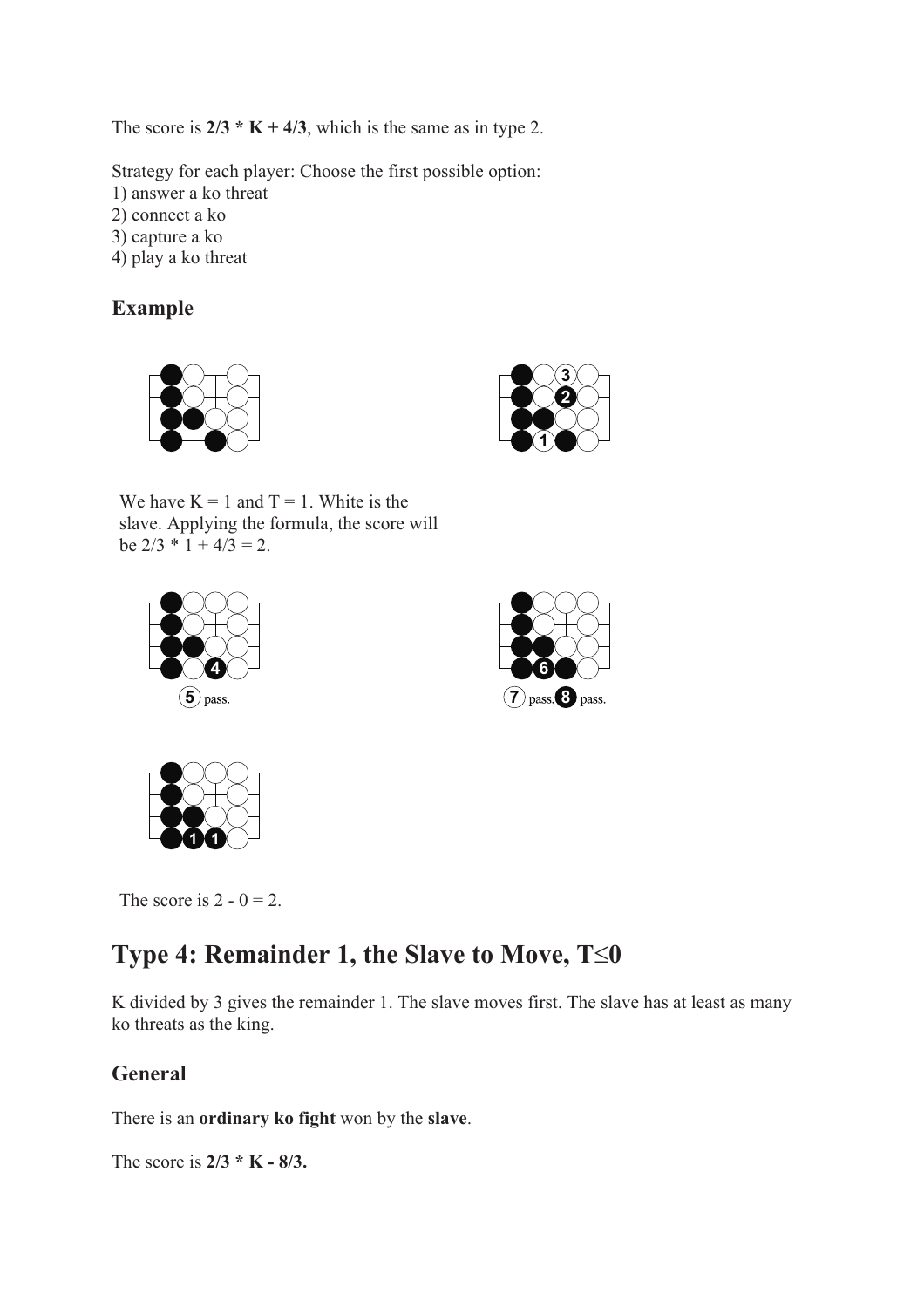Strategy for each player: Choose the first possible option: 1) answer a ko threat 2) connect a ko 3) capture a ko 4) play a ko threat

#### **Example**





We have  $K = 2 - 1 = 1$  and  $T = 0$ . White is the slave. Applying the formula, the score will be  $2/3 * 1 - 8/3 = -2$ .

This is a very short ko fight because, already after White's first capture of the ko with the play 3, Black does not have any ko threat.





The score is  $2 - 4 = -2$ .

## **Values of Types 2 to 4**

### **General**

The combination of types  $2 + 3$  means remainder 1 and  $T>0$  and has the value 0.

The combination of types  $2 + 4$  means remainder 1 and  $T \le 0$  and has the value 4.

### **Explanation**

Combining two types means *either* player to move. The score after the king moves first is compared with the score after the slave moves first by forming the difference of the two scores.

E.g., consider the example shown for type 3, where White to move leads to the score 2. Now use the same example position for type 2, i.e., with Black as the king to move. You will find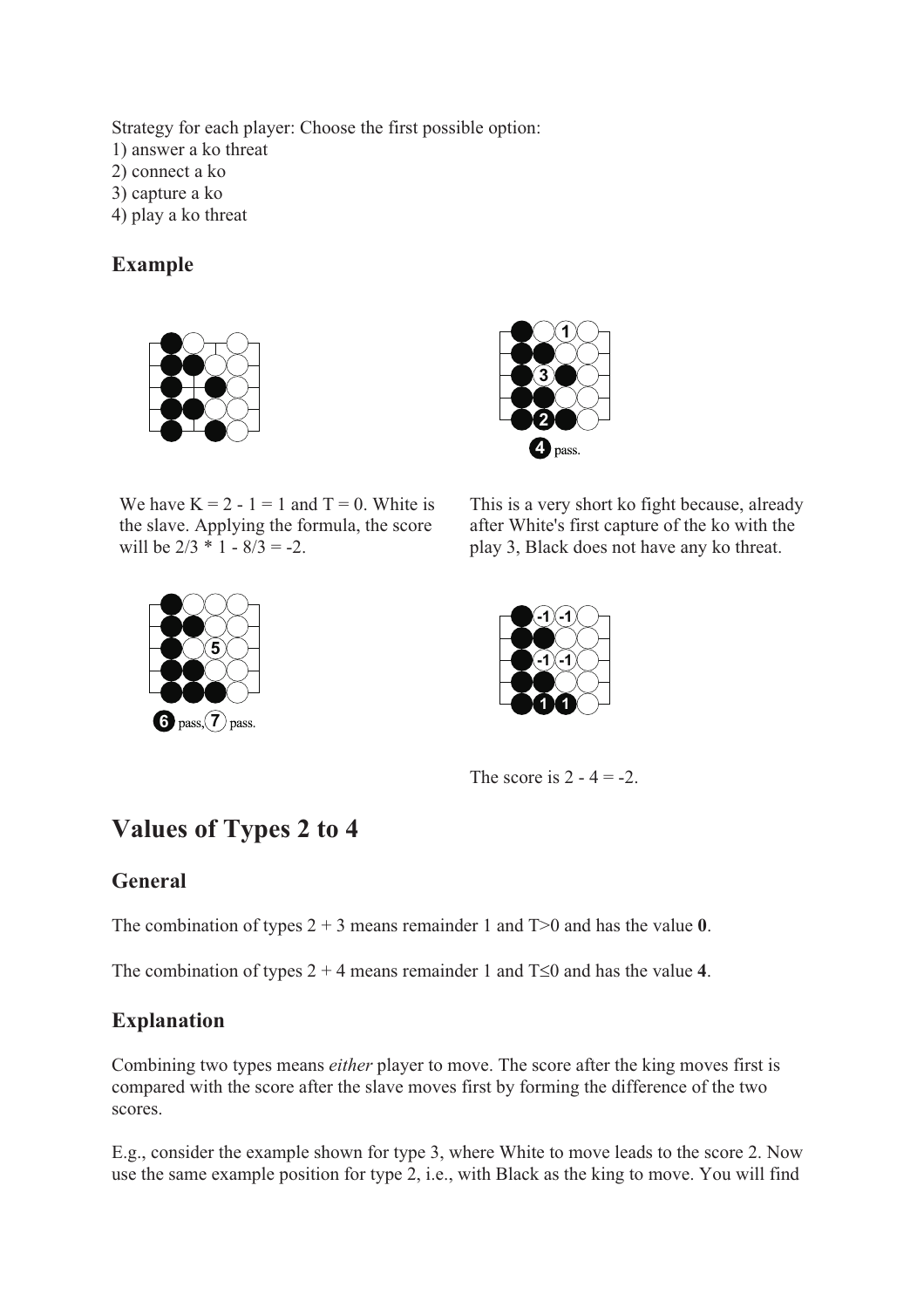that also this leads to the score 2. Hence the value of the initial example position is the difference of these scores:  $2 - 2 = 0$ . This value occurs in the combination of types  $2 + 3$ .

E.g., in the example shown for the types 2 and 4, Black to move leads to the score 2 while White to move leads to the score -2. The value of the initial example position is, by definition, the difference of these scores:  $2 - (-2) = 4$ . This value occurs in the combination of types  $2 + 4$ .

The ko threat difference determines whether the initial position has the value 0 or 4. As a practical consequence, before the endgame reaches the basic endgame ko stage, in principle it is better to have more ko threats than the opponent. One should recall this already during the middle game and the earlier endgame. E.g., if one can defend so that the opponent does not have nearby ko threats, then this is preferable to leaving behind aji.

### **Type 5: Remainder 2, the Slave to Move**

K divided by 3 gives the remainder 2. The slave moves first.

#### **General**

There is **no ko fight**.

The score is **2/3 \* K - 4/3**.

Strategy for each player: Fill a ko or else capture a ko until all the kos are filled.

Strategy is independent of numbers of ko threats.

#### **Example**



We have  $K = 2 - 0 = 2$ . Applying the formula negated for White as the king, the score will be  $-(2/3 * 2 - 4/3) = -0 = 0$ .



Black as the slave moves first.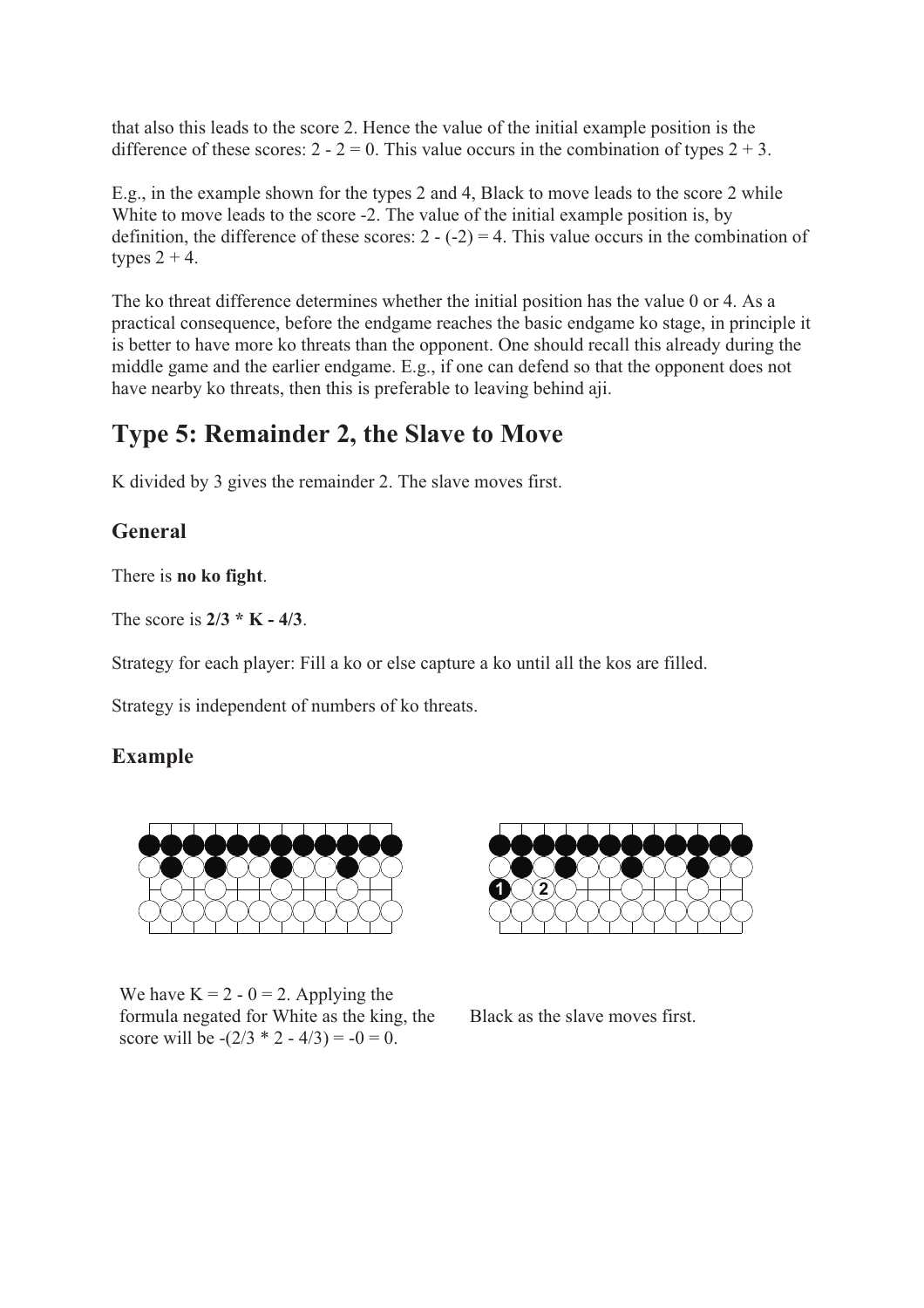



Black has not needed any of his ko threats. The score is  $2 - 2 = 0$ .

## **Type 6: Remainder 2, the King to Move, T>0**

K divided by 3 gives the remainder 2. The king moves first and has more ko threats.

### **General**

There is an **ordinary ko fight** won by the **king**.

The score is  $2/3 * K + 8/3$ .

Strategy for each player: Choose the first possible option: 1) answer a ko threat 2) connect a ko 3) capture a ko 4) play a ko threat

### **Example**





We have  $K = 2$  and  $T = 1$ . Black is the king. Applying the formula, the score will be 2/3  $*$  2 +  $8/3$  = 4.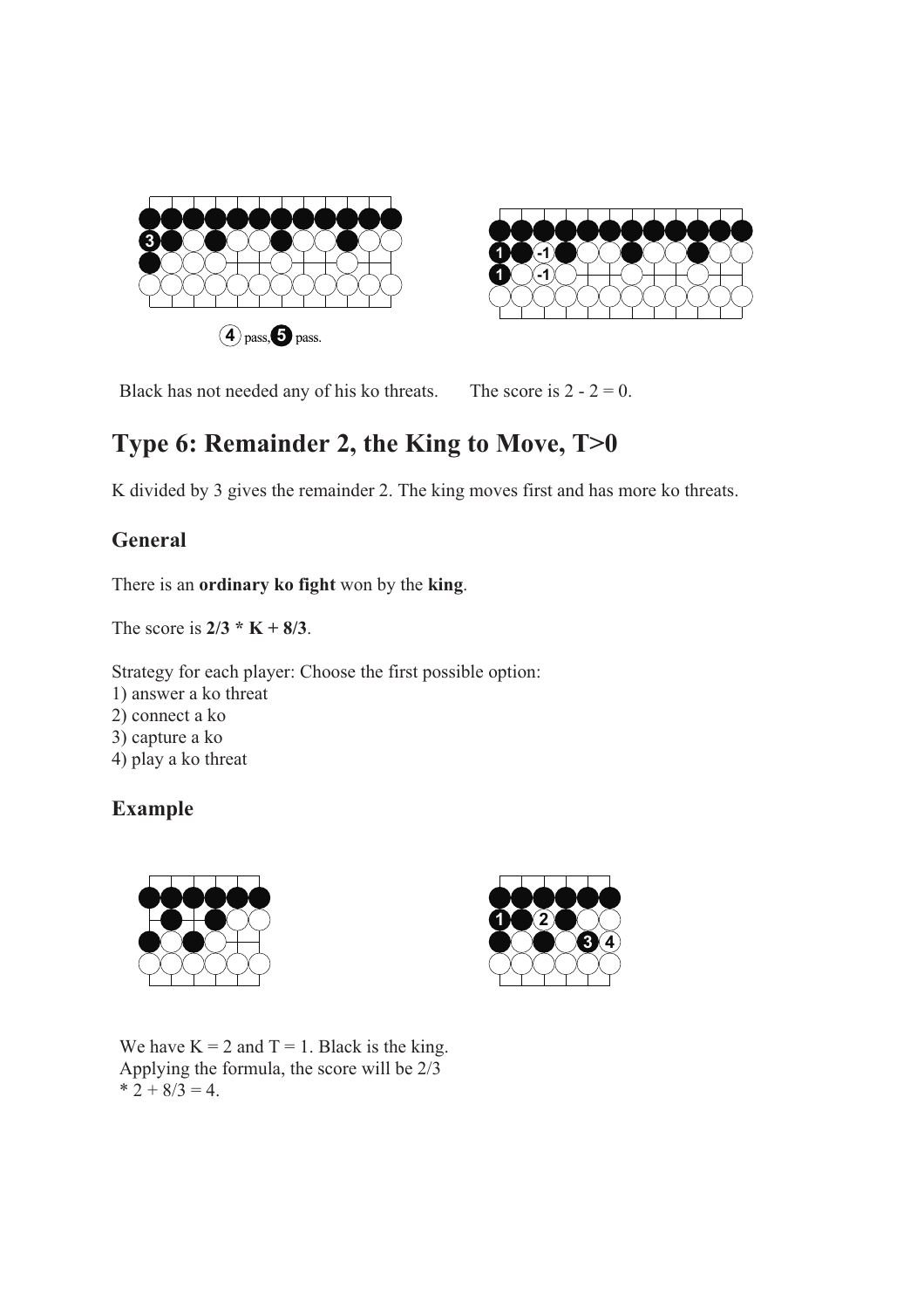

**6** pass.





The score is  $4 - 0 = 4$ .

## **Type 7: Remainder 2, the King to Move,**  $T \le 0$

K divided by 3 gives the remainder 2. The king moves first. The slave has at least as many ko threats as the king.

### **General**

There is an **ordinary ko fight** won by the **slave**.

The score is  $2/3 * K - 4/3$ , which is the same as in type 5.

Strategy for each player: Choose the first possible option: 1) answer a ko threat 2) connect a ko 3) capture a ko 4) play a ko threat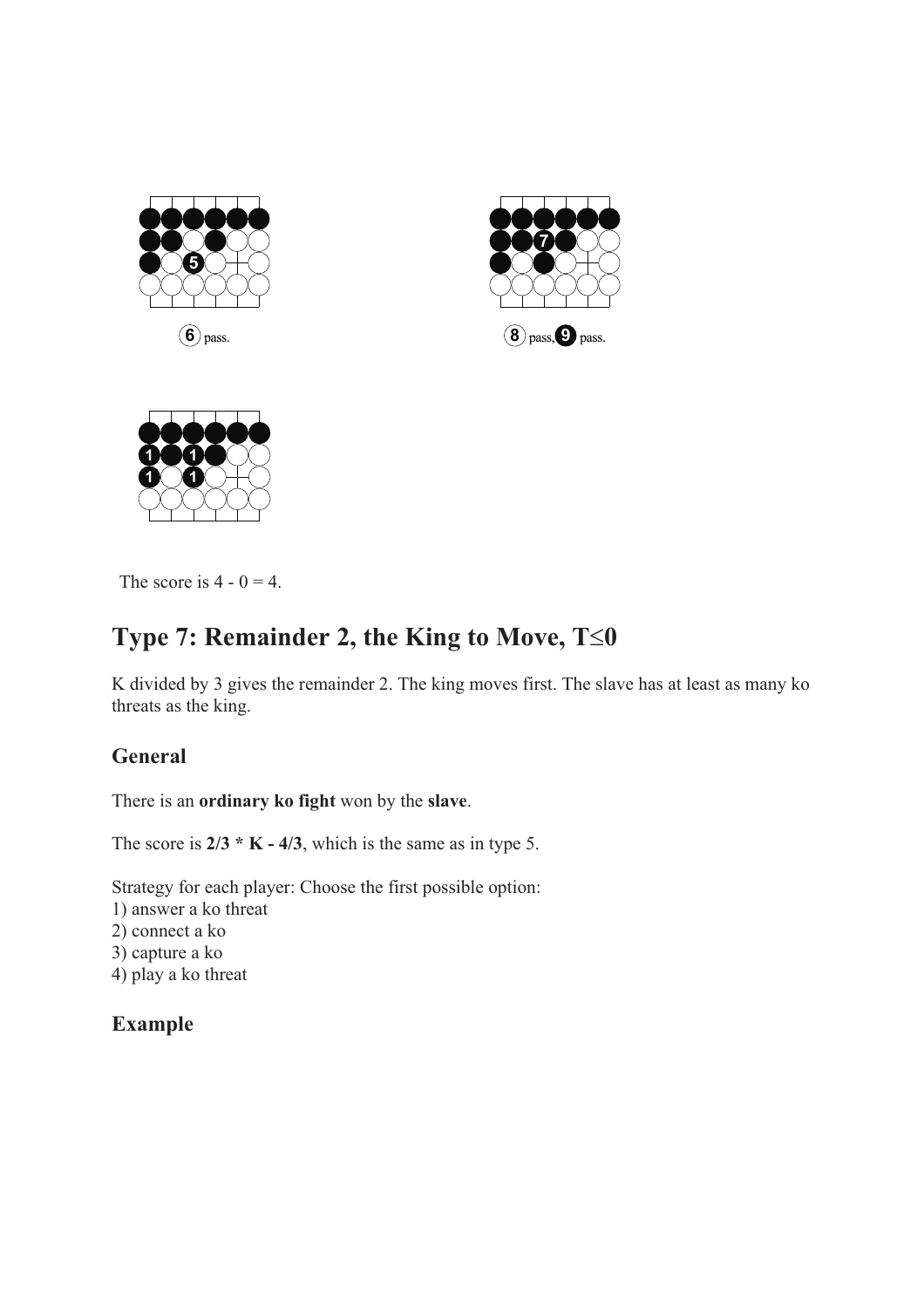

W have  $K = 2$  and  $T = -2$ . Black is the king. Applying the formula, the score will be 2/3  $*$  2 - 4/3 = 0.





The ko threats are White's - Black has none.



The score is  $2 - 2 = 0$ .

## **Values of Types 5 to 7**

#### **General**

The combination of types 5 + 6 means remainder 2 and T>0 and has the value **4**.

The combination of types  $5 + 7$  means remainder 2 and T $\leq$ 0 and has the value **0.**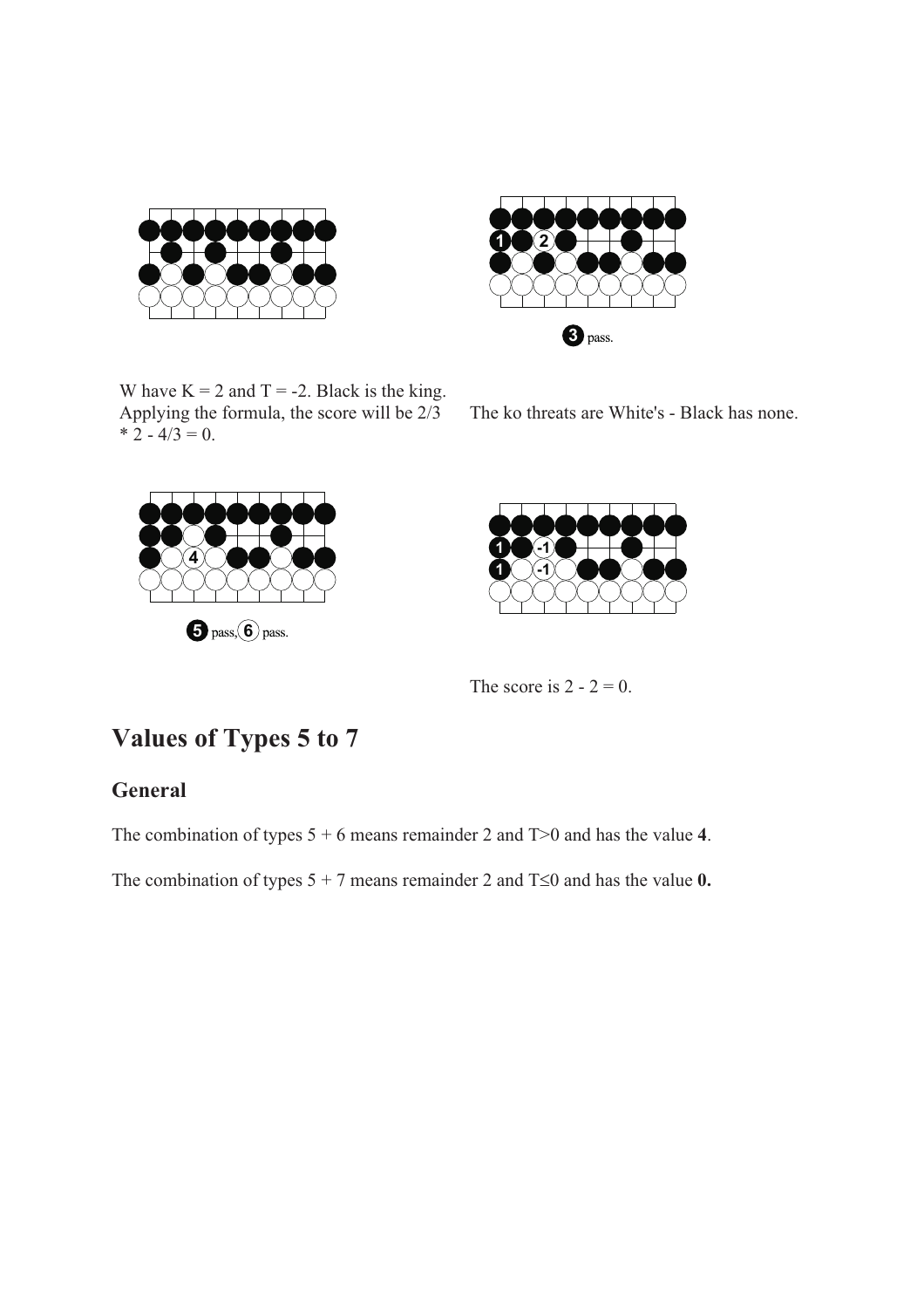### **Summary of the Types without Dame**

| <b>Type</b>    | Rem<br>aind<br><b>er</b> | <b>To Move</b> | T        | <b>Ko Fight</b> | <b>Ko Fight</b><br>Winner | <b>Black's Score</b><br>$-2/3 * K$ |
|----------------|--------------------------|----------------|----------|-----------------|---------------------------|------------------------------------|
| 1              | $\overline{0}$           | either         | any      | none            |                           | $\theta$                           |
| $\overline{2}$ |                          | king           | any      | none            |                           | 4/3                                |
| 3              | $\mathbf{1}$             |                | >0       |                 | king                      | 4/3                                |
| $\overline{4}$ |                          | slave          | $\leq 0$ | ordinary        | slave                     | $-8/3$                             |
| 5              |                          | slave          | any      | none            |                           | $-4/3$                             |
| 6              | $\overline{2}$           | king           | >0       | ordinary        | king                      | 8/3                                |
| 7              |                          |                | $\leq 0$ |                 | slave                     | $-4/3$                             |

### **Conditions, Ko Fights, and Score**

#### **Values**

| <b>Types</b> | Remainder | T        | Value            |
|--------------|-----------|----------|------------------|
|              |           | any      | $\left( \right)$ |
| $2 + 3$      |           | >0       | 0                |
| $2 + 4$      |           | $\leq 0$ | 4                |
| $5 + 6$      |           | >0       | 4                |
| $5 + 7$      | 2         | $\leq 0$ | O                |

The value 4 occurs when, in the involved ordinary ko fight type, the ko threat difference favours the player to move first.

#### **Strategy**

If there is **no ko fight**, then either player's strategy is: Fill a ko or else capture a ko until all the kos are filled.

If there is an **ordinary ko fight**, then either player's strategy is to choose the first possible option:

1) answer a ko threat 2) connect a ko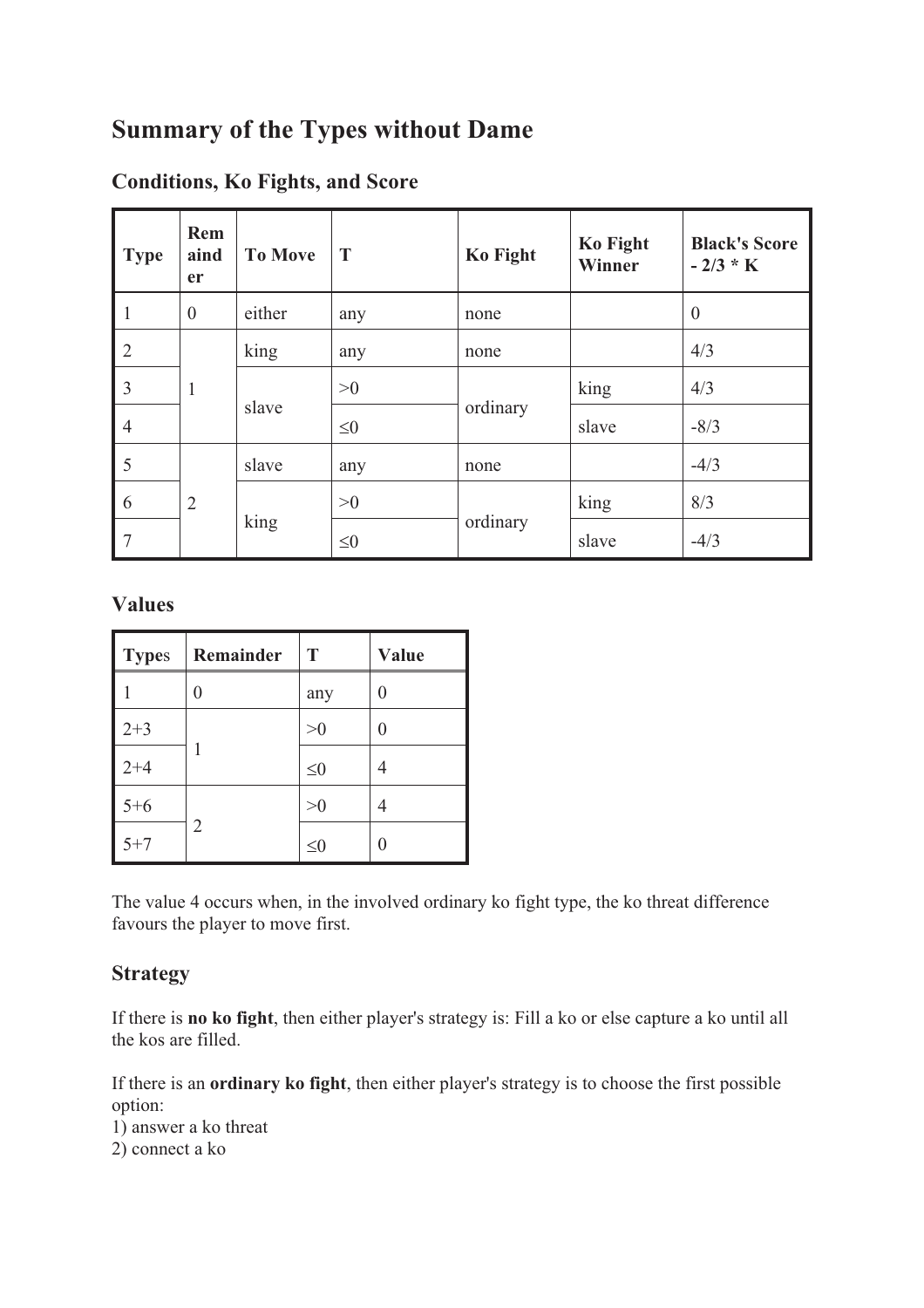3) capture a ko  $\overrightarrow{4}$ ) play a ko threat

#### **Symmetry**

The types 2 to 4 are almost in perfect symmetry with the types 5 to 7: The roles of king or slave to move and the values are swapped and the score modifiers are negated. The only exception is that, in a type with an ordinary ko fight, the ko threat difference 0 favours the slave.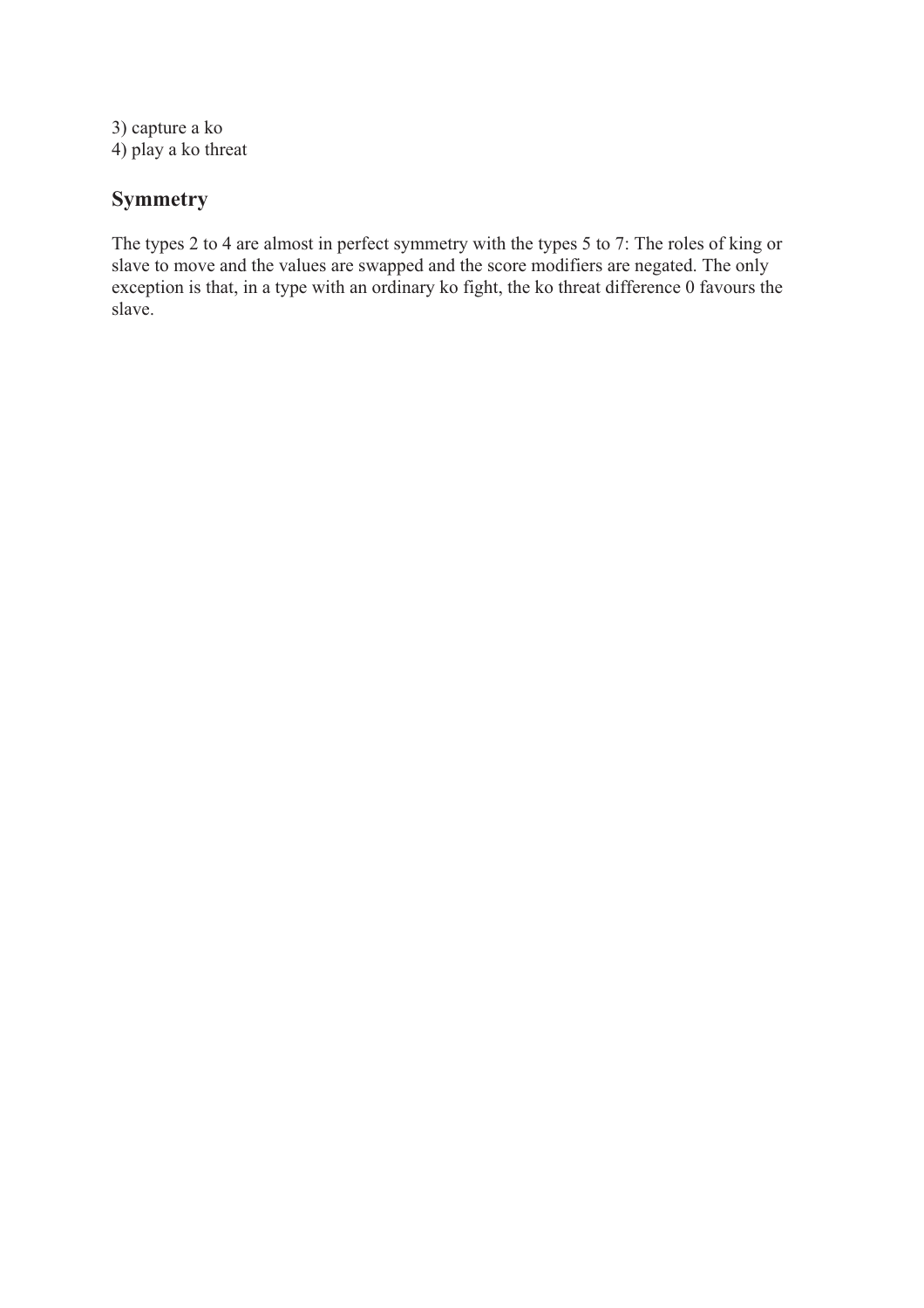# **Types of Ko Fights with Dame**

The endgame positions with kos and dame can be classified into types depending on the remainder of the difference of numbers of open kos divided by 3, the dame parity, the first moving player, and the difference of numbers of ko threats.

# **Type 8: Remainder 0, Dame Parity Even**

K divided by 3 gives the remainder 0. The dame parity is even.

### **General**

Either player might be the one to move first.

There is **no ko fight**.

The score is **2/3 \* K**.

The value is **0**.

Strategy for each player: Choose the first possible option:

1) fill a dame

2) connect a ko

3) capture a ko

### **Example**





White to move. We have  $K = 3$ ,  $D = 2$ , and the dame parity even. Applying the formula negated for White as the king, the score will be  $-(2/3 * 3) = -2$ .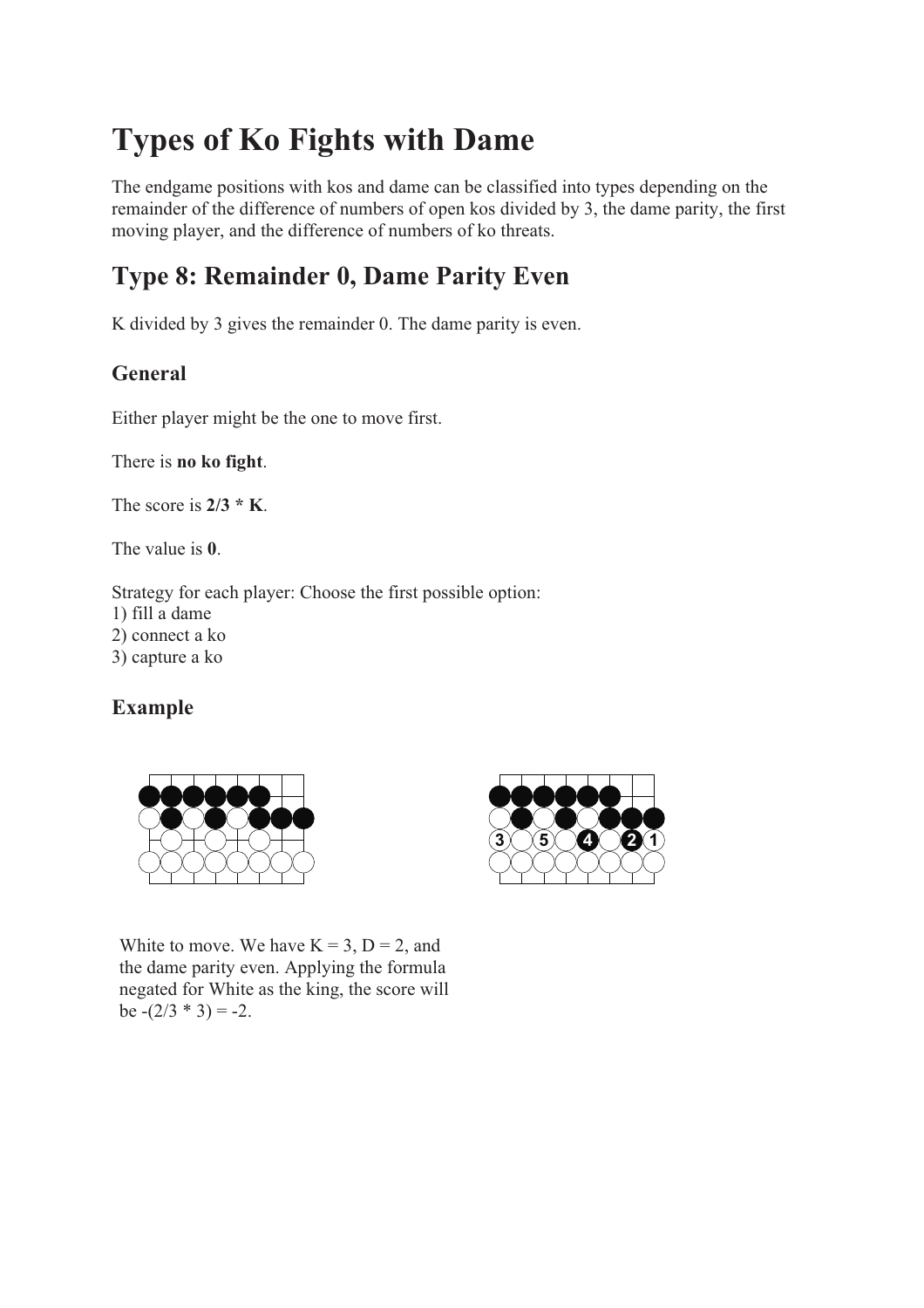



The score is  $3 - 5 = -2$ .

### **Type 9: Remainder 0, Dame Parity Odd, Black to Move**

K divided by 3 gives the remainder 0. The dame parity is odd. Black moves first.

#### **General**

There is **no ko fight**.

The score is  $2/3 * K + 1$ .

If White is the king, then the score is  $-2/3 * K + 1$ .

Strategy for each player: Choose the first possible option: 1) fill a dame 2) connect a ko 3) capture a ko





We have  $K = 3$ ,  $D = 1$ , and the dame parity odd. Applying the formula, the score will be  $2/3 * 3 + 1 = 3$ .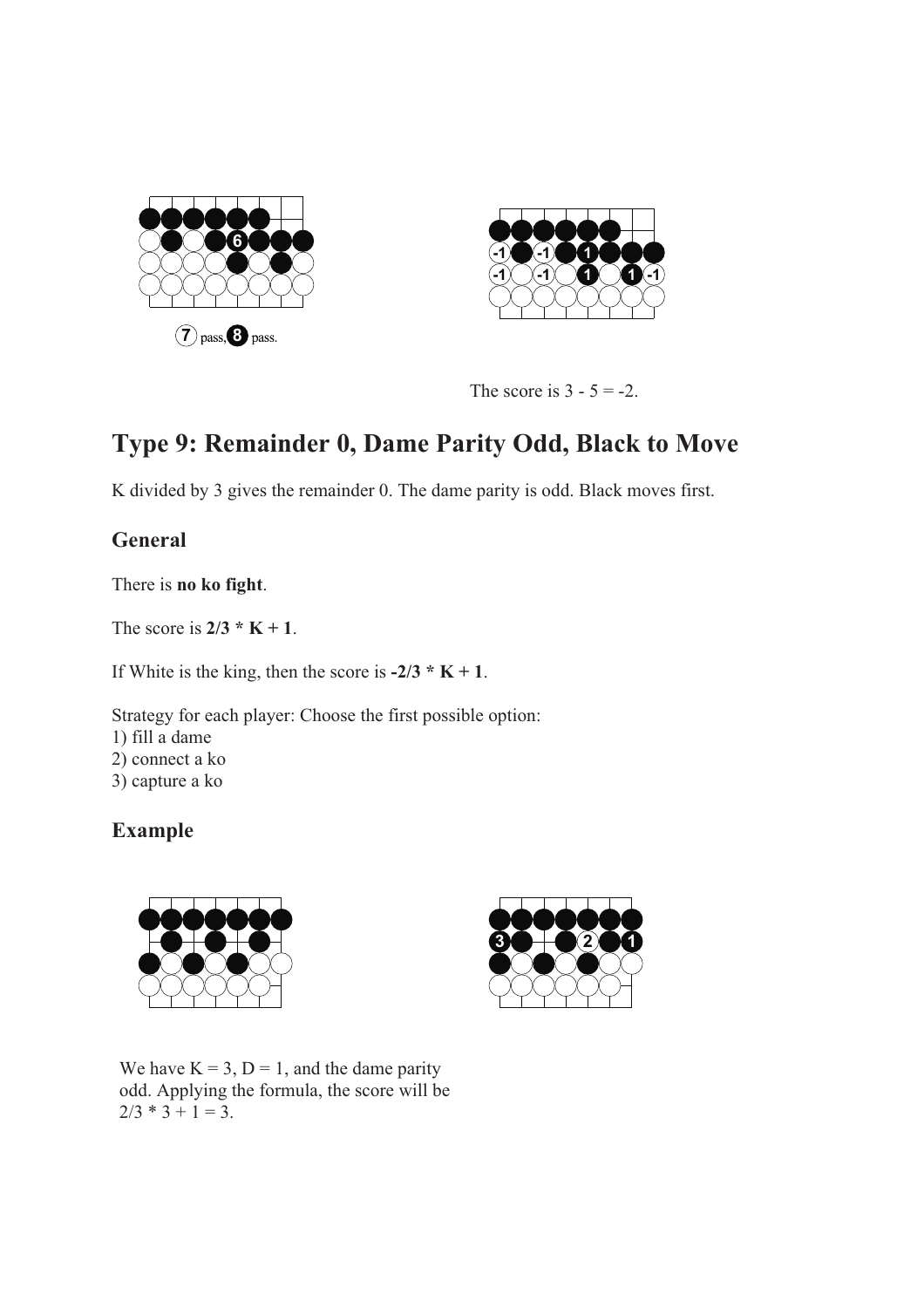



The score is  $5 - 2 = 3$ .

### **Type 10: Remainder 0, Dame Parity Odd, White to Move**

K divided by 3 gives the remainder 0. The dame parity is odd. White moves first.

#### **General**

There is **no ko fight**.

The score is **2/3 \* K - 1**.

If White is the king, then the score is **-2/3 \* K - 1**.

Strategy for each player: Choose the first possible option: 1) fill a dame 2) connect a ko 3) capture a ko



We have  $K = 3$ ,  $D = 7$ , and the dame parity odd. Applying the formula, the score will be  $2/3 * 3 - 1 = 1$ .

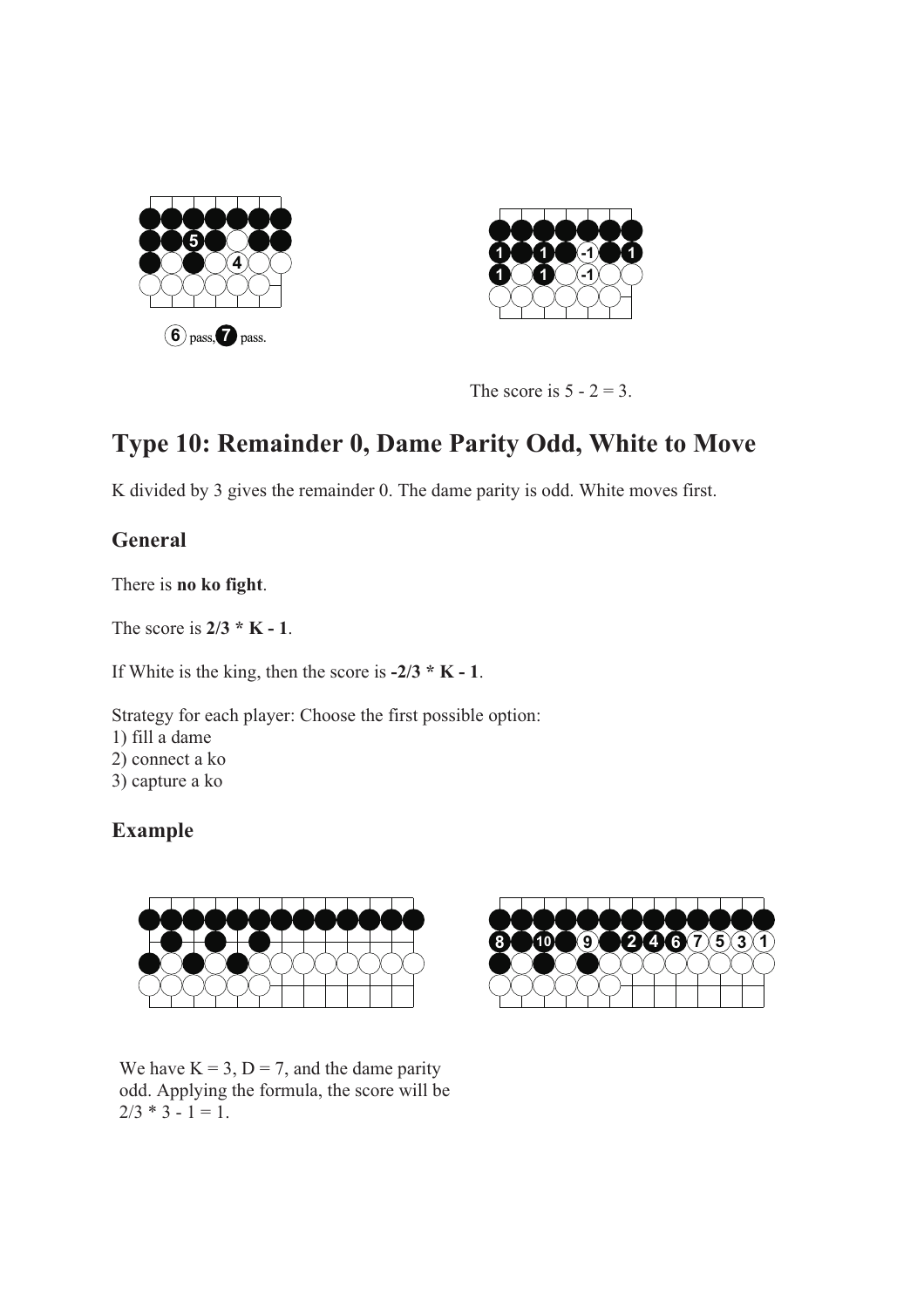



The score is  $7 - 6 = 1$ .

## **Values of Types 9 and 10**

The combination of types 9 + 10 means remainder 0 and dame parity odd and has the value **2**.

Whoever gets the first dame makes 1 extra point there. 1 point for Black versus 1 point for White explains the value 2.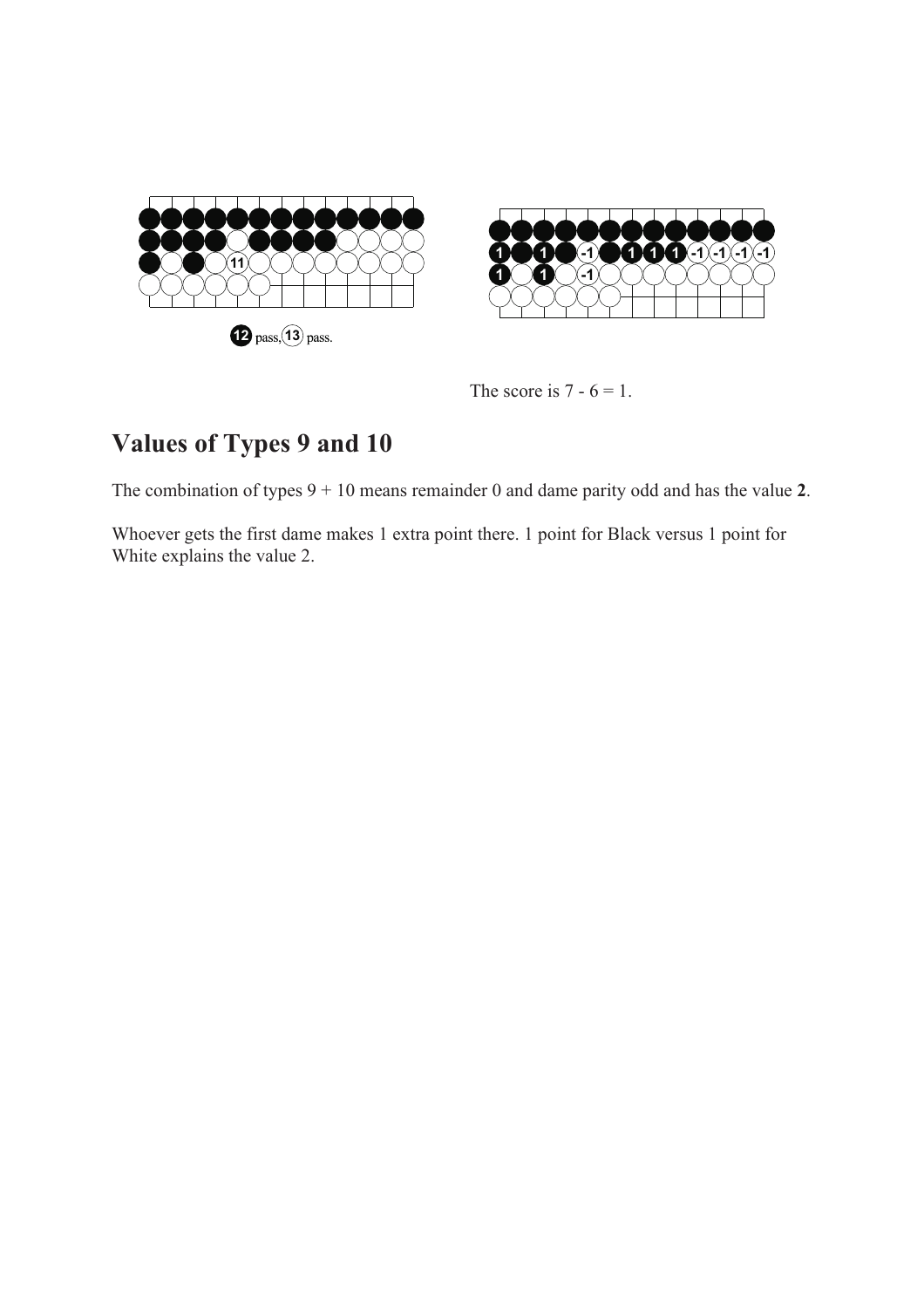## **Summary of the Types with Dame and Remainder 0**

### **Conditions, Ko Fights, and Score**

| Type | <b>Dame Parity</b> | <b>To Move</b> | T   | Ko Fight | <b>Black's Score</b><br>$-2/3 * K$ |
|------|--------------------|----------------|-----|----------|------------------------------------|
|      | even               | either         |     |          | U                                  |
|      |                    | <b>Black</b>   | any | none     |                                    |
| 10   | odd                | White          |     |          | - 1                                |

### **Values**

| <b>Types</b> | <b>Dame Parity</b> | <b>Value</b> |
|--------------|--------------------|--------------|
|              | even               |              |
| $9 + 10$     | odd                |              |

### **Strategy**

Strategy for each player: Choose the first possible option:

1) fill a dame

2) connect a ko

3) capture a ko

### **Symmetry**

The types 9 and 10 are symmetrical with respect to the score modifier.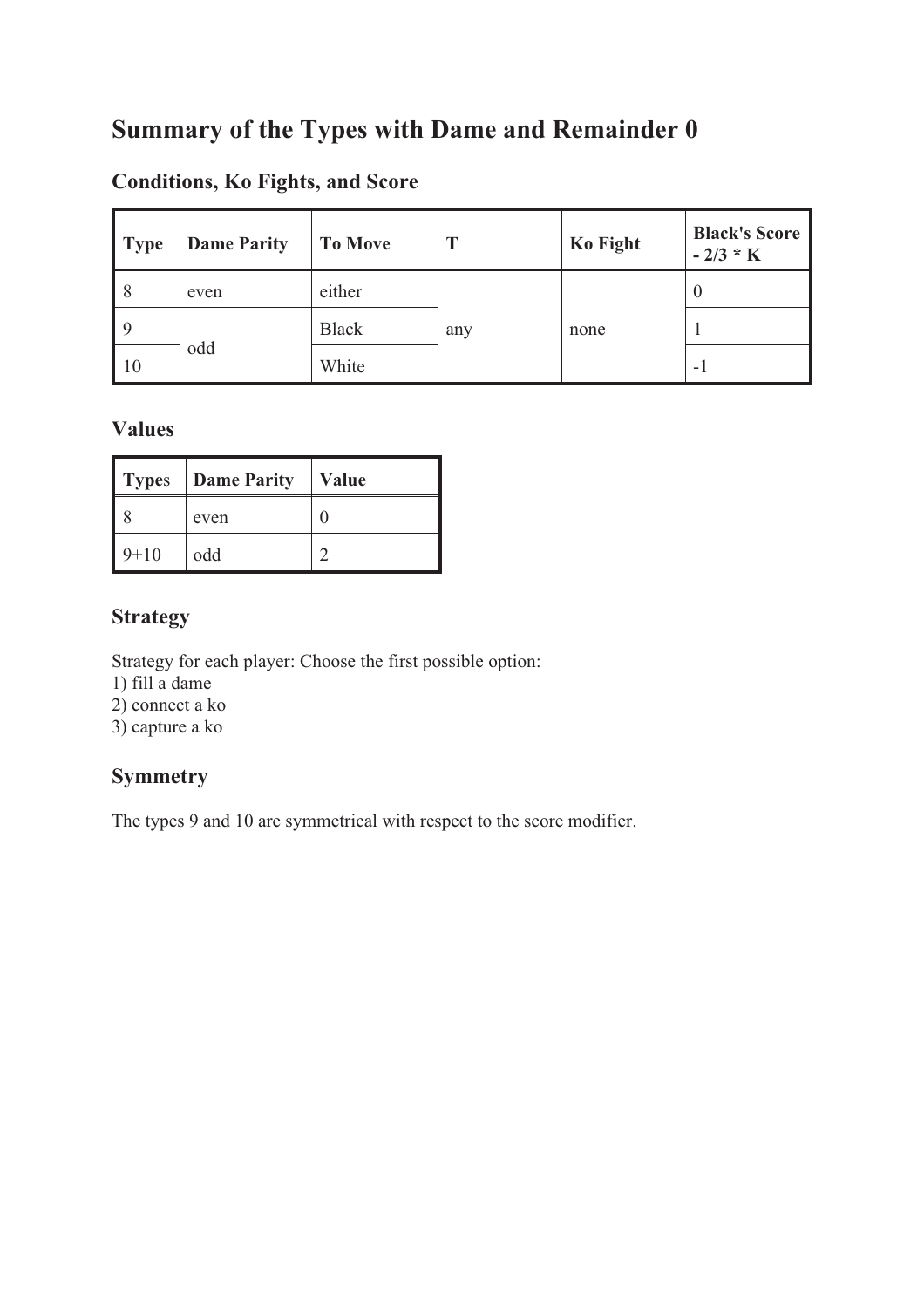## **Type 11: Remainder 1, Dame Parity Even, the King to Move**

K divided by 3 gives the remainder 1. The dame parity is even. The king moves first.

#### **General**

There is **no ko fight**.

The score is  $2/3 * K + 4/3$ .

Strategy for each player: Choose the first possible option: 1) If it is the king's first move, connect a ko. 2) fill a dame 3) connect a ko 4) capture a ko

After the first move, the position is reduced to type 8, provided there are still some kos left.

#### **Example**





We have  $K = 4$ ,  $D = 2$ , and the dame parity even. Black is the king. Applying the formula, the score will be  $2/3 * 4 + 4/3 = 4$ .





The score is  $7 - 3 = 4$ .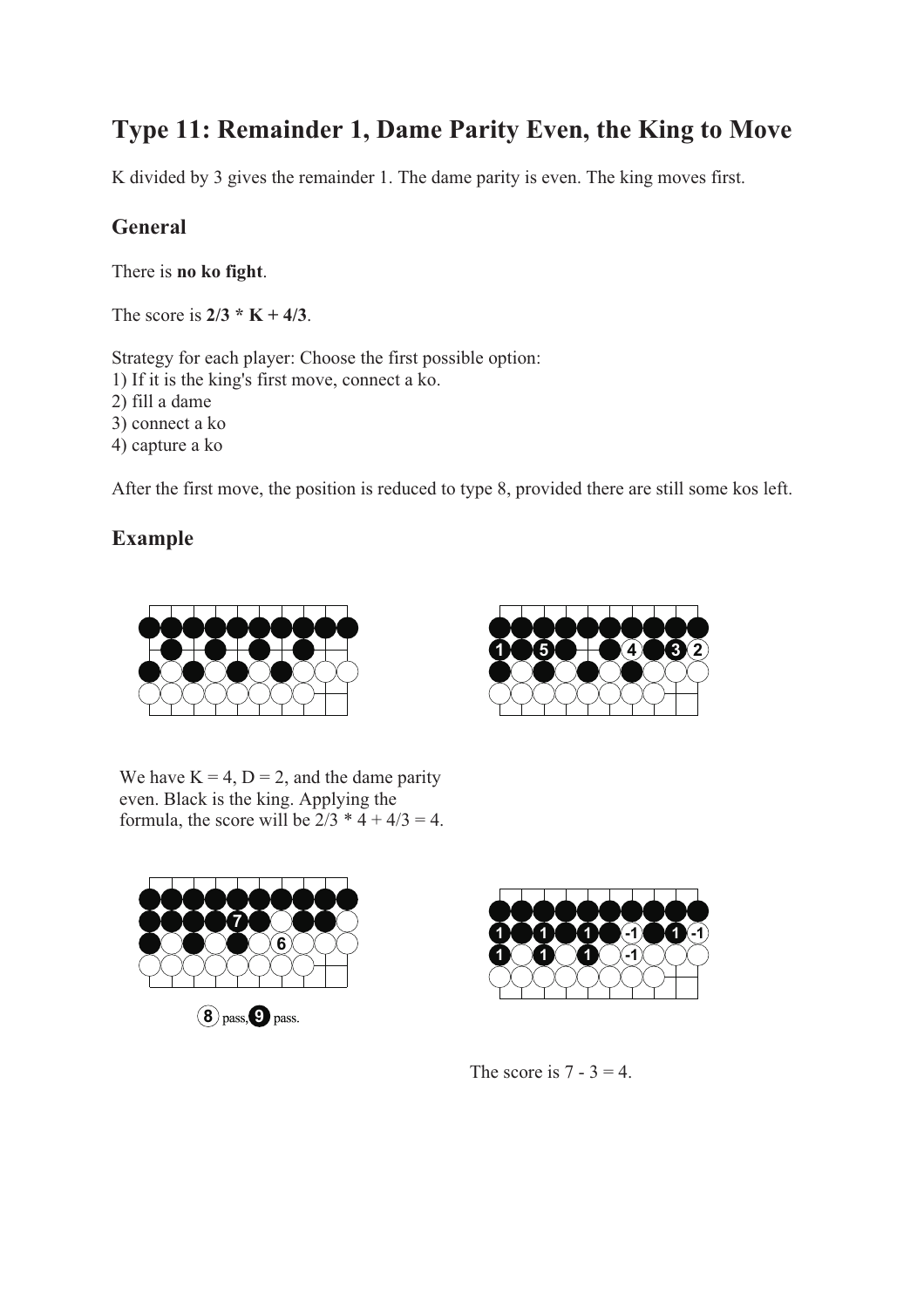### **Type 12: Remainder 1, Dame Parity Even, the Slave to Move, T>D/2**

K divided by 3 gives the remainder 1. The dame parity is even. The slave moves first. The king has a number of ko threats that exceeds the slave's number of ko threats by more than half the number of dame.

On the 19x19 board, this type occurs only occasionally because typically there will be a rather big number of dame and so having a great enough excess of ko threats is hard.

#### **General**

There is a **dame ko fight** won by the **king**.

The score is  $2/3 * K + 4/3$ .

Strategy for each player: Choose the first possible option: 1) answer a ko threat 2) as the king, answer filling a dame by filling a dame 3) connect a ko 4) capture a ko 5) play a ko threat 6) as the slave, fill a dame after a ko capture

The slave can use dame instead of ko threats. The king cannot do so because then the slave would improve on the score by connecting the last ko. During the ko fight, all dame are filled.



We have  $K = 1$ , the king Black,  $D = 4$ , the dame parity even,  $T = 4 - 1 = 3$ . The type's condition  $T>D/2$  is fulfilled:  $3 > 4/2$ . Applying the formula, the score will be 2/3  $*$  1 + 4/3 = 2.

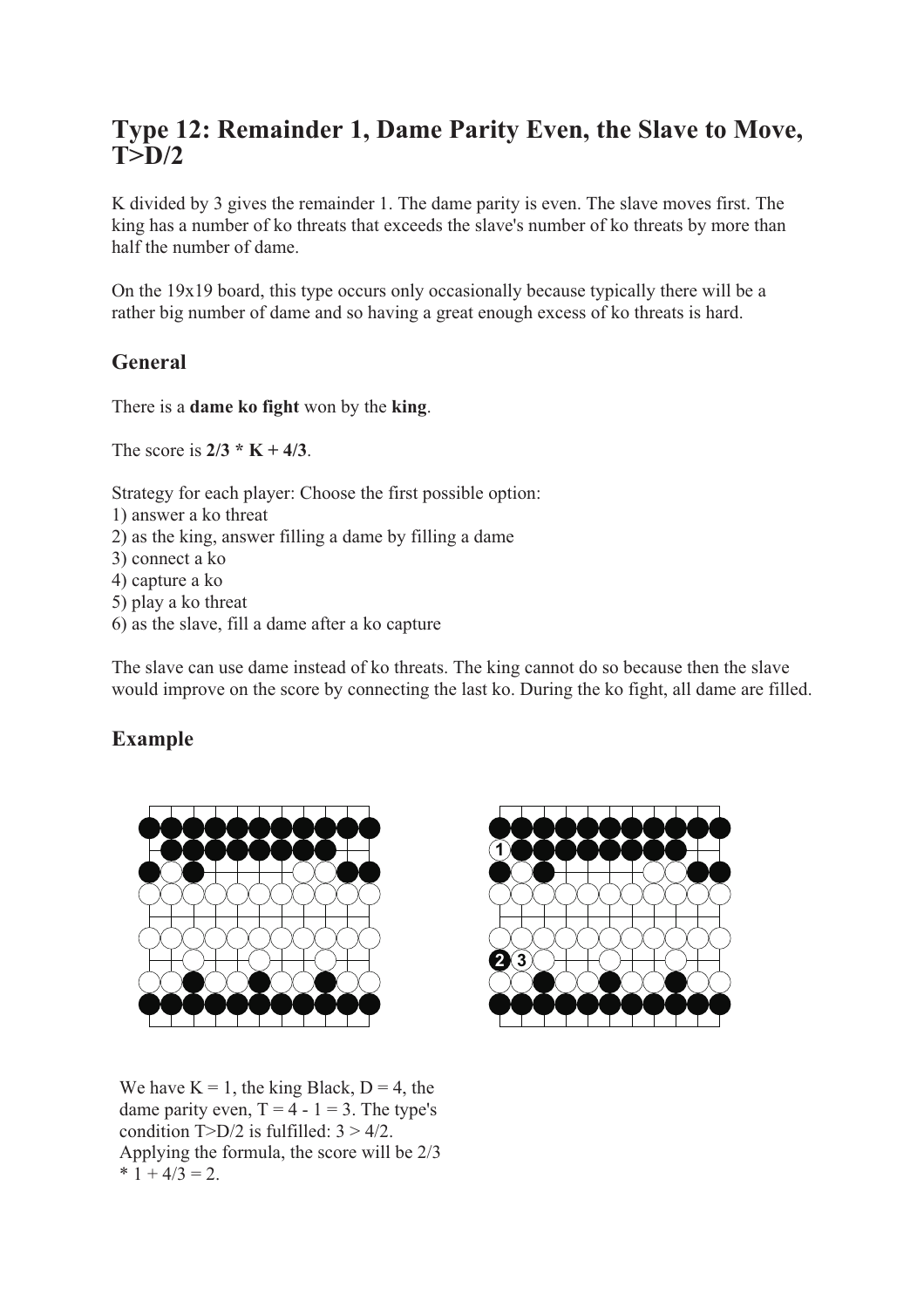









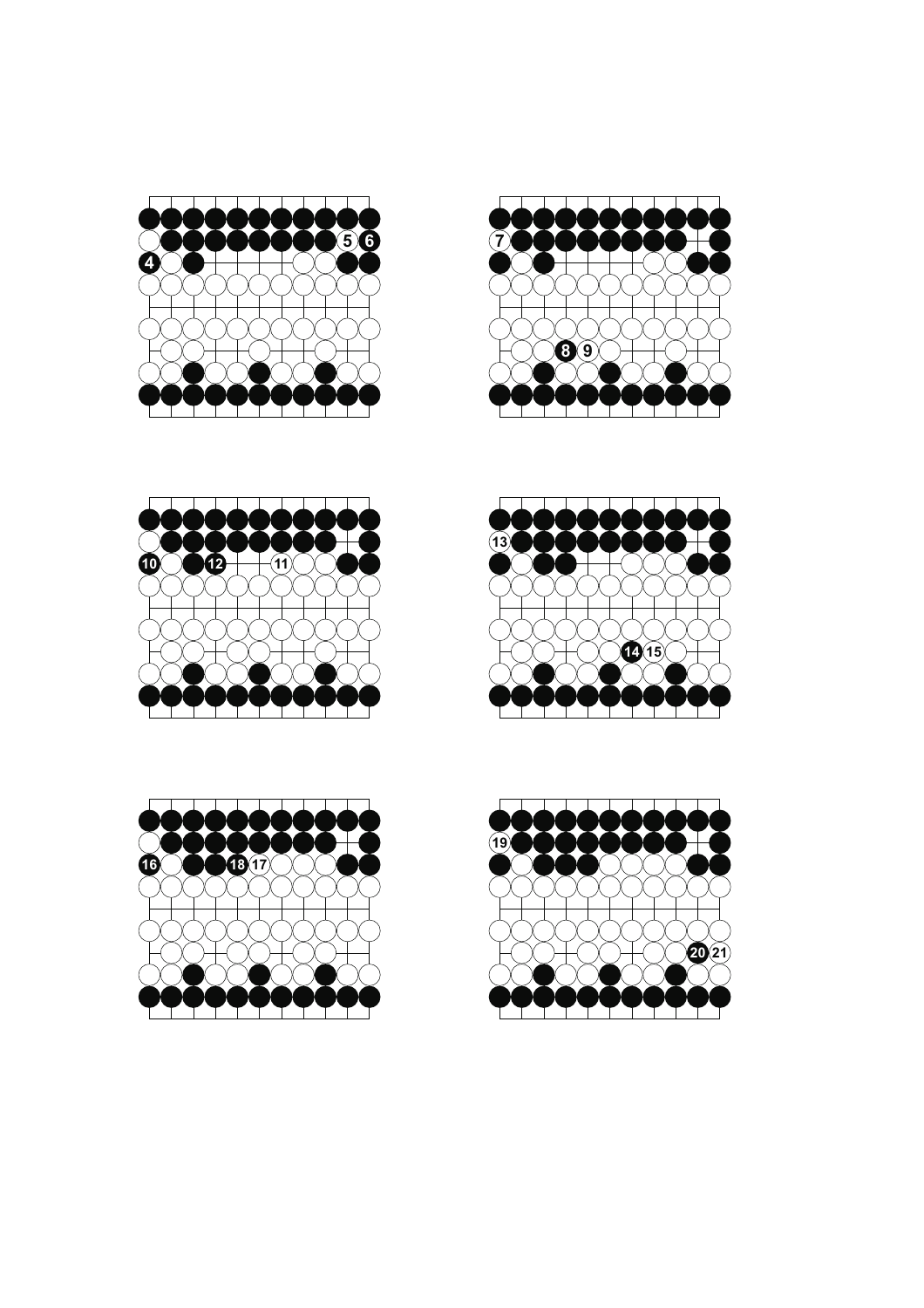

The score is  $4 - 2 = 2$ .

### **Type 13A: Remainder 1, Dame Parity Even, the Slave to Move, 0 < T**  $\leq$  **D/2**

K divided by 3 gives the remainder 1. The dame parity is even. The slave moves first. The king has more ko threats but his excess of ko threats is not greater than half the number of dame.

This is an ordinarily occurring ko threat situation.

#### **General**

There is an **ordinary ko fight** won by the **king**, but the king may choose to avoid it. **Either** player might connect the last ko.

The score is **2/3 \* K - 2/3.**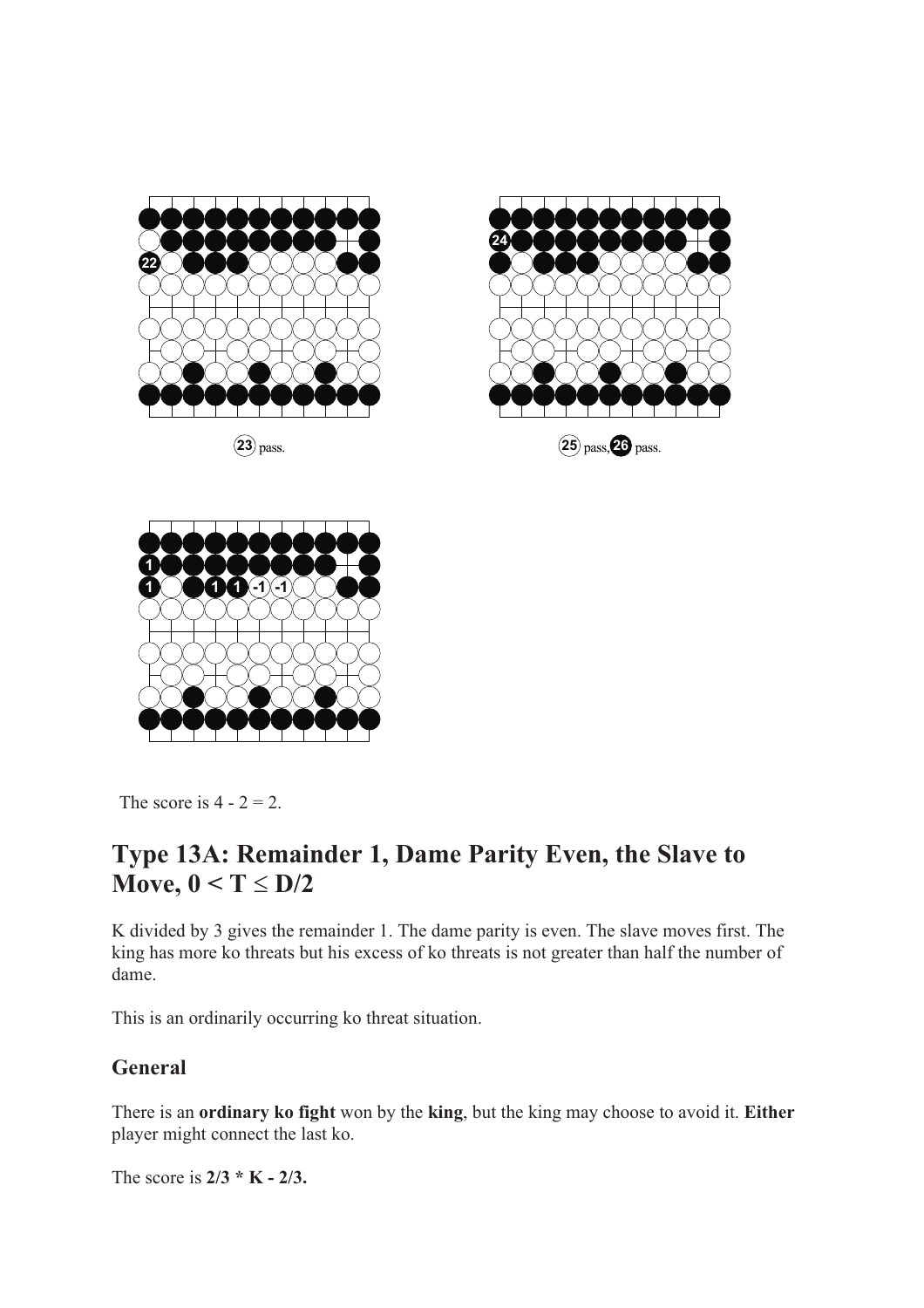Strategy for each player if the king chooses the ordinary ko fight: Choose the first possible option:

- 1) answer a ko threat
- 2) connect ko
- 3) capture ko
- 4) play a ko threat
- 5) fill a dame

The slave cannot force a dame ko fight because the king connects the last ko if the slave fills a dame. The king cannot force a dame ko fight about the last ko because the slave connects the last ko if the king fills a dame.

Strategy for each player if the king chooses to avoid the ordinary ko fight:

- 1) Strategy until the last ko: Choose the first possible option:
- 1.1) connect a ko
- 1.2) capture a ko
- 2) Strategy when only one ko remains: Choose the first possible option:
- 2.1) as the slave's first move in (2), capture the ko
- 2.2) connect the ko
- 2.3) fill a dame

If one prefers a simplified view, one can use the following:

Simplified strategy for each player: Choose the first possible option:

1) connect a ko

- 2) capture a ko
- 3) fill a dame

For the last ko, there are these two principle possibilities: either [the slave fills a dame - the king connects the ko - the slave fills a dame] or [the slave captures the ko - the king fills a dame - the slave connects the ko - the king fills a dame]. In both variations, the local score made on the intersections of the last ko and two involved dame is 0 and afterwards the parity of the number remaining dame is even. Therefore it does not matter which player wins the last ko with the opponent getting to play dame in the meantime, i.e., unless type 12 is created. The latest moment for the slave to start capturing the ko is when otherwise T would become greater than half the number of remaining dame. Such a type conversion would lose the slave 2 points.



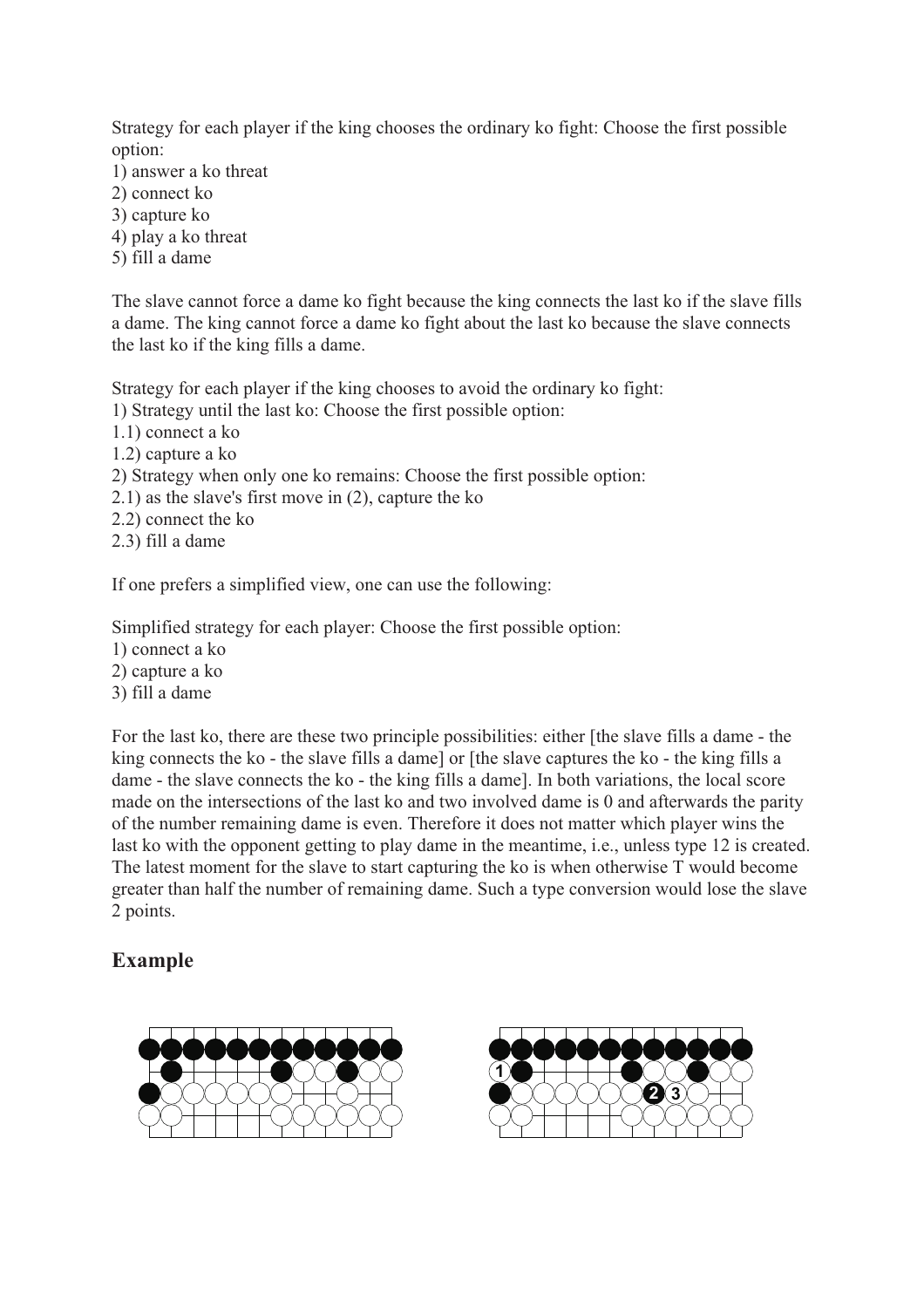We have  $K = 1$ , the king Black,  $D = 4$ , the dame parity even,  $T = 2$ . The type's condition  $0 < T \leq D/2$  is fulfilled:  $0 < 2 \leq$ 4/2. Applying the formula, the score will be  $2/3 * 1 - 2/3 = 0$ . White as the slave moves first.

**Variation 1:** Black chooses the ordinary ko fight.



**5**

**4**





The score is  $3 - 3 = 0$ .<br>**Variation 2:** Black avoids the ordinary ko fight.





The score is  $3 - 3 = 0$ .

### **Type 13B: Remainder 1, Dame Parity Even, the Slave to Move,**  $-D/2 < T \le 0$

K divided by 3 gives the remainder 1. The dame parity is even. The slave moves first. The slave has more or an equal number of ko threats but his excess of ko threats is not greater than or equal to half the number of dame.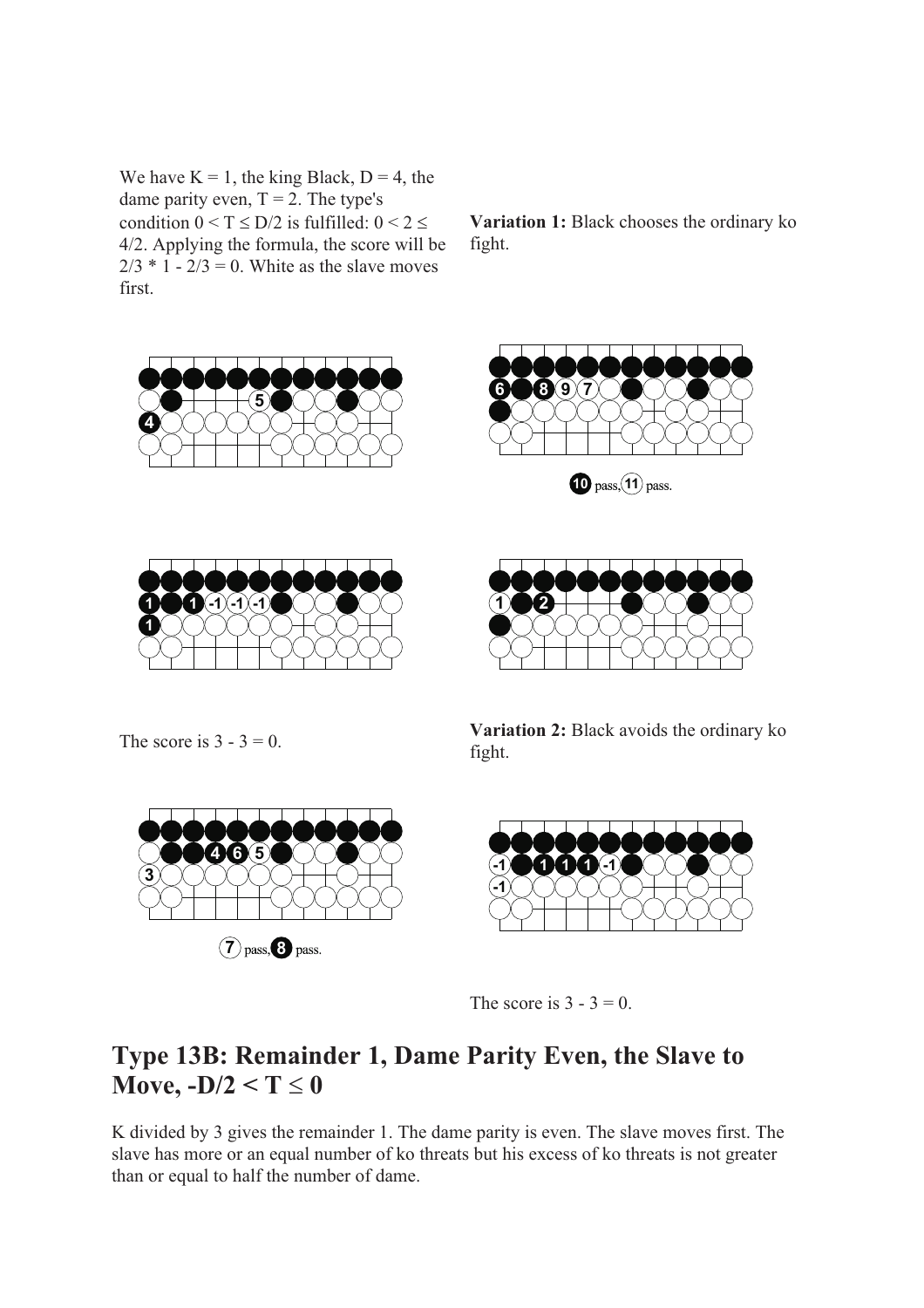This is an ordinarily occurring ko threat situation.

#### **General**

There is an **ordinary ko fight** won by the **slave**, but the slave may choose to avoid it. **Either** player might connect the last ko.

The score is **2/3 \* K - 2/3.**

Strategy for each player if the slave chooses the ordinary ko fight: Choose the first possible option:

- 1) answer a ko threat
- 2) connect ko
- 3) capture ko
- 4) play a ko threat
- 5) fill a dame

The king cannot force a dame ko fight about the last ko because the slave connects the last ko if the king fills a dame. The slave cannot force a dame ko fight because the king connects the last ko if the slave fills a dame.

Strategy for each player if the slave chooses to avoid the ordinary ko fight:

- 1) Strategy until the last ko: Choose the first possible option:
- 1.1) connect a ko

1.2) capture a ko 2) Strategy when only one ko remains: Choose the first possible option:

- 2.1) as the king's first move in (2), connect the ko
- 2.2) fill a dame

If one prefers a simplified view, one can use the following:

Simplified strategy for each player: Choose the first possible option:

- 1) connect a ko
- 2) capture a ko
- 3) fill a dame

For the last ko, there are these two principle possibilities: either [the slave fills a dame - the king connects the ko - the slave fills a dame] or [the slave captures the ko - the king fills a dame - the slave connects the ko - the king fills a dame]. In both variations, the local score made on the intersections of the last ko and two involved dame is 0 and afterwards the parity of the number remaining dame is even. Therefore it does not matter which player wins the last ko with the opponent getting to play dame in the meantime, i.e., unless type 14 is created. The latest moment for the king to connect the ko is when otherwise T would become smaller than or equal to half the number of remaining dame. Such a type conversion would lose the king 2 points.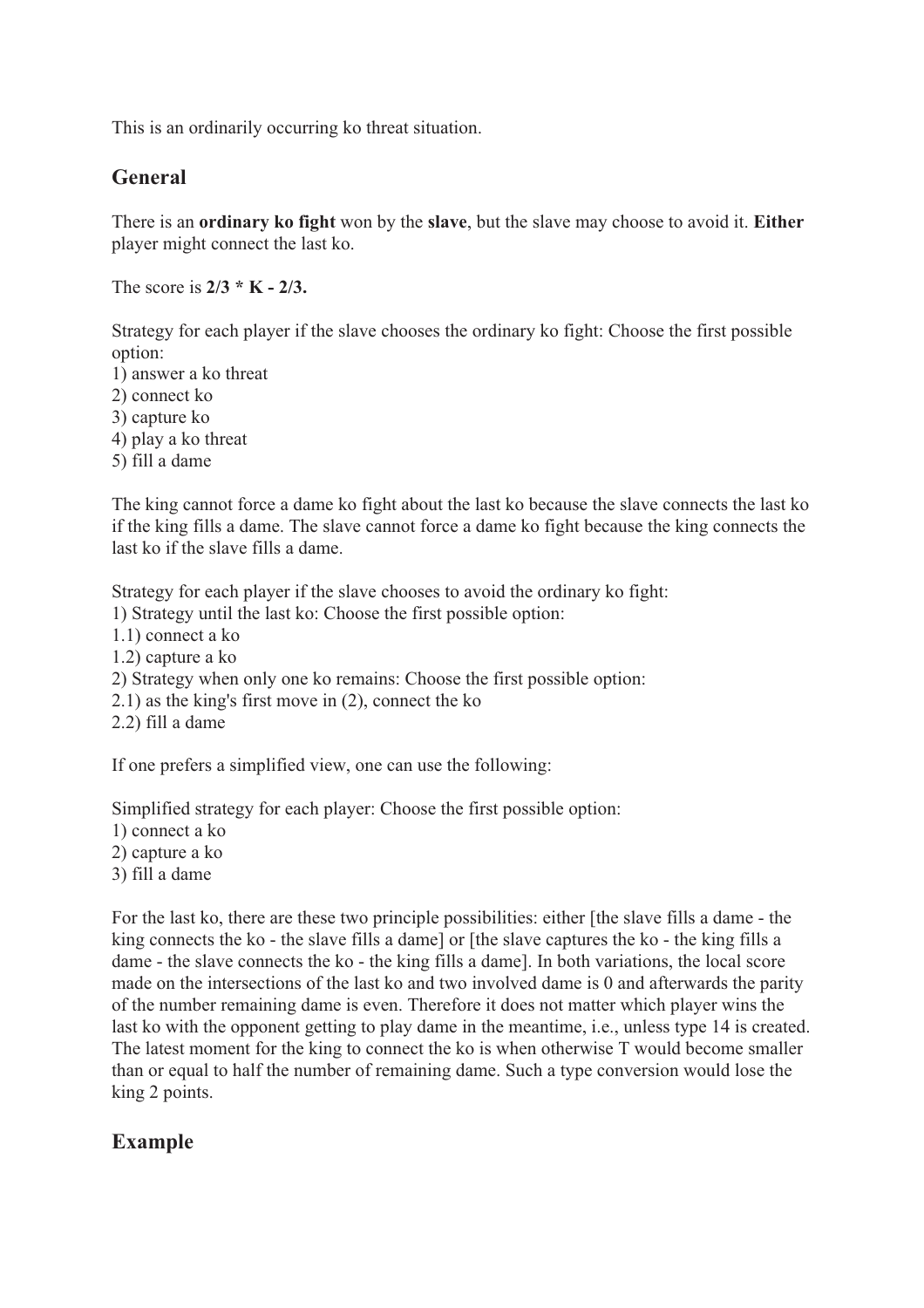



We have  $K = 1$ , the king Black,  $D = 4$ , the dame parity even,  $T = -1$ . The type's condition -D/2  $\leq$  T  $\leq$  0 is fulfilled: -4/2  $\leq$  -1  $\leq$  0. Applying the formula, the score will be  $2/3 * 1 - 2/3 = 0$ . White as the slave moves first.

**Variation 1:** White chooses the ordinary ko fight. The ko fight is short because Black does not even have one ko threat; he admits defeat already at move 2.





The score is  $3 - 3 = 0$ .





**Variation 2:** White avoids the ordinary ko **variation** 2: while avoids the ordinary ko The score is  $3 - 3 = 0$ .<br>fight.

### **Type 14: Remainder 1, Dame Parity Even, the Slave to Move,**  $T \le -D/2$

K divided by 3 gives the remainder 1. The dame parity is even. The slave moves first. The slave has a number of ko threats that exceeds the king's number of ko threats by at least half the number of dame.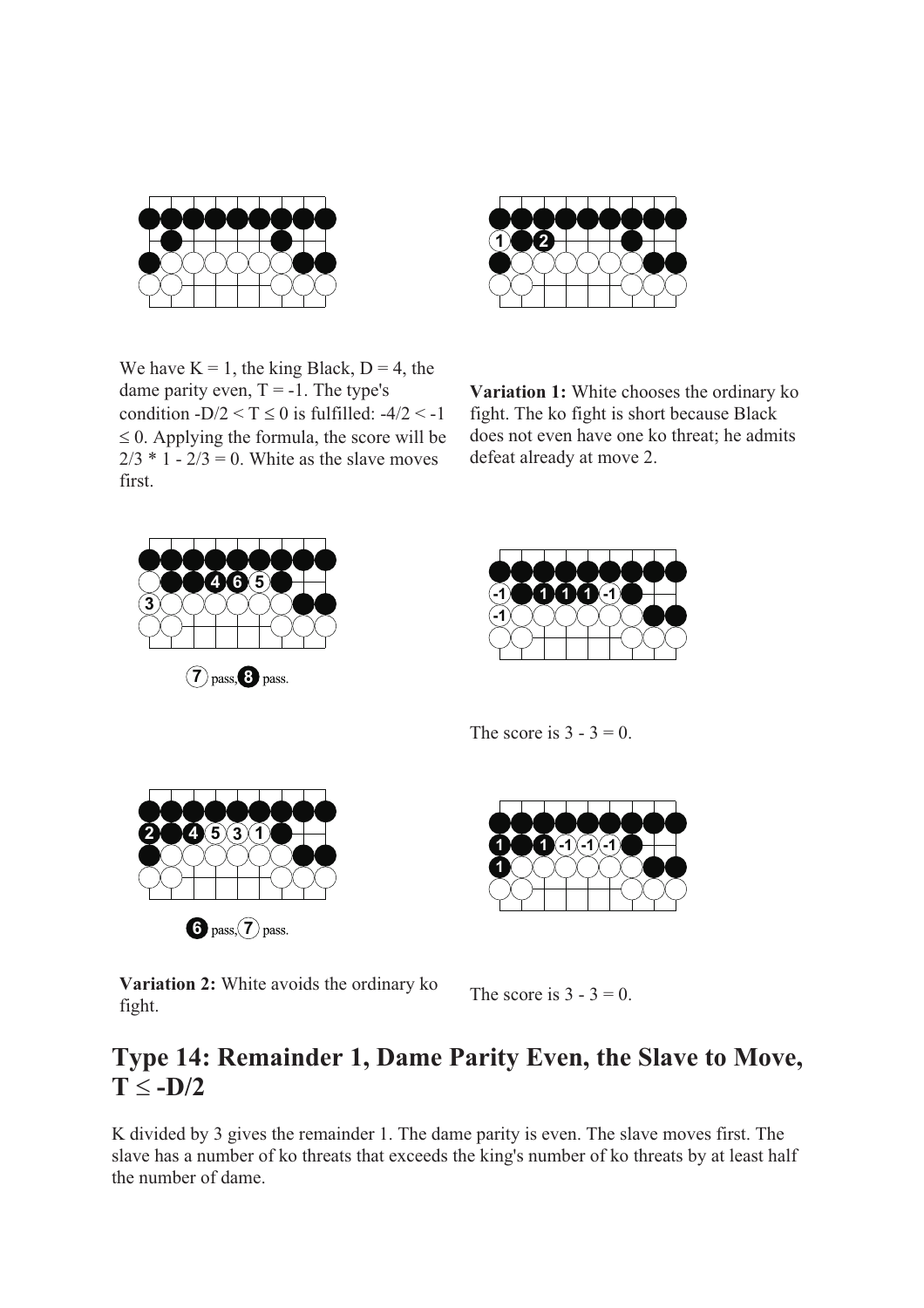On the 19x19 board, this type occurs only occasionally.

### **General**

There is a **dame ko fight** won by the **slave**.

The score is **2/3 \* K - 8/3**.

Strategy for each player: Choose the first possible option: 1) answer a ko threat 2) as the slave, answer filling a dame by filling a dame 3) connect a ko 4) capture a ko 5) play a ko threat 6) as the king, fill a dame after a ko capture

The king can use dame instead of ko threats. The slave cannot do so because then the king would improve on the score by connecting the last ko. During the ko fight, all dame are filled.

### **Example**



We have  $K = 1$ , the king Black,  $D = 2$ , the dame parity even,  $T = -1$ . The type's condition  $T \leq -D/2$  is fulfilled:  $-1 \leq -2/2$ . Applying the formula, the score will be 2/3  $* 1 - 8/3 = -2$ .





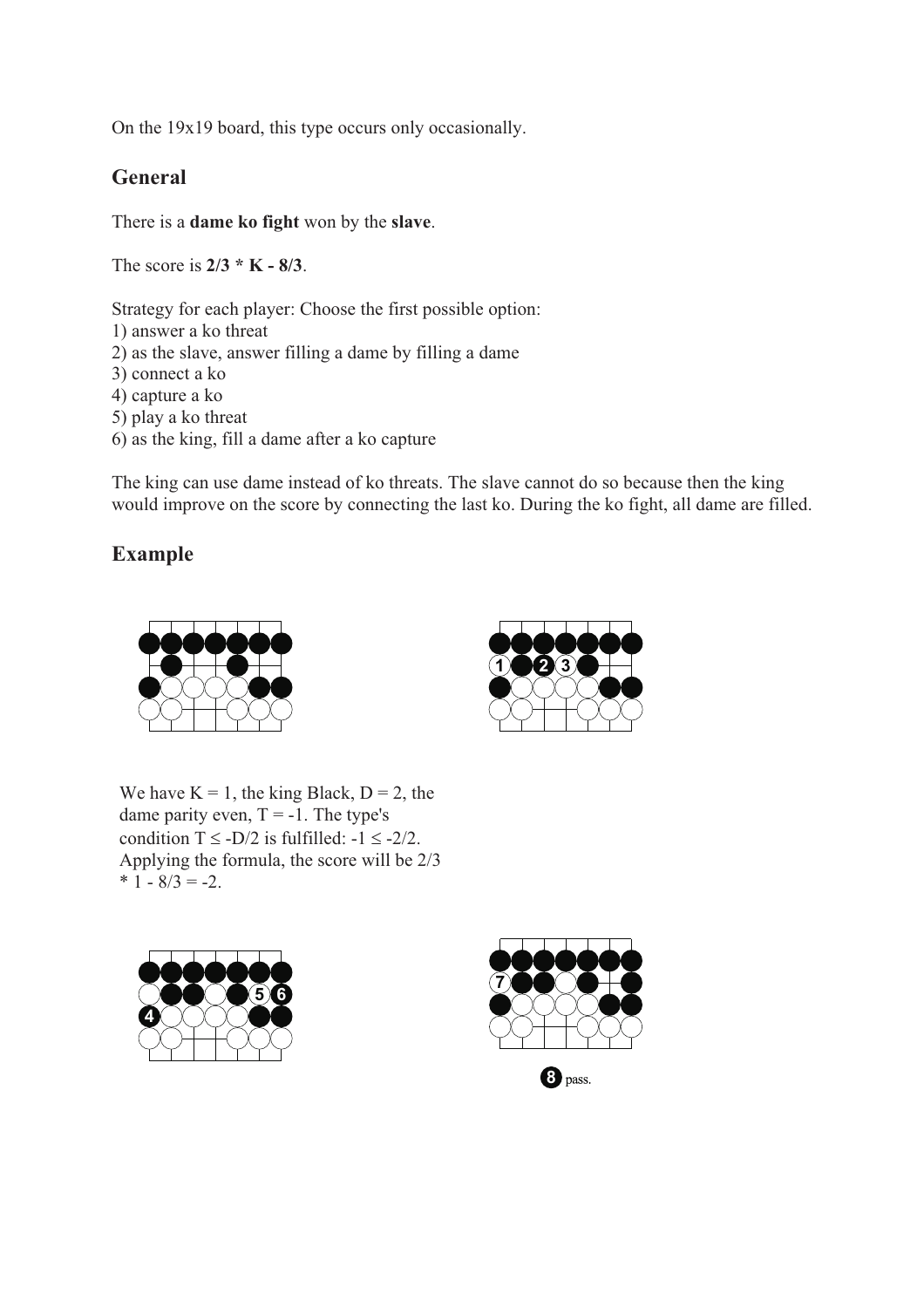



The score is  $1 - 3 = -2$ .

## **Values of Types 11 to 14**

The combination of types  $11 + 12$  means remainder 1, dame parity even, and  $T>D/2$  and has the value **0**.

The combination of types  $11 + 13A$  means remainder 1, dame parity even, and  $0 \le T \le D/2$ and has the value **2**.

The combination of types  $11 + 13B$  means remainder 1, dame parity even, and  $-D/2 < T \le 0$ and has the value **2**.

The combination of types  $11 + 14$  means remainder 1, dame parity even, and  $T \le -D/2$  and has the value **4.**

### **Type 15: Remainder 1, Dame Parity Odd, the King to Move,**  $T > (D-1)/2$

K divided by 3 gives the remainder 1. The dame parity is odd. The king moves first. The king has a number of ko threats that exceeds the slave's number of ko threats by more than rounded down half the number of dame.

On the 19x19 board, this type occurs only occasionally.

#### **General**

If  $D>1$ , there is a **dame ko fight** won by the **king**. If  $D=1$ , it is an ordinary ko fight.

The score is  $2/3 * K + 7/3$ .

Strategy for each player: Choose the first possible option: 1) as the king's first move, fill a dame 2) answer a ko threat 3) as the king, answer filling a dame by filling a dame 4) connect a ko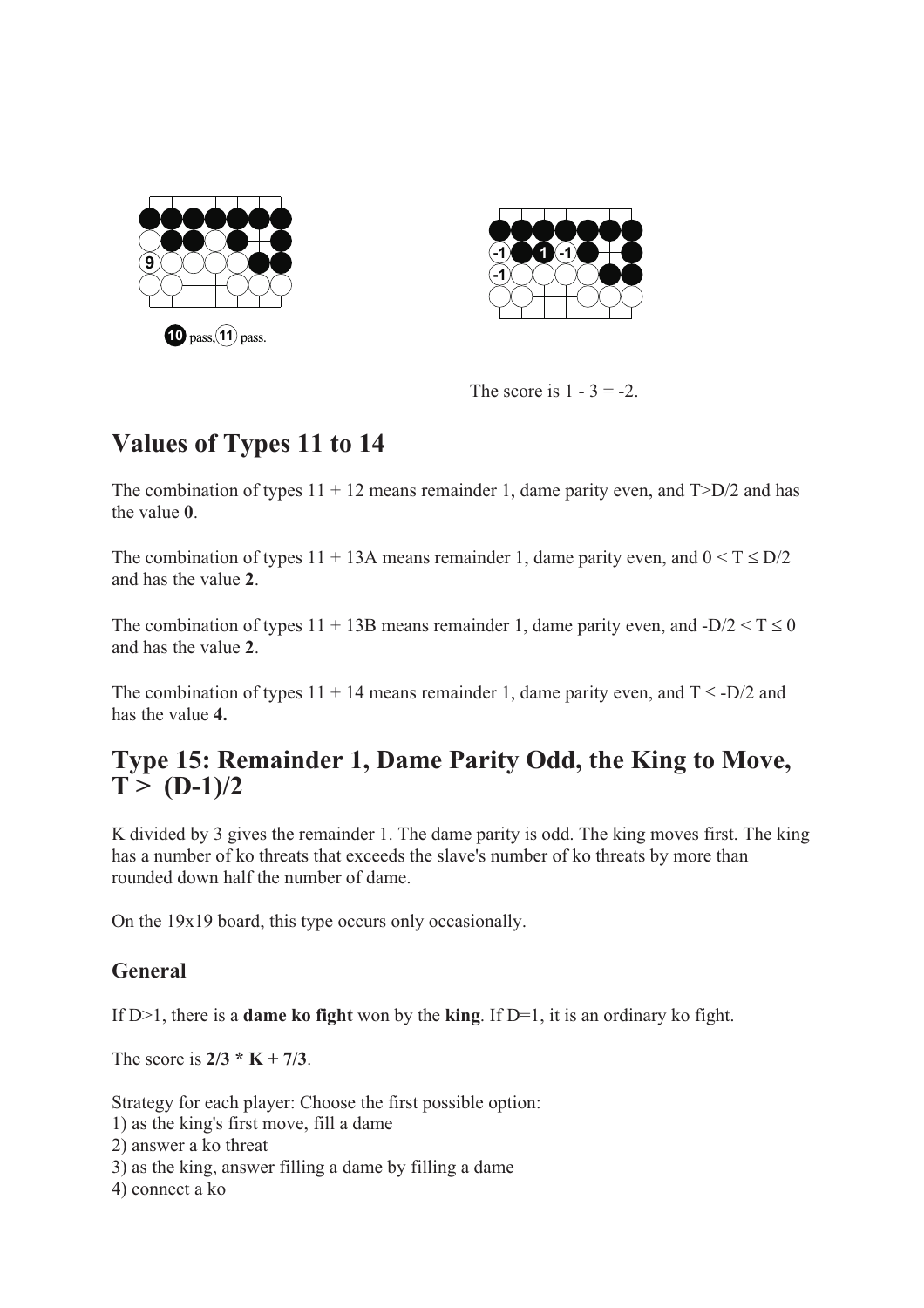5) capture a ko 6) play a ko threat 7) as the slave, fill a dame after a ko capture

The slave can use dame instead of ko threats. The king cannot do so because then the slave would improve on the score by connecting the last ko. During the ko fight, all remaining dame are filled.

After the king's first move, the position is reduced to type 12 if D>1, else to type 3.



We have  $K = 1$ , the king Black,  $D = 3$ , the dame parity odd,  $T = 2$ . The type's condition  $T > (D-1)/2$  is fulfilled:  $2 > (3-1)/2$ . Applying the formula, the score will be 2/3  $*$  1 + 7/3 = 3.













**14** pass, **15** pass.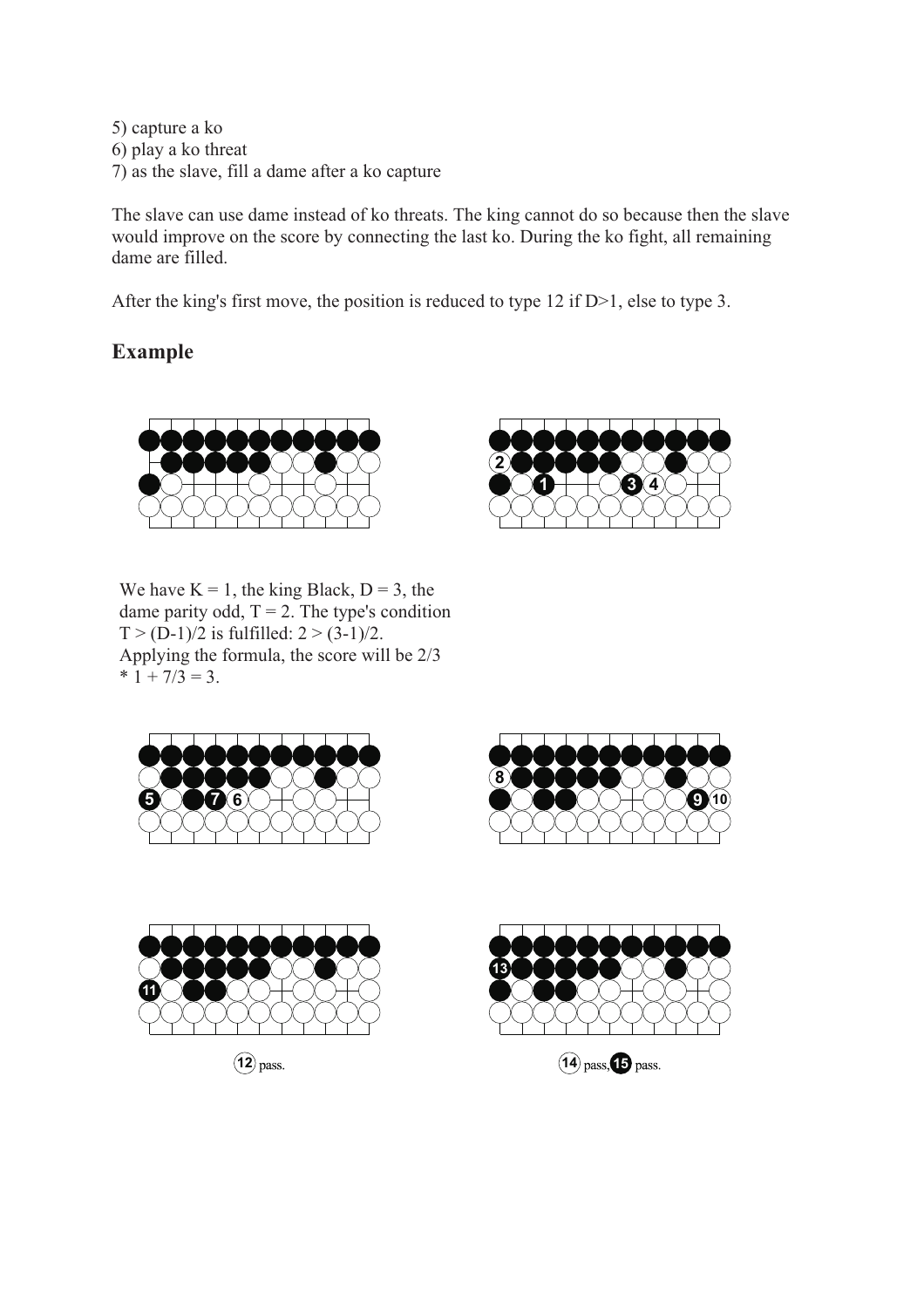

The score is  $4 - 1 = 3$ .

### **Type 16: Remainder 1, Dame Parity Odd, the King to Move,**  $T \leq (D-1)/2$

K divided by 3 gives the remainder 1. The dame parity is odd. The king moves first. The king does not have a number of ko threats that exceeds the slave's number of ko threats by more than rounded down half the number of dame. It might also be the slave who has more ko threats.

This is the ordinarily occurring ko threat situation. Even if the slave had an excess of ko threats greater than half the number of dame, it would be useless because the king simply avoids a ko fight by starting with filling the excess ko, what leads to the remainder 0.

### **General**

There is **no ko fight.**

The score is **2/3 \* K + 1/3.**

Strategy for each player: Choose the first possible option: 1) as the king's first move, connect a ko. 2) fill a dame 3) connect a ko 4) capture a ko

After the king's first move, the position is reduced to type 9 or 10, if then still a ko remains.



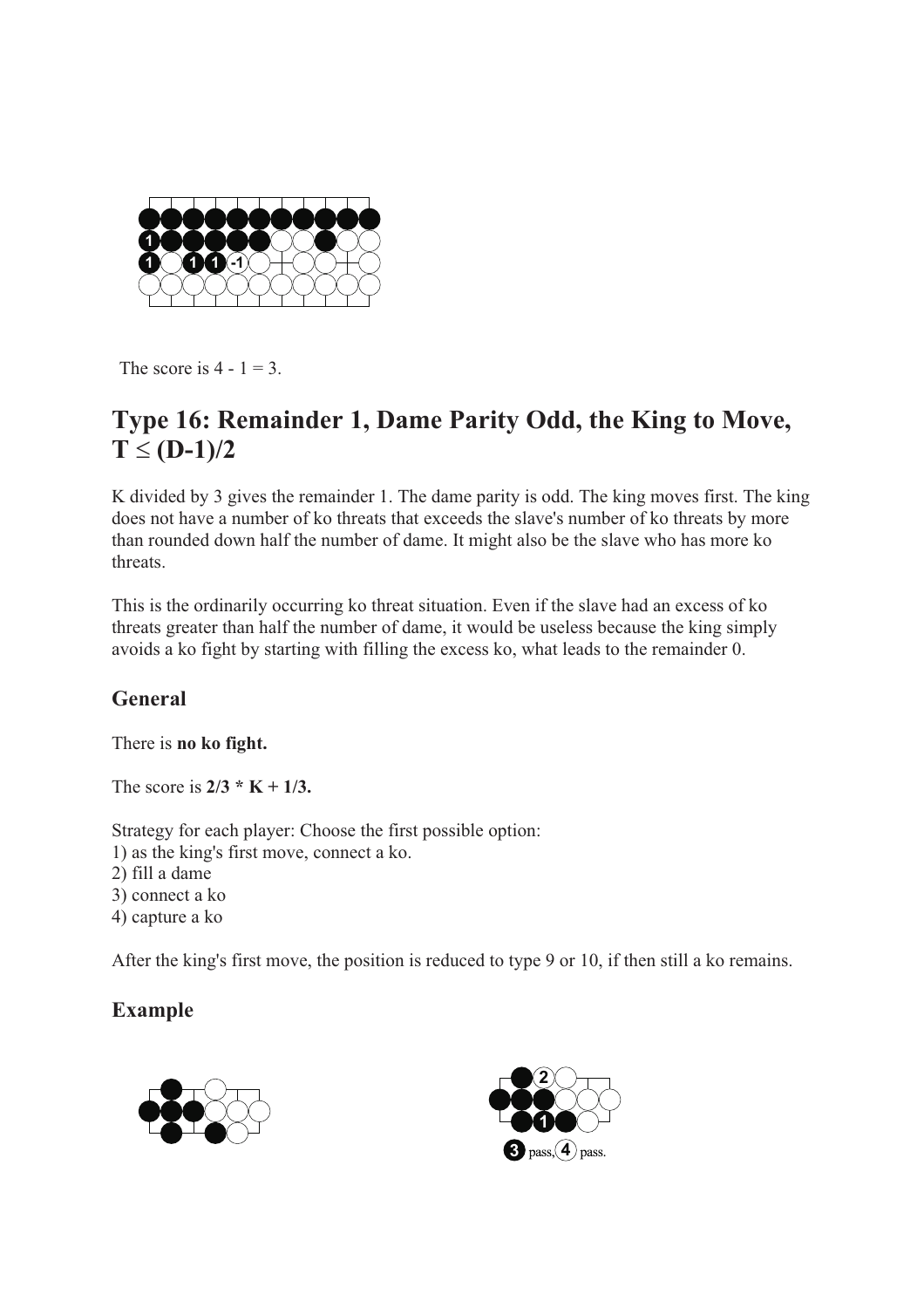We have  $K = 1$ , the king Black,  $D = 1$ , the dame parity odd,  $T = 0$ . The type's condition  $T \le (D-1)/2$  is fulfilled:  $0 \le (1-1)/2$ . Applying the formula, the score will be 2/3  $* 1 + 1/3 = 1.$ 

First Black takes the excess (here: only) ko. Then White takes the excess (here only) dame. Taking the ko is bigger than taking the dame.



The score is  $2 - 1 = 1$ .

### **Type 17: Remainder 1, Dame Parity Odd, the Slave to Move, T>0**

K divided by 3 gives the remainder 1. The dame parity is odd. The slave moves first. The king has more ko threats.

#### **General**

This is an **ordinary ko fight** won by the **king**.

The score is **2/3 \* K + 1/3.**

Strategy for each player: Choose the first possible option:

1) answer a ko threat

2) connect ko 3) capture ko

4) play a ko threat

5) fill a dame

The slave cannot force a dame ko fight because the king connects the last ko as soon as the slave fills a dame. - The king cannot force a dame ko fight about the last ko because the slave can simply continue to fill dame instead of further attempting to win the ko after he has run out of ko threats. The slave loses the ko fight but this does not mean that he would also have to concede the extra odd dame to the king. In fact, the slave could fill it in his first move, admitting defeat in the ko fight before starting it at all.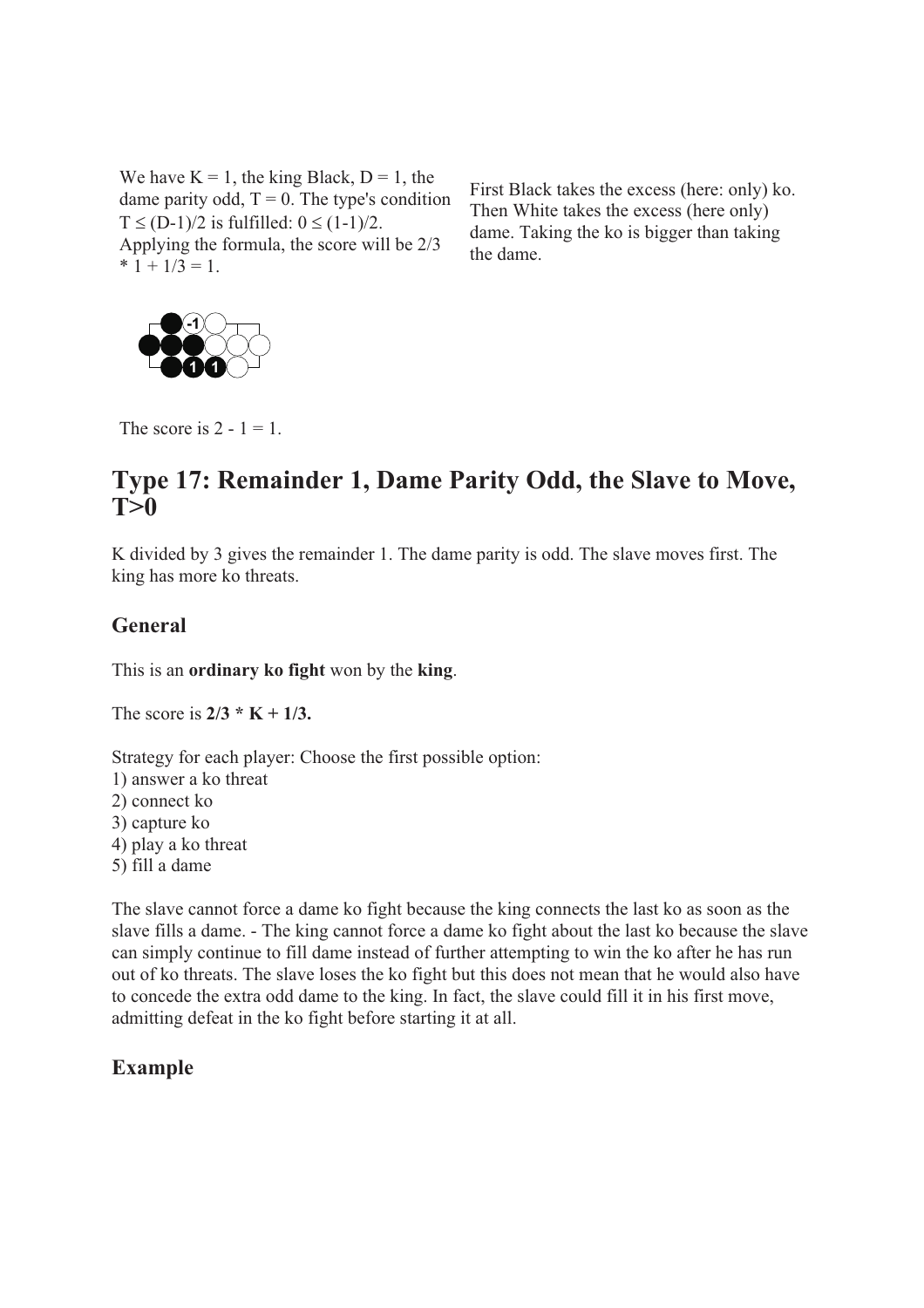



We have  $K = 1$ , the king Black,  $D = 3$ , the dame parity odd,  $T = 1$ . The type's condition T>0 is fulfilled. Applying the formula, the score will be  $2/3 * 1 + 1/3 = 1$ .







The score is  $3 - 2 = 1$ .

### **Type 18: Remainder 1, Dame Parity Odd, the Slave to Move, T£0**

K divided by 3 gives the remainder 1. The dame parity is odd. The slave moves first. The slave has at least as many ko threats as the king.

### **General**

This is an **ordinary ko fight** won by the **slave.**

The score is **2/3 \* K - 5/3.**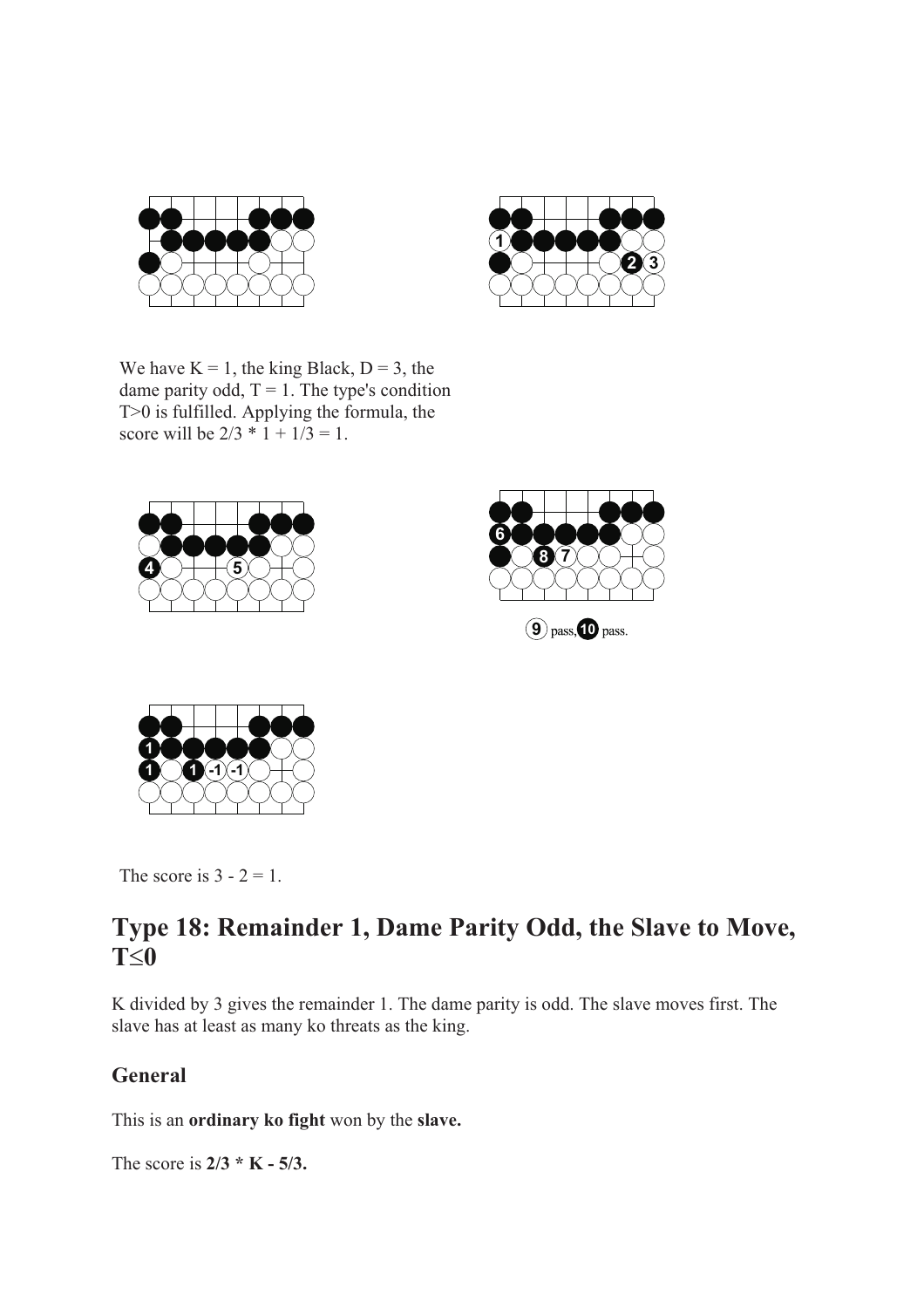Strategy for each player: Choose the first possible option: 1) answer a ko threat 2) connect ko 3) capture ko 4) play a ko threat 5) fill a dame

The king cannot force a dame ko fight because the slave connects the last ko as soon as the king fills a dame. - The slave cannot force a dame ko fight about the last ko because the king can simply continue to fill dame instead of further attempting to win the ko after he has run out of ko threats. The king loses the ko fight but this does not mean that he would also have to concede the extra odd dame to the slave. In fact, the king could fill it in his first move, admitting defeat in the ko fight before taking part in it at all.



We have  $K = 1$ , the king Black,  $D = 3$ , the dame parity odd,  $T = 0$ . The type's condition  $T \leq 0$  is fulfilled. Applying the formula, the score will be  $2/3 * 1 - 5/3 = -1$ .





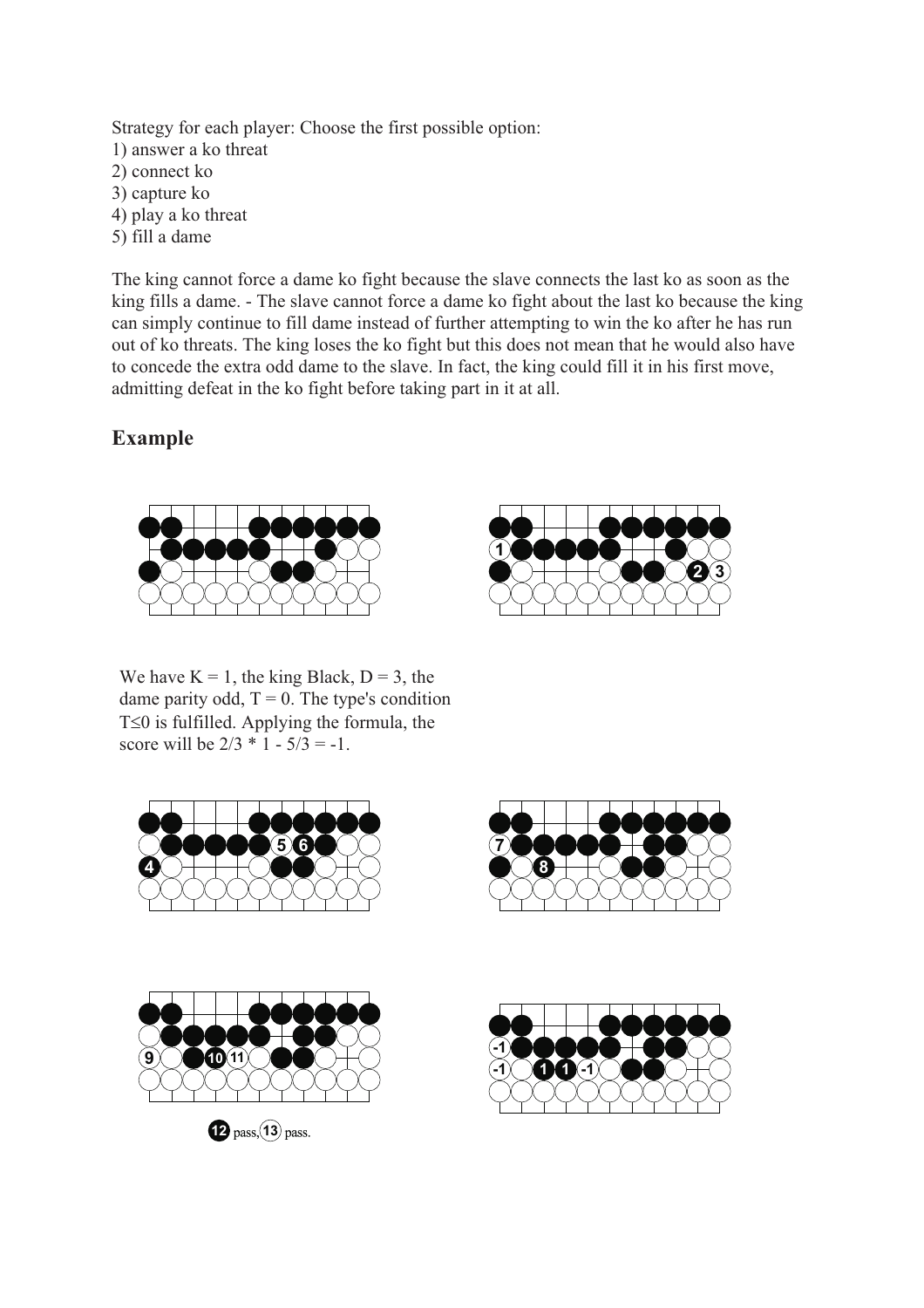The score is  $2 - 3 = -1$ .

### **Values of Types 15 to 18**

The combination of types  $15 + 17$  means remainder 1, dame parity odd, and  $T > (D-1)/2$  and has the value **2**.

The combination of types  $16 + 17$  means remainder 1, dame parity odd, and  $0 < T \le (D-1)/2$ and has the value **0.**

The combination of types  $16 + 18$  means remainder 1, dame parity odd, and  $T \le 0$  and has the value **2**.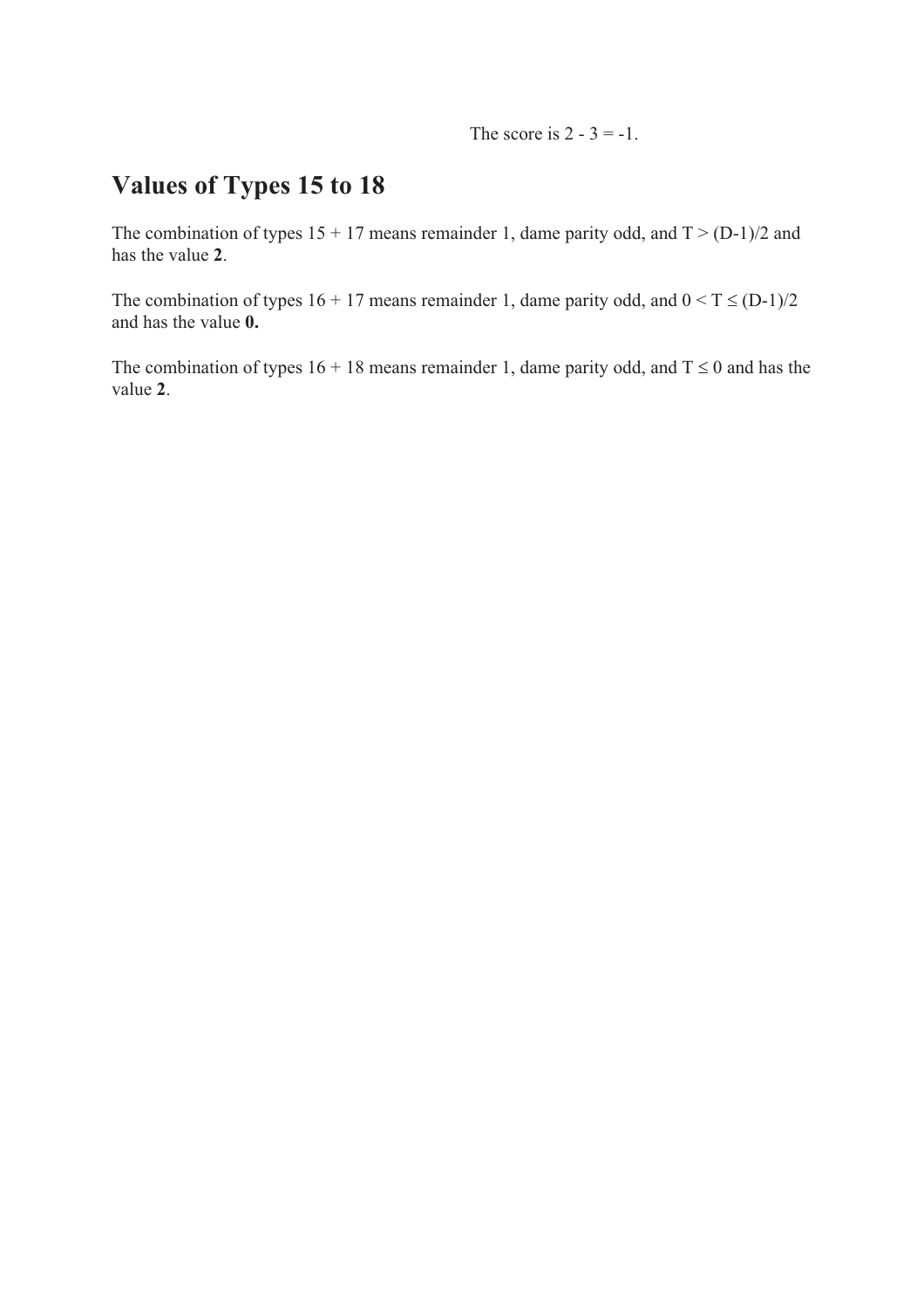# **Summary of the Types with Dame and Remainder 1**

| <b>Type</b> | Dame<br>Parity | <b>To Move</b> | T                 | <b>Ko Fight</b> | <b>Ko Fight</b><br>Winner | <b>Black's Score</b><br>$-2/3 * K$ |
|-------------|----------------|----------------|-------------------|-----------------|---------------------------|------------------------------------|
| 11          |                | king           | any               | none            |                           |                                    |
| 12          |                |                | T > D/2           | dame            |                           | 4/3                                |
| 13A         | even           | slave          | $0 < T \leq D/2$  |                 | king                      |                                    |
| 13B         |                |                | $-D/2 < T \leq 0$ | ordinary        |                           | $-2/3$                             |
| 14          |                |                | $T \leq -D/2$     | dame            | slave                     | $-8/3$                             |
| 15          |                |                | $T > (D-1)/2$     | dame            | king                      | 7/3                                |
| 16          |                | king           | $T \leq (D-1)/2$  | none            |                           |                                    |
| 17          | odd            | slave          | T > 0             | ordinary        | king                      | 1/3                                |
| 18          |                |                | $T \leq 0$        |                 | slave                     | $-5/3$                             |

### **Conditions, Ko Fights, and Score**

### **Values**

| <b>Types</b> | <b>Dame Parity</b> | T                    | Value          |
|--------------|--------------------|----------------------|----------------|
| $11+12$      |                    | T > D/2              | 0              |
| $11+13A$     |                    | $0 < T \leq D/2$     |                |
| $11+13B$     | even               | $-D/2 < T \leq 0$    | $\overline{2}$ |
| $11+14$      |                    | $T \leq -D/2$        | 4              |
| $15+17$      |                    | $T > (D-1)/2$        | 2              |
| $16+17$      | odd                | $0 < T \leq (D-1)/2$ | 0              |
| $16+18$      |                    | $T \leq 0$           | 2              |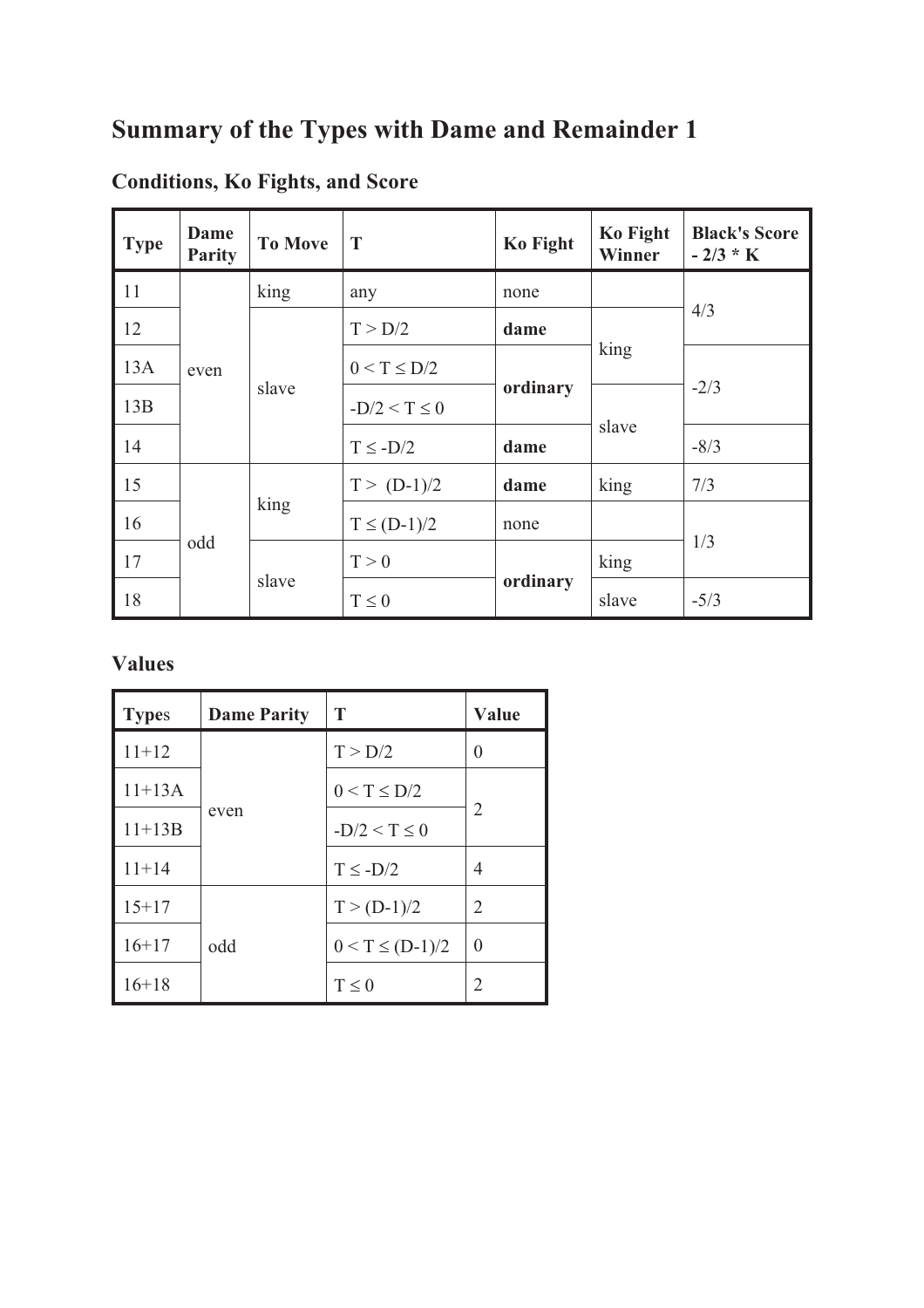### **Type 19: Remainder 2, Dame Parity Even, the Slave to Move**

K divided by 3 gives the remainder 2. The dame parity is even. The slave moves first.

#### **General**

There is **no ko fight**.

The score is **2/3 \* K - 4/3**.

Strategy for each player: Choose the first possible option: 1) connect a ko 2) capture a ko 3) fill a dame

After the slave's first move, the position is reduced to type 11.

### **Example**





We have  $K = 2$ , the king White,  $D = 2$ , the dame parity even. Applying the formula negated for White as the king, the score will be  $-(2/3 * 2 - 4/3) = -0 = 0$ .





The score is  $3 - 3 = 0$ .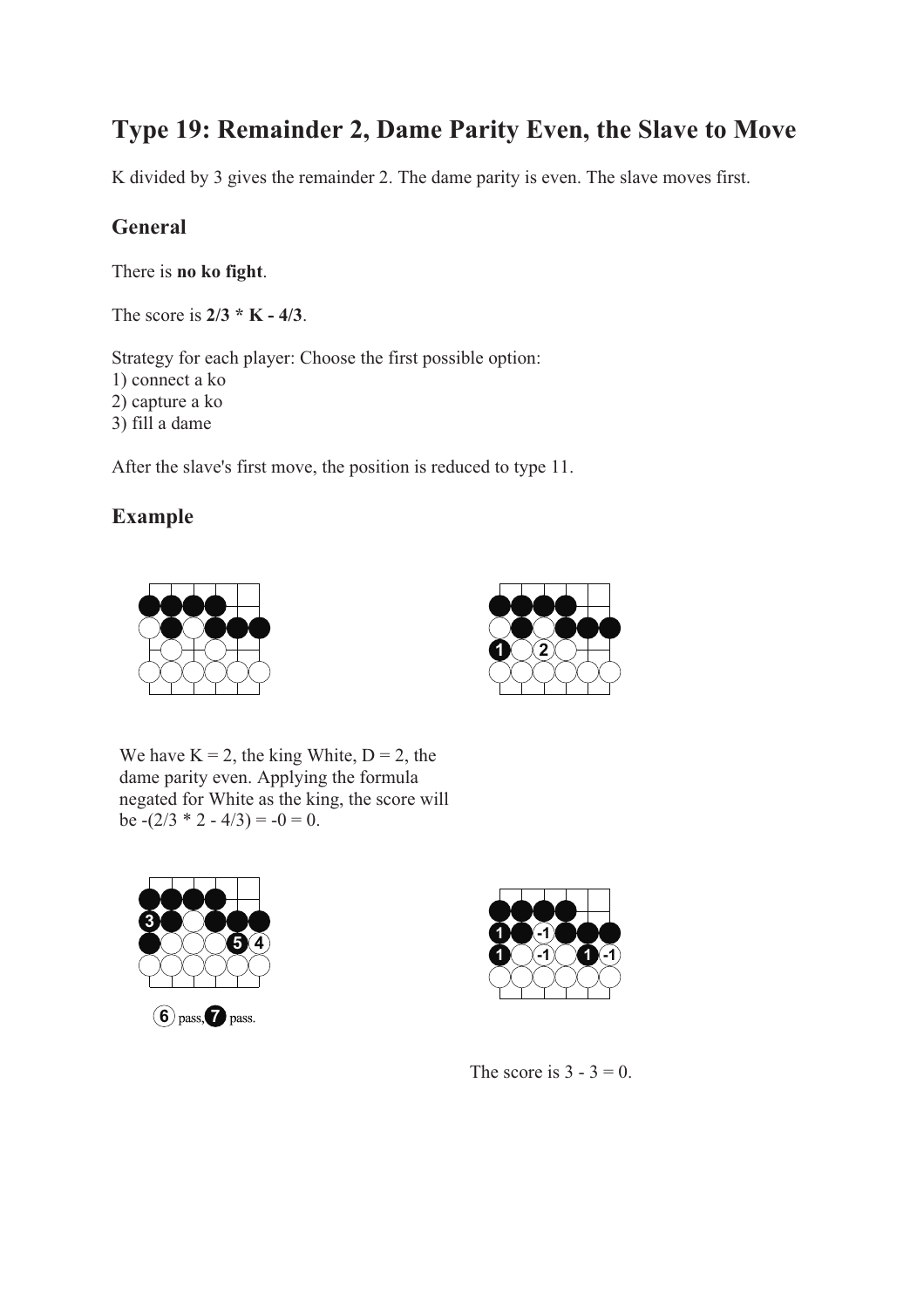### **Type 20: Remainder 2, Dame Parity Even, the King to Move,**  $T > D/2$

K divided by 3 gives the remainder 2. The dame parity is even. The king moves first. The king has a number of ko threats that exceeds the slave's number of ko threats by more than half the number of dame.

On the 19x19 board, this type occurs only occasionally.

#### **General**

There is a **dame ko fight** won by the **king**.

The score is  $2/3 * K + 8/3$ .

Strategy for each player: Choose the first possible option: 1) answer a ko threat 2) as the king, answer filling a dame by filling a dame 3) connect a ko 4) capture a ko 5) play a ko threat 6) as the slave, fill a dame after a ko capture

The slave can use dame instead of ko threats. The king cannot do so because then the slave would improve on the score by connecting the last ko. During the ko fight, all dame are filled.

After the king's first move, which connects a ko, the position is reduced to type 12.

#### **Example**



We have  $K = 2$ , the king Black,  $D = 2$ , the dame parity even,  $T = 2$ . The type's condition  $T > D/2$  is fulfilled:  $2 > 2/2$ . Applying the formula, the score will be 2/3  $* 2 + 8/3 = 4.$ 

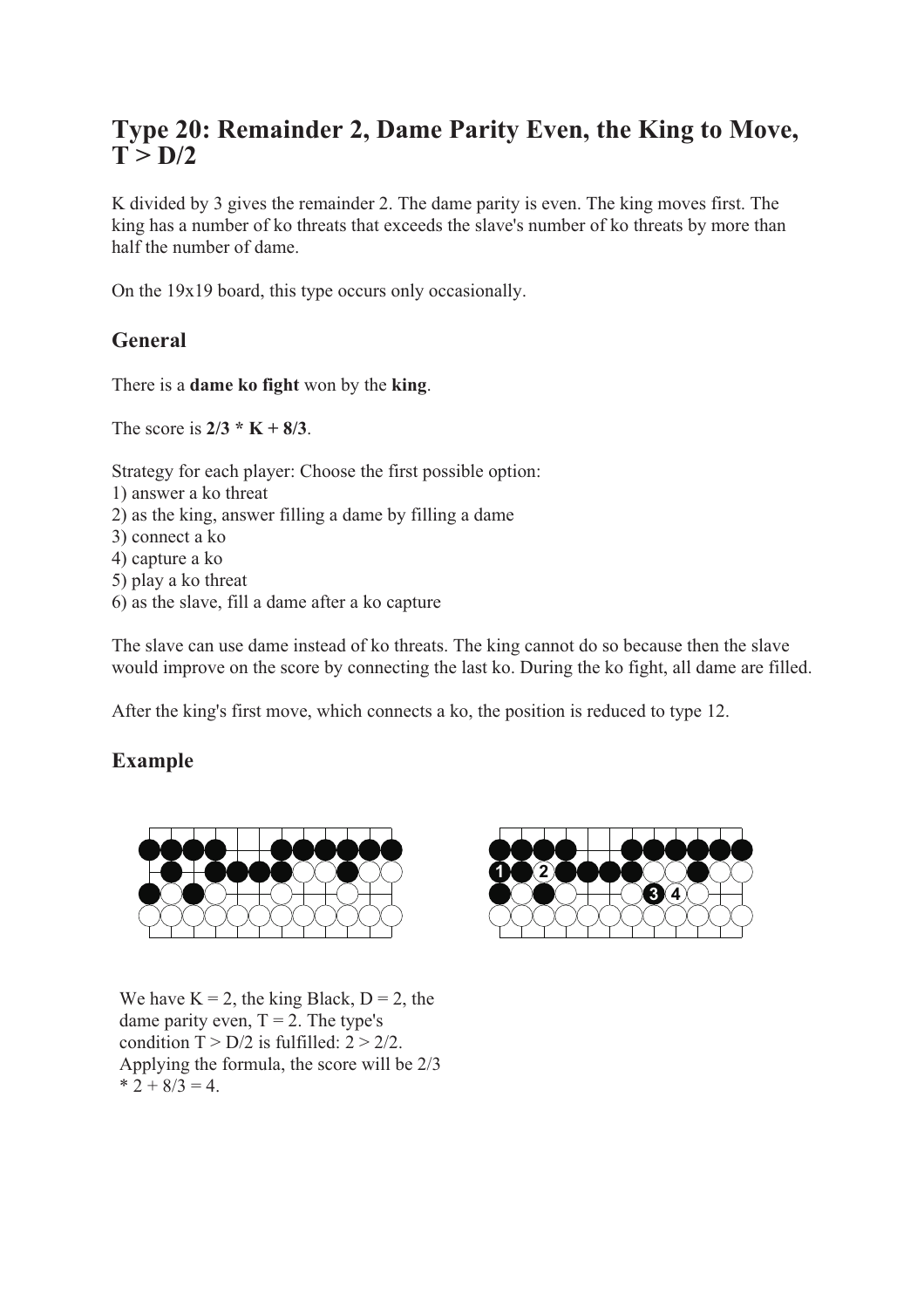

The score is  $5 - 1 = 4$ .

### **Type 21A: Remainder 2, Dame Parity Even, the King to Move, 0 < T**  $\leq$  **D/2**

K divided by 3 gives the remainder 2. The dame parity is even. The king moves first. The king has more ko threats but his excess of ko threats is not greater than half the number of dame.

This is an ordinarily occurring ko threat situation.

#### **General**

There is an **ordinary ko fight** won by the **king**, but the king may choose to avoid it. **Either** player might connect the last ko.

The score is  $2/3 * K + 2/3$ .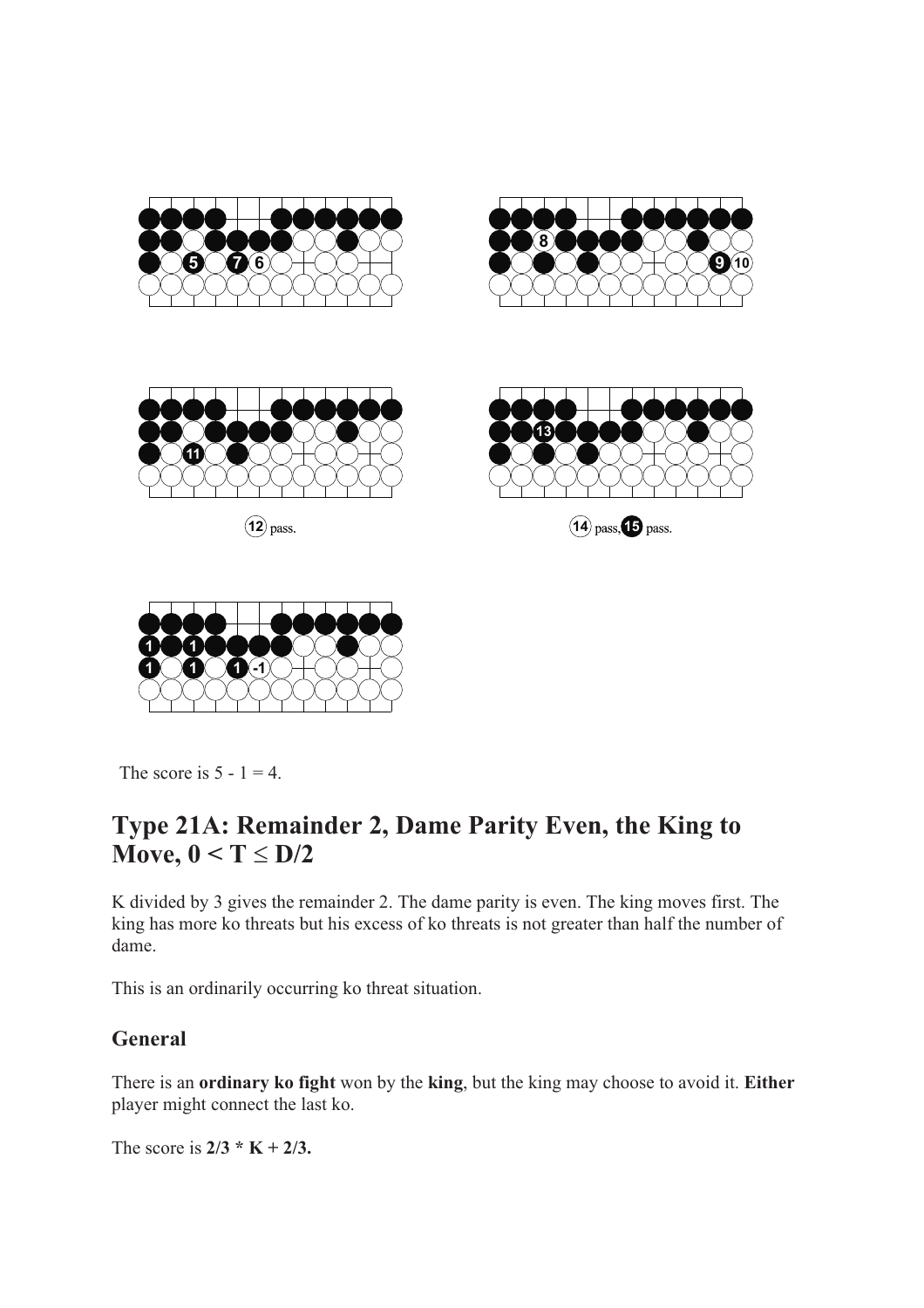Strategy for each player if the king chooses the ordinary ko fight: Choose the first possible option:

- 1) answer a ko threat
- 2) connect ko
- 3) capture ko
- 4) play a ko threat
- 5) fill a dame

The slave cannot force a dame ko fight because the king connects the last ko if the slave fills a dame. The king cannot force a dame ko fight about the last ko because the slave connects the last ko if the king fills a dame.

Strategy for each player if the king chooses to avoid the ordinary ko fight:

- 1) Strategy until the last ko: Choose the first possible option:
- 1.1) connect a ko
- 1.2) capture a ko
- 2) Strategy when only one ko remains: Choose the first possible option:
- 2.1) as the slave's first move in (2), capture the ko
- 2.2) connect the ko
- 2.3) fill a dame

If one prefers a simplified view, one can use the following:

Simplified strategy for each player: Choose the first possible option:

1) connect a ko

- 2) capture a ko
- 3) fill a dame

After the king's first move, which connects a ko, the position is reverted to type 13A.

For the last ko, there are these two principle possibilities: either [the slave fills a dame - the king connects the ko - the slave fills a dame] or [the slave captures the ko - the king fills a dame - the slave connects the ko - the king fills a dame]. In both variations, the local score made on the intersections of the last ko and two involved dame is 0 and afterwards the parity of the number remaining dame is even. Therefore it does not matter which player wins the last ko with the opponent getting to play dame in the meantime, i.e., unless type 12 is created. The latest moment for the slave to start capturing the ko is when otherwise T would become greater than half the number of remaining dame. Such a type conversion would lose the slave 2 points.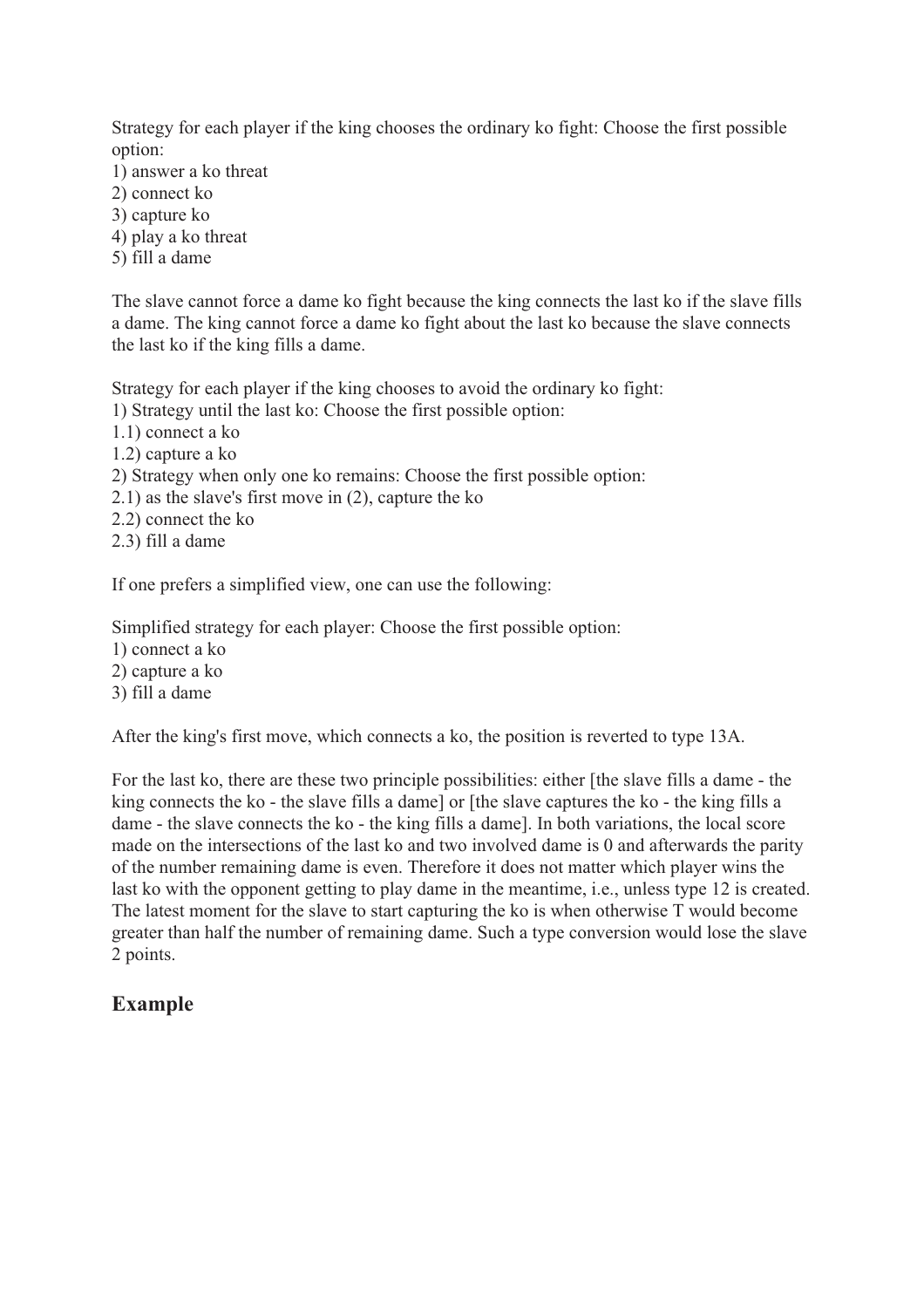



We have  $K = 2$ , the king Black,  $D = 4$ , the dame parity even,  $T = 2$ . The type's condition  $0 < T \le D/2$  is fulfilled:  $0 < 2 \le$ 4/2. Applying the formula, the score will be  $2/3 * 2 + 2/3 = 2$ .

**Variation 1:** Black chooses the ordinary ko fight.



The score is  $5 - 3 = 2$ .<br>**Variation 2:** Black avoids the ordinary ko fight.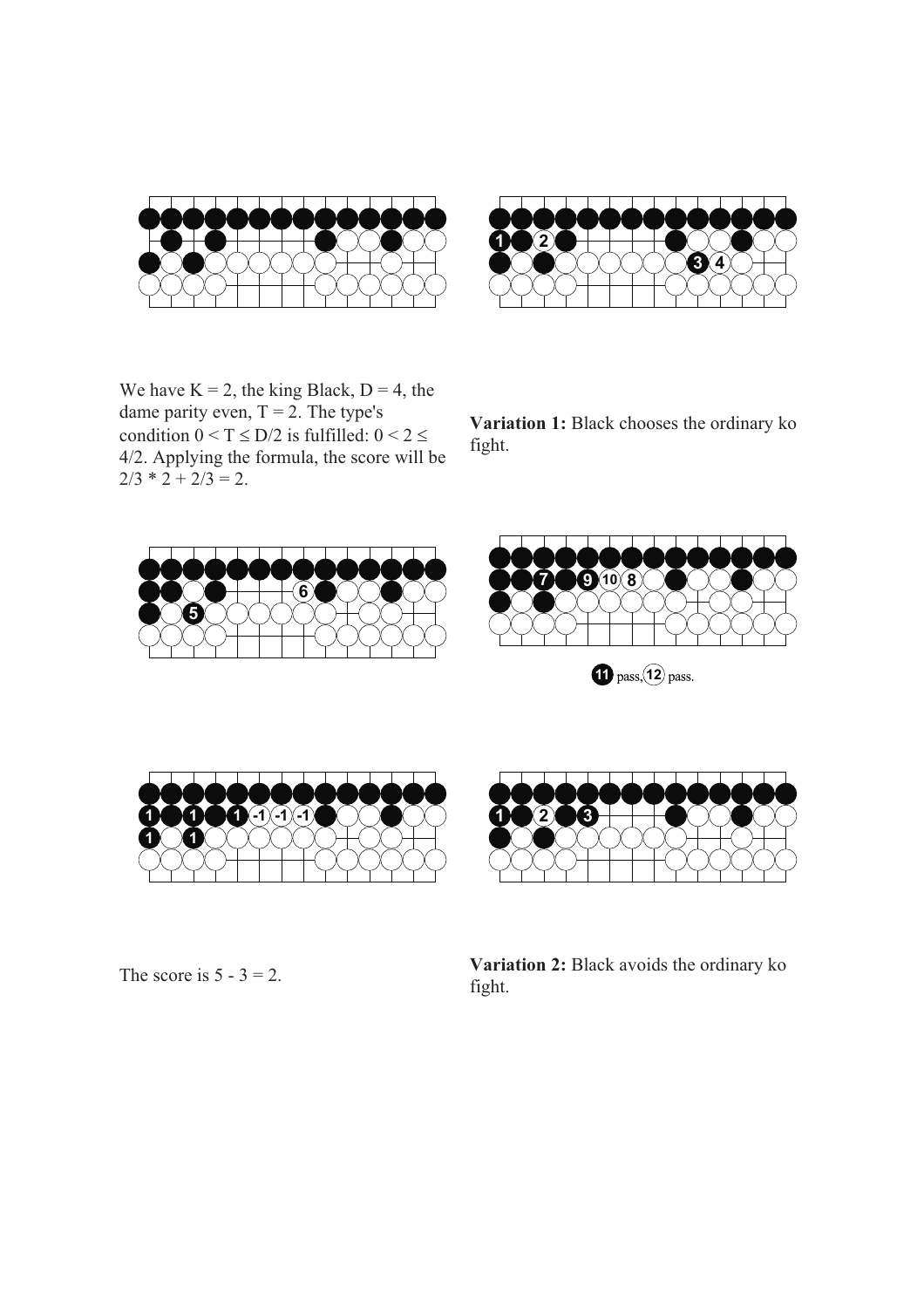



The score is  $5 - 3 = 2$ .

### **Type 21B: Remainder 2, Dame Parity Even, the King to Move,**  $-D/2 < T \le 0$

K divided by 3 gives the remainder 2. The dame parity is even. The king moves first. The slave has more or an equal number of ko threats but his excess of ko threats is not greater than or equal to half the number of dame.

This is an ordinarily occurring ko threat situation.

### **General**

There is an **ordinary ko fight** won by the **slave**, but the slave may choose to avoid it. **Either** player might connect the last ko.

The score is **2/3 \* K + 2/3.**

Strategy for each player if the slave chooses the ordinary ko fight: Choose the first possible option:

1) answer a ko threat 2) connect ko 3) capture ko 4) play a ko threat 5) fill a dame

The king cannot force a dame ko fight about the last ko because the slave connects the last ko if the king fills a dame. The slave cannot force a dame ko fight because the king connects the last ko if the slave fills a dame.

Strategy for each player if the slave chooses to avoid the ordinary ko fight:

1) Strategy until the last ko: Choose the first possible option:

- 1.1) connect a ko
- 1.2) capture a ko

2) Strategy when only one ko remains: Choose the first possible option: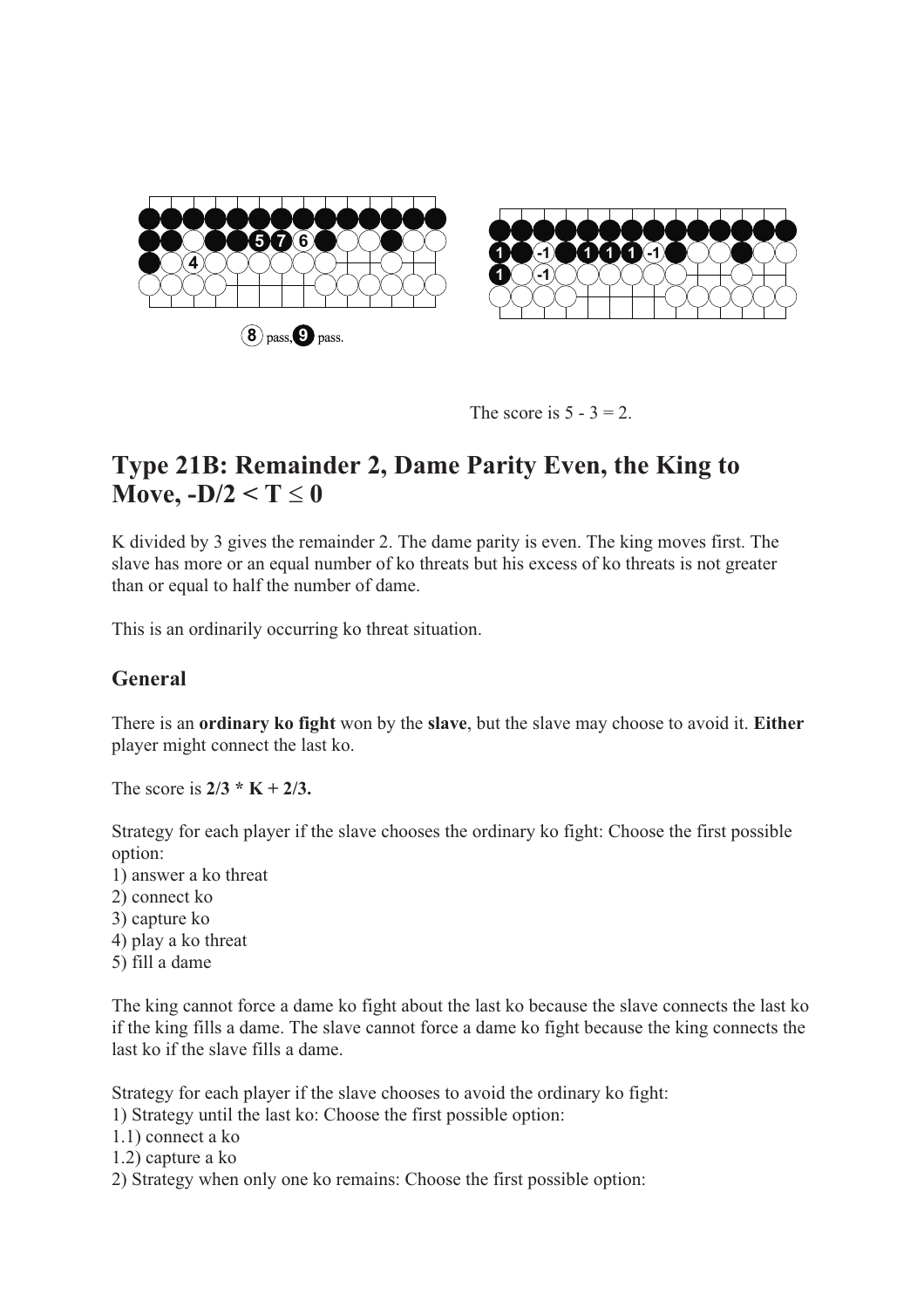2.1) as the king's first move in (2), connect the ko 2.2) fill a dame

If one prefers a simplified view, one can use the following:

Simplified strategy for each player: Choose the first possible option:

- 1) connect a ko
- 2) capture a ko
- 3) fill a dame

After the king's first move, which connects a ko, the position is reverted to type 13B.

For the last ko, there are these two principle possibilities: either [the slave fills a dame - the king connects the ko - the slave fills a dame] or [the slave captures the ko - the king fills a dame - the slave connects the ko - the king fills a dame]. In both variations, the local score made on the intersections of the last ko and two involved dame is 0 and afterwards the parity of the number remaining dame is even. Therefore it does not matter which player wins the last ko with the opponent getting to play dame in the meantime, i.e., unless type 14 is created. The latest moment for the king to connect the ko is when otherwise T would become smaller than or equal to half the number of remaining dame. Such a type conversion would lose the king 2 points.



We have  $K = 2$ , the king Black,  $D = 4$ , the dame parity even,  $T = -1$ . The type's condition  $-D/2 < T \le 0$  is fulfilled:  $-4/2 < -1$  $\leq$  0. Applying the formula, the score will be  $2/3 * 2 + 2/3 = 2$ .



**Variation 1:** White chooses the ordinary ko fight. The ko fight is short because Black does not even have one ko threat; he admits defeat already at move 3.



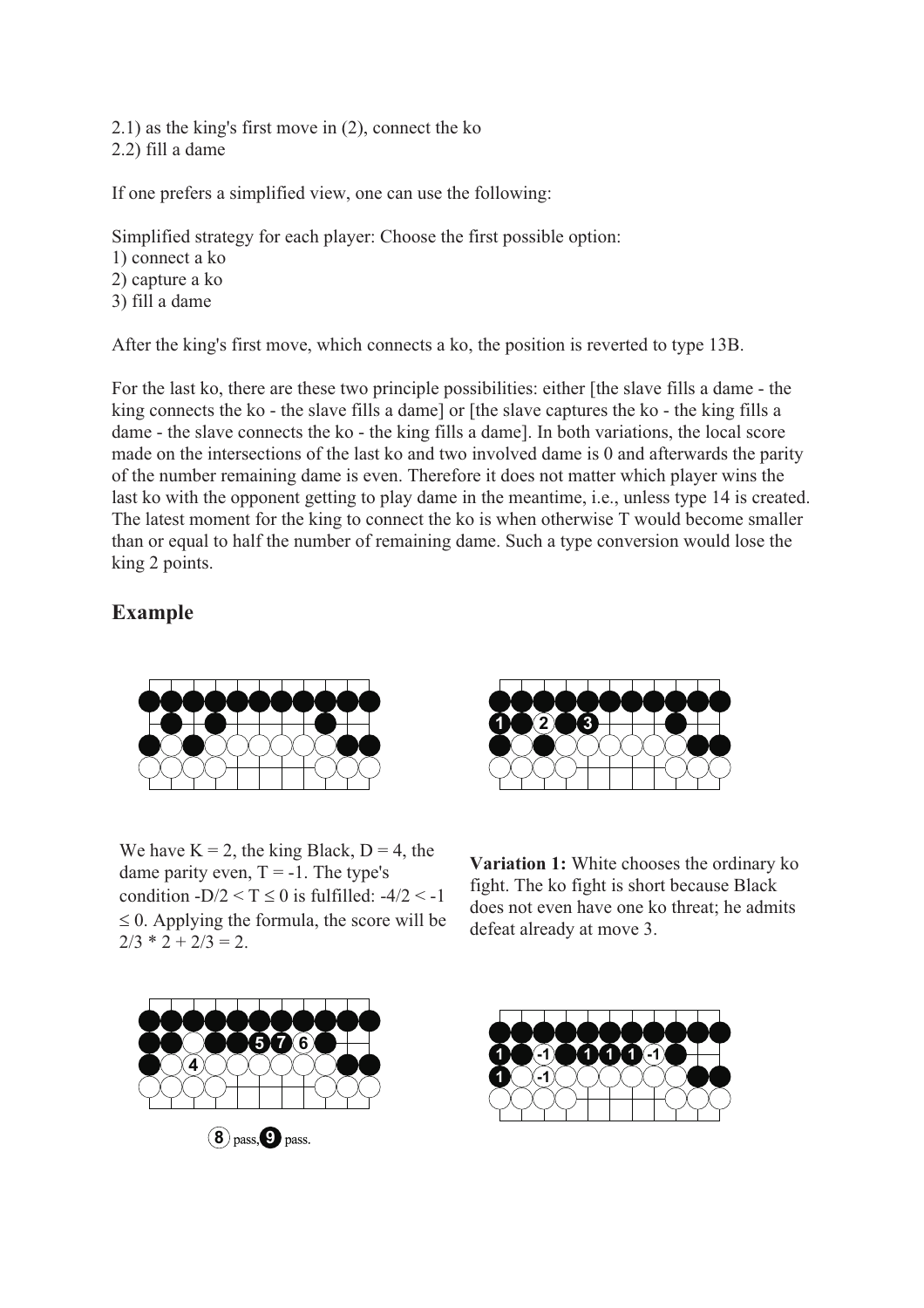The score is  $5 - 3 = 2$ .



**1 1 1 1 1** -1 -1

**Variation 2:** White avoids the ordinary ko **variation** 2: while avoids the ordinary ko The score is  $5 - 3 = 2$ .

## **Type 22: Remainder 2, Dame Parity Even, the King to Move,**  $T \le -D/2$

K divided by 3 gives the remainder 2. The dame parity is even. The king moves first. The slave has a number of ko threats that exceeds the king's number of ko threats by at least half the number of dame.

On the 19x19 board, this type occurs only occasionally.

### **General**

There is a **dame ko fight** won by the **slave**.

The score is **2/3 \* K - 4/3**.

Strategy for each player: Choose the first possible option: 1) answer a ko threat 2) as the slave, answer filling a dame by filling a dame 3) connect a ko 4) capture a ko 5) play a ko threat 6) as the king, fill a dame after a ko capture

The king can use dame instead of ko threats. The slave cannot do so because then the king would improve on the score by connecting the last ko. During the ko fight, all dame are filled.

After the king's first move, which connects a ko, the position is reduced to type 14.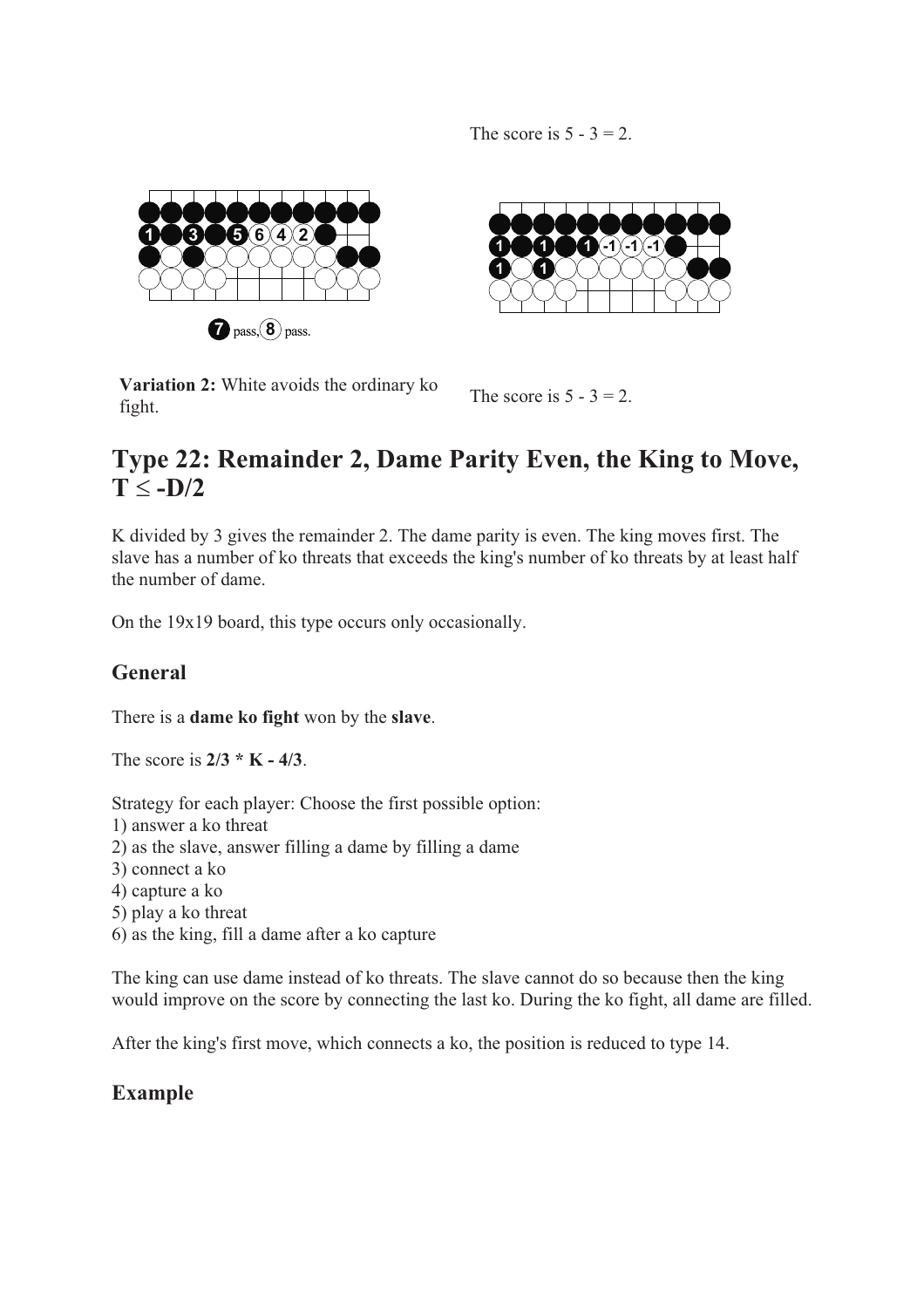



We have  $K = 2$ , the king Black,  $D = 2$ , the dame parity even,  $T = -1$ . The type's condition  $T \leq -D/2$  is fulfilled:  $-1 \leq -2/2$ . Applying the formula, the score will be 2/3  $* 2 - 4/3 = 0.$ 





### **Values of Types 19 to 22**

The combination of types  $19 + 20$  means remainder 2, dame parity even, and  $T>D/2$  and has the value **4**.

The combination of types  $19 + 21$ A means remainder 2, dame parity even, and  $0 < T \leq D/2$ and has the value **2**.

The combination of types  $19 + 21B$  means remainder 2, dame parity even, and  $-D/2 < T \le 0$ and has the value **2**.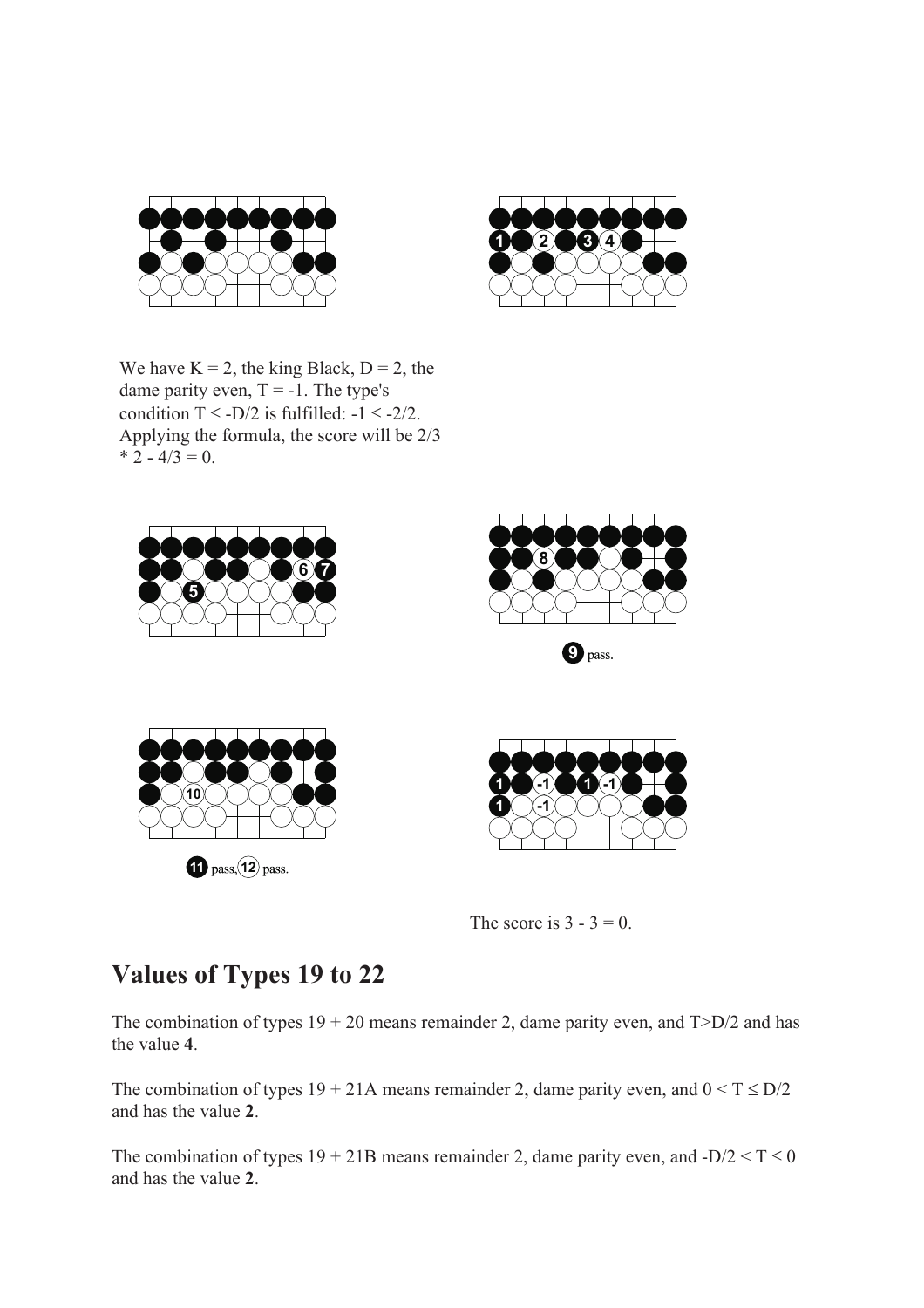The combination of types  $19 + 22$  means remainder 2, dame parity even, and  $T \le -D/2$  and has the value **0.**

## **Type 23: Remainder 2, Dame Parity Odd, the Slave to Move,**  $T \leq - (D-1)/2$

K divided by 3 gives the remainder 2. The dame parity is odd. The slave moves first. The slave has a number of ko threats that exceeds the king's number of ko threats by at least rounded down half the number of dame.

On the 19x19 board, this type occurs only occasionally.

### **General**

If D>1, there is a **dame ko fight** won by the **slave**. If D=1, it is an ordinary ko fight.

The score is **2/3 \* K - 7/3**.

Strategy for each player: Choose the first possible option: 1) as the slave's first move, fill a dame 2) answer a ko threat 3) as the slave, answer filling a dame by filling a dame 4) connect a ko 5) capture a ko 6) play a ko threat 7) as the king, fill a dame after a ko capture

The king can use dame instead of ko threats. The slave cannot do so because then the king would improve on the score by connecting the last ko. During the ko fight, all remaining dame are filled.

After the slave's first move, which fills a dame, followed by the king's first move, which connects a ko, the position is reduced to type 14 if D>1, else to type 4.



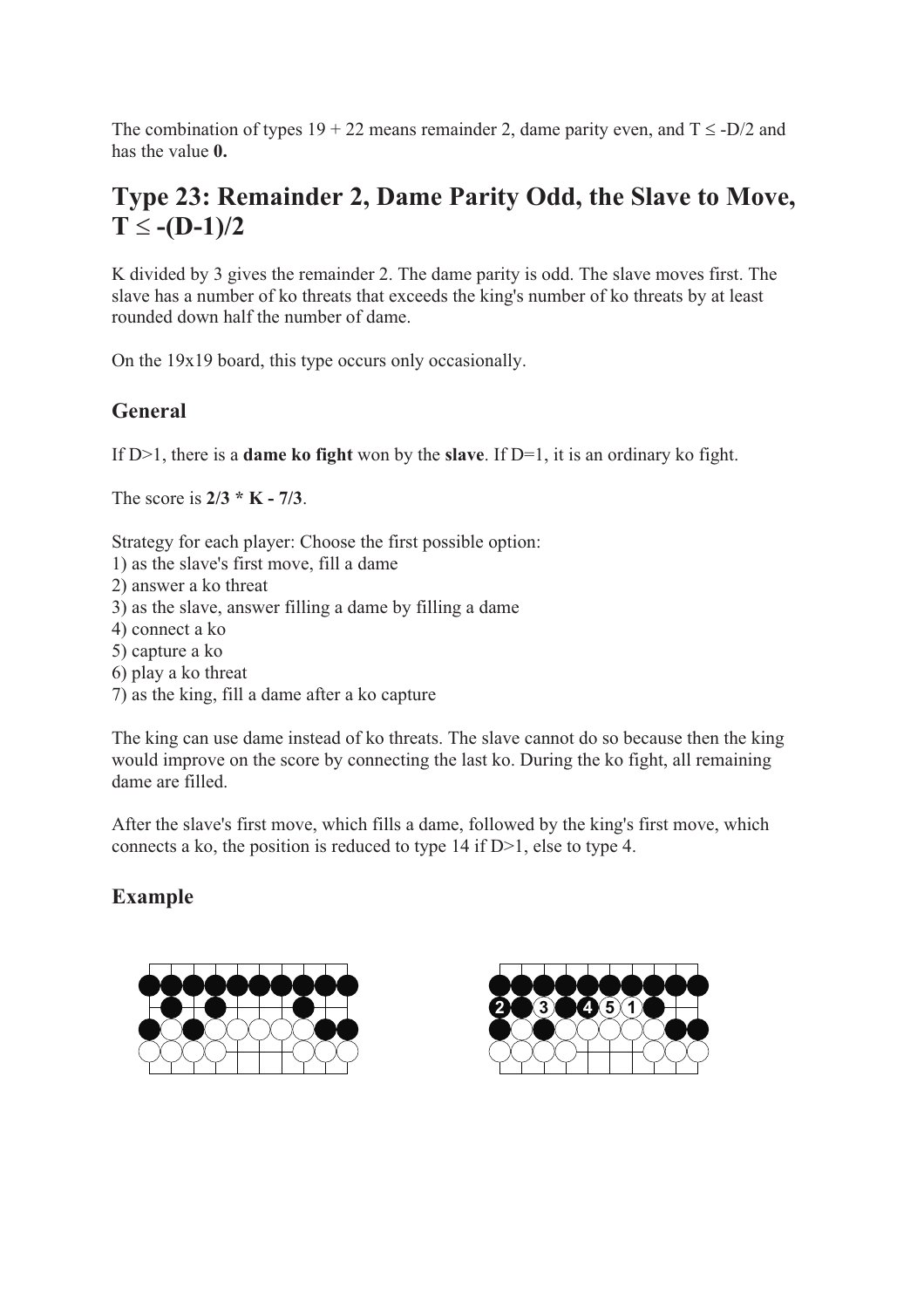We have  $K = 2$ , the king Black,  $D = 3$ , the dame parity odd,  $T = -1$ . The type's condition  $T \leq -(D-1)/2$  is fulfilled:  $-1 \leq$ -(3-1)/2. Applying the formula, the score will be  $2/3 * 2 - 7/3 = -1$ .



The score is  $3 - 4 = -1$ .

### **Type 24: Remainder 2, Dame Parity Odd, the Slave to Move,**  $T > -(D-1)/2$

K divided by 3 gives the remainder 2. The dame parity is odd. The slave moves first. The slave does not have a number of ko threats that exceeds the king's number of ko threats by more than rounded down half the number of dame. It might also be the king who has more ko threats.

This is the ordinarily occurring ko threat situation. Even if the king had an excess of ko threats greater than half the number of dame, it would be useless because the slave simply avoids a ko fight by starting with filling, else capturing a ko, what leads to the remainder 0.

#### **General**

There is **no ko fight.**

The score is **2/3 \* K - 1/3.**

Strategy for each player: Choose the first possible option: 1) as the slave's first move, connect a ko, else capture a ko.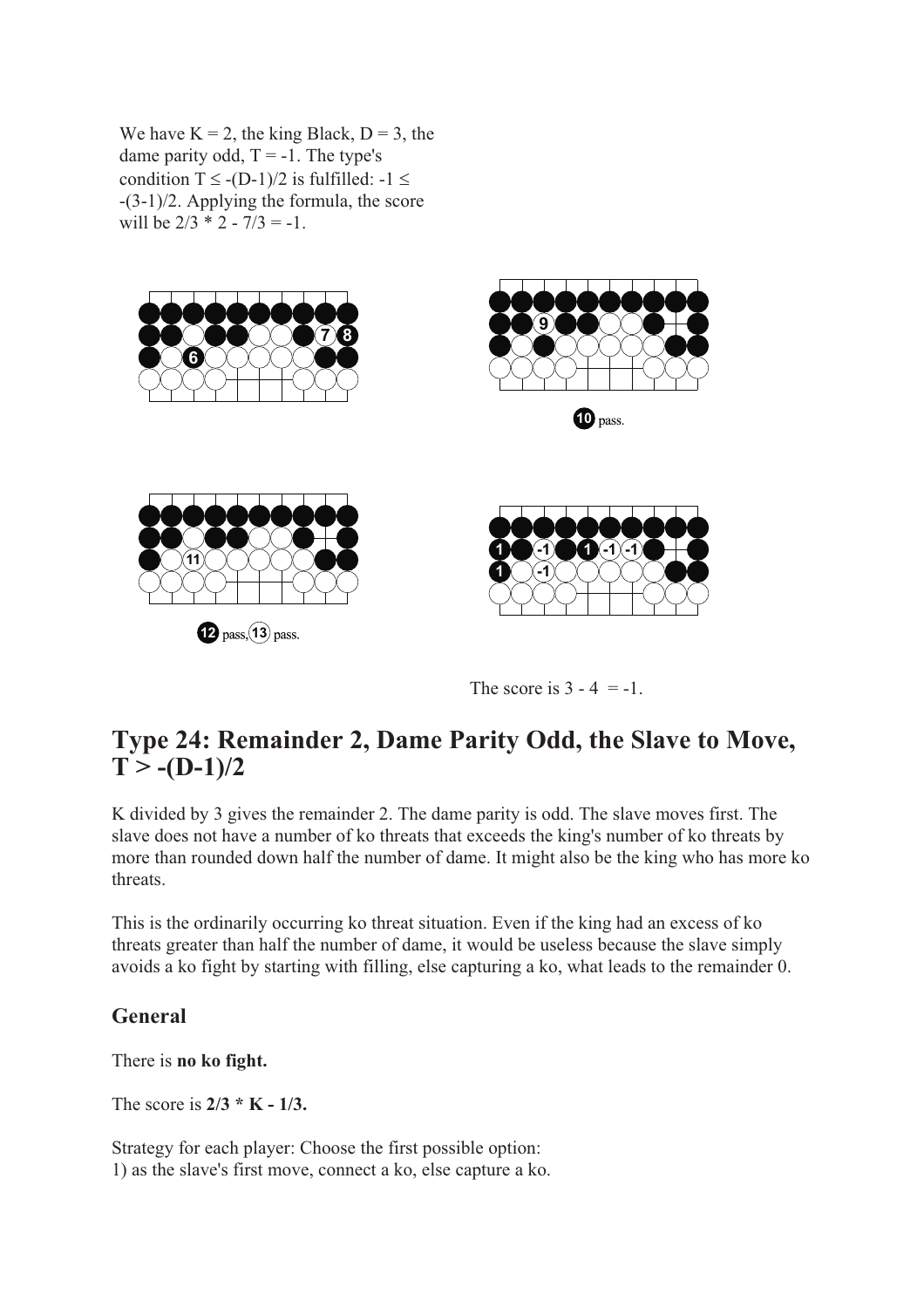2) fill a dame 3) connect a ko 4) capture a ko

After the slave's first move, which connects or else captures a ko, the position is reduced to type 9 or 10.

In particular as soon as only two kos remain, some variation of strategy is possible but not discussed here.



**Example A:** We have  $K = 3 - 1 = 2$ , the king Black,  $D = 3$ , the dame parity odd,  $T =$ 2. The type's condition  $T > -(D-1)/2$  is fulfilled:  $2 > -(3-1)/2$ . Applying the formula, the score will be  $2/3 * 2 - 1/3 = 1$ .



The slave's first move, connecting a ko, avoids a dame ko fight, which could occur if 1 were used to fill a dame.



The king's excess of ko threats has been The score is  $6 - 5 = 1$ .<br>useless.

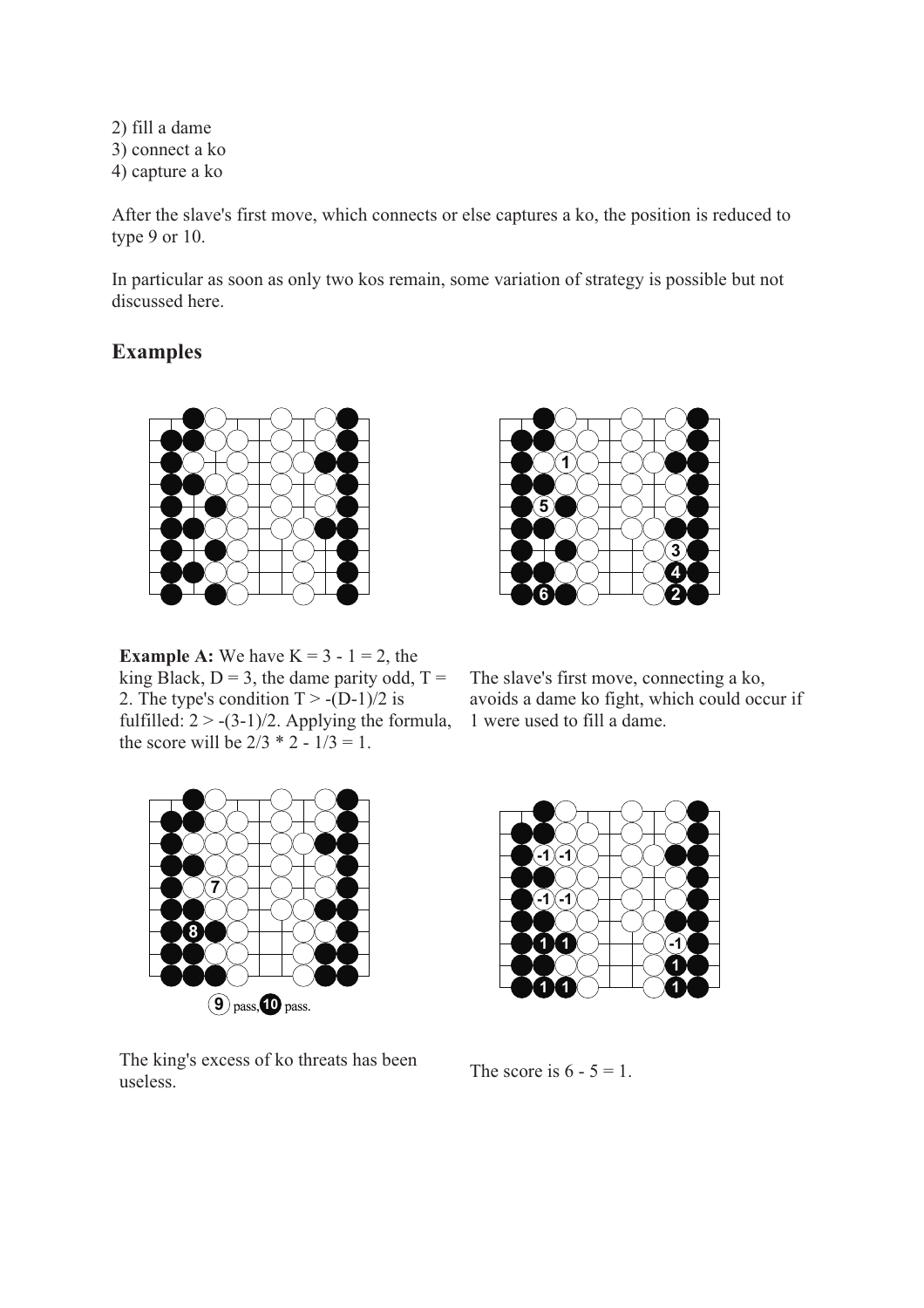



**Example B:** We have  $K = 2$ , the king Black,  $D = 3$ , the dame parity odd,  $T = 0$ . The type's condition  $T > -(D-1)/2$  is fulfilled:  $0 >$ -(3-1)/2. Applying the formula, the score will be  $2/3 * 2 - 1/3 = 1$ .

Here the slave's first move captures a ko. Also this leads to the remainder 0.





The score is  $4 - 3 = 1$ .

### **Type 25: Remainder 2, Dame Parity Odd, the King to Move, T>0**

K divided by 3 gives the remainder 2. The dame parity is odd. The king moves first and has more ko threats.

### **General**

This is an **ordinary ko fight** won by the **king**.

The score is **2/3 \* K + 5/3.**

Strategy for each player: Choose the first possible option: 1) answer a ko threat 2) connect ko 3) capture ko 4) play a ko threat 5) fill a dame

The king's first move, which connects a ko, reduces the position to type 17.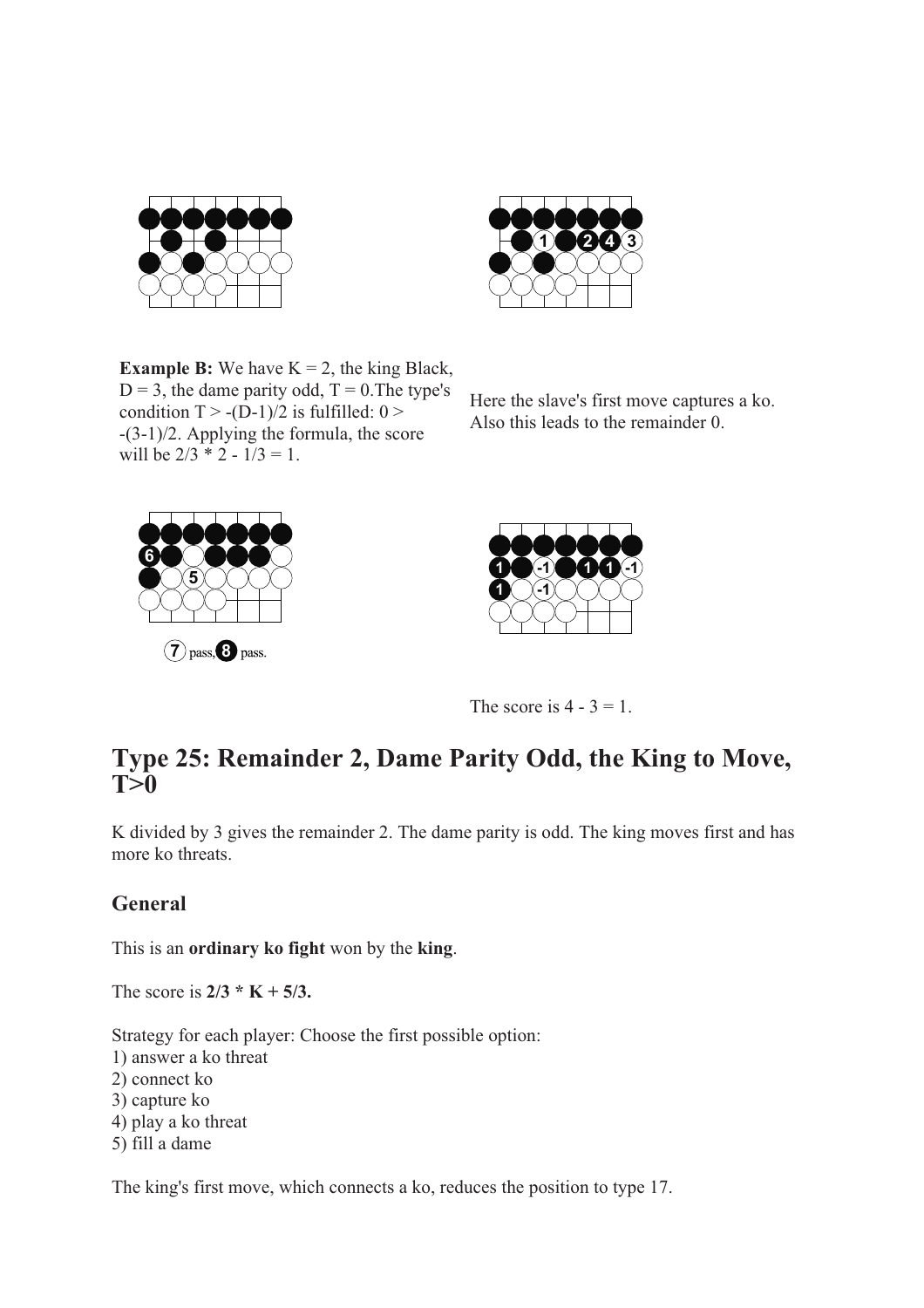The slave cannot force a dame ko fight because the king connects the last ko as soon as the slave fills a dame. - The king cannot force a dame ko fight about the last ko because the slave can simply continue to fill dame instead of further attempting to win the ko after he has run out of ko threats. The slave loses the ko fight but this does not mean that he would also have to concede the extra odd dame to the king. In fact, the slave could fill it in his first move, admitting defeat in the ko fight before starting it at all.

### **Example**





We have  $K = 2$ , the king Black,  $D = 3$ , the dame parity odd,  $T = 1$ . The type's condition  $T > 0$  is fulfilled. Applying the formula, the score will be  $2/3 * 2 + 5/3 = 3$ .









The score is  $5 - 2 = 3$ .

## **Type 26: Remainder 2, Dame Parity Odd, the King to Move, T£0**

K divided by 3 gives the remainder 2. The dame parity is odd. The king moves first. The slave has at least as many ko threats as the king.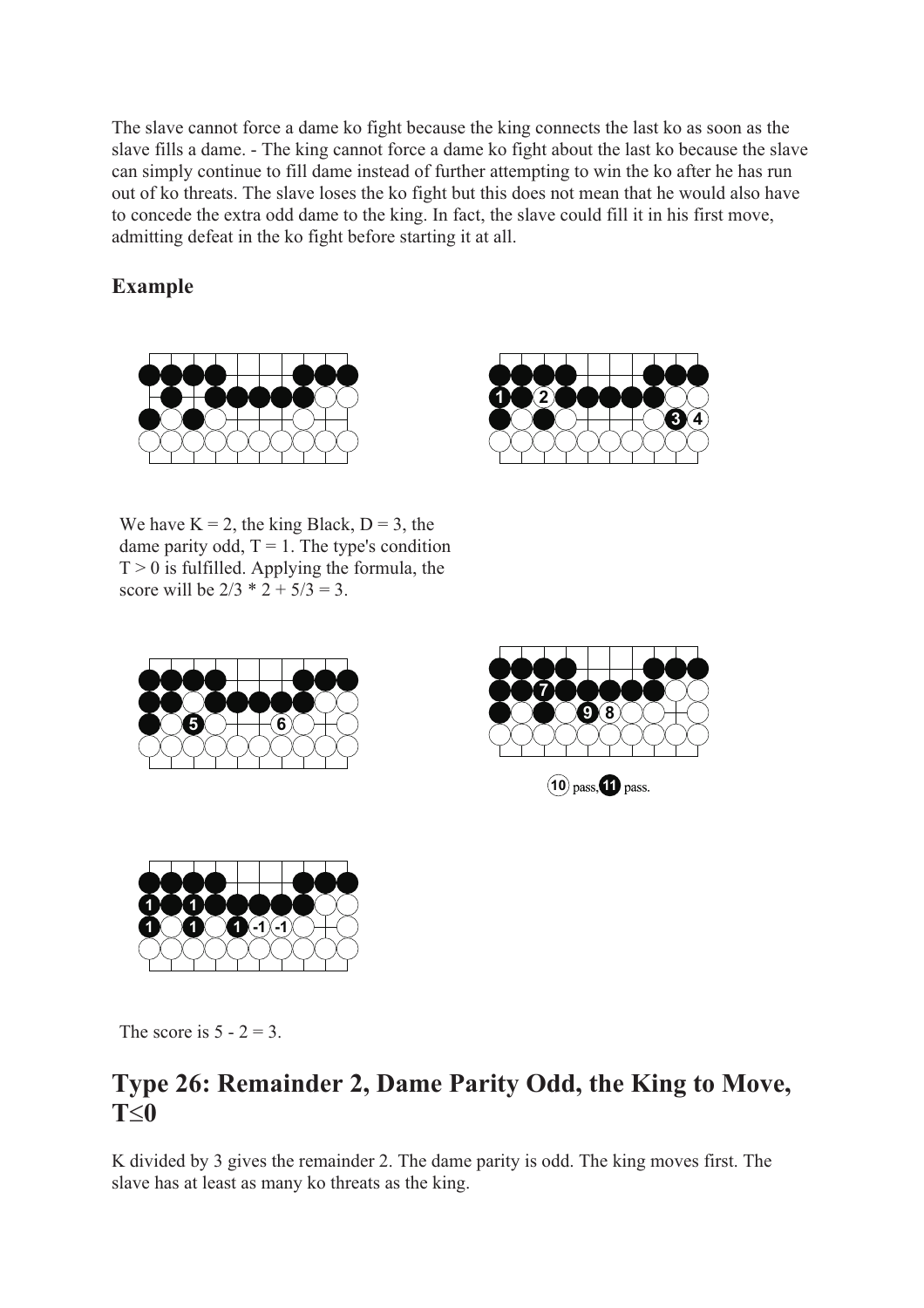#### **General**

This is an **ordinary ko fight** won by the **slave.**

The score is **2/3 \* K - 1/3.**

Strategy for each player: Choose the first possible option: 1) answer a ko threat 2) connect ko 3) capture ko 4) play a ko threat 5) fill a dame

The king cannot force a dame ko fight because the slave connects the last ko as soon as the king fills a dame. - The slave cannot force a dame ko fight about the last ko because the king can simply continue to fill dame instead of further attempting to win the ko after he has run out of ko threats. The king loses the ko fight but this does not mean that he would also have to concede the extra odd dame to the slave. In fact, the king could fill it in his first move, admitting defeat in the ko fight before taking part in it at all.

#### **Example**



We have  $K = 2$ , the king White,  $D = 3$ , the dame parity odd,  $T = 1 - 1 = 0$ . The type's condition  $T \le 0$  is fulfilled. Applying the formula negated for the king White, the score will be  $-(2/3 * 2 - 1/3) = -1$ .





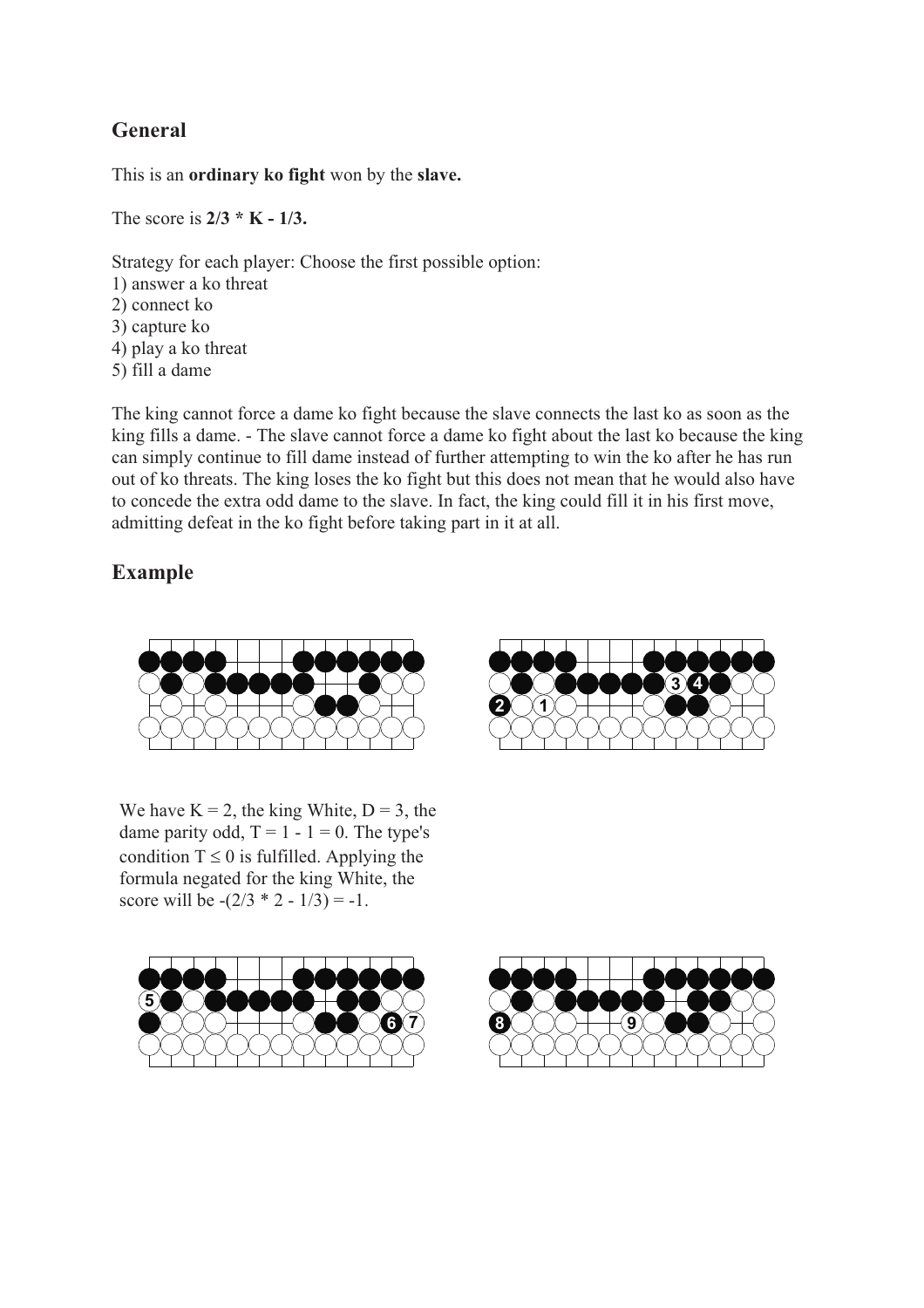



The score is  $3 - 4 = -1$ .

### **Values of Types 23 to 26**

The combination of types  $24 + 25$  means remainder 2, dame parity odd, and  $T>0$  and has the value **2**.

The combination of types 24 + 26 means remainder 2, dame parity odd, and  $-(D-1)/2 < T \le 0$ and has the value **0**.

The combination of types  $23 + 26$  means remainder 2, dame parity odd, and  $T \le -(D-1)/2$  and has the value **2**.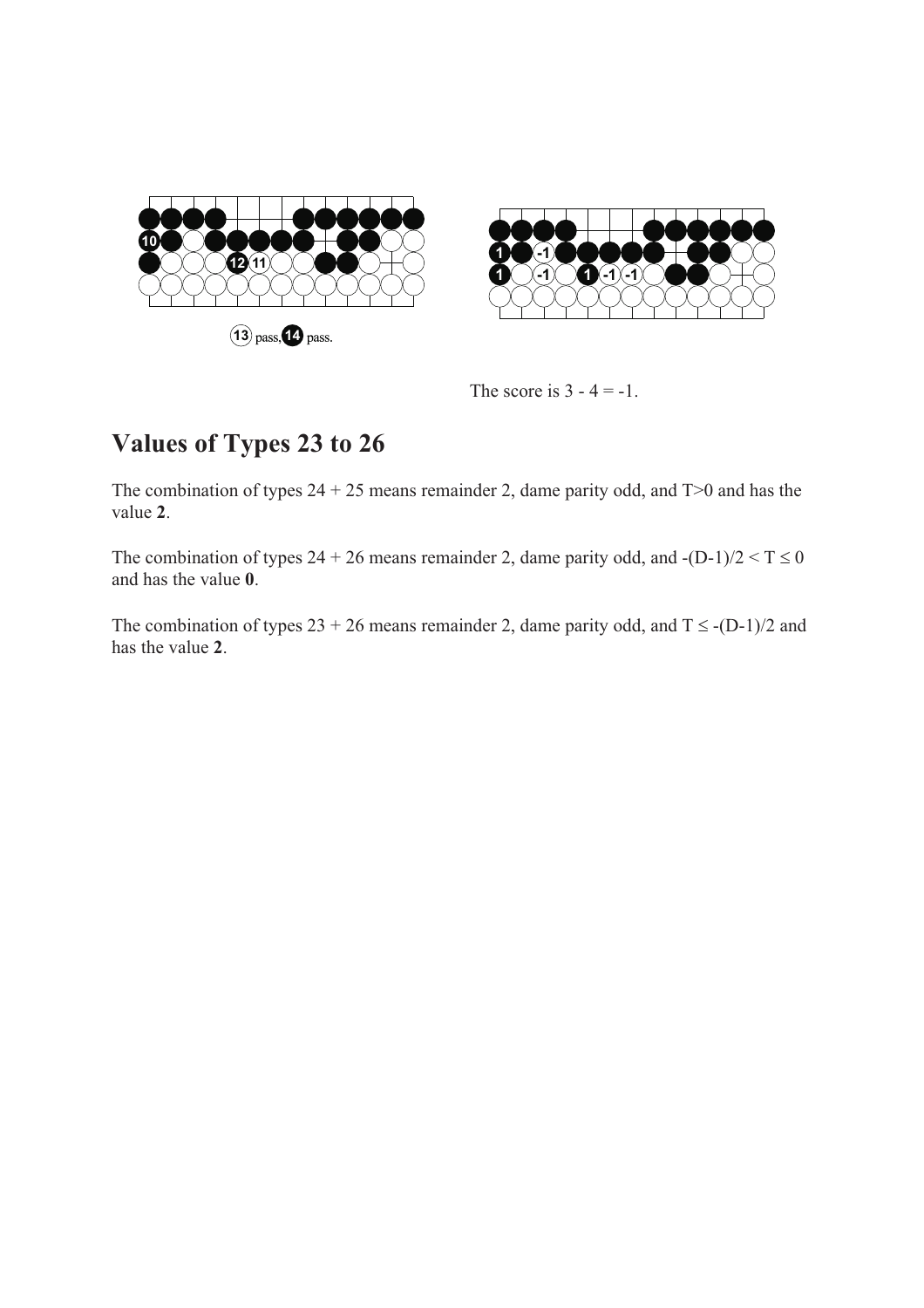| <b>Type</b> | Dame<br><b>Parity</b> | <b>To Move</b> | T                 | <b>Ko Fight</b> | <b>Ko Fight</b><br><b>Winner</b> | <b>Black's Score</b><br>$-2/3 * K$ |
|-------------|-----------------------|----------------|-------------------|-----------------|----------------------------------|------------------------------------|
| 19          |                       | slave          | any               | none            |                                  | $-4/3$                             |
| 20          |                       |                | T > D/2           | dame            |                                  | 8/3                                |
| 21A         | even                  | king           | $0 < T \leq D/2$  |                 | king                             |                                    |
| 21B         |                       |                | $-D/2 < T \leq 0$ | ordinary        |                                  | 2/3                                |
| 22          |                       |                | $T \leq -D/2$     | dame            | slave                            | $-4/3$                             |
| 23          |                       |                | $T \le - (D-1)/2$ | dame            | slave                            | $-7/3$                             |
| 24          | odd                   | slave          | $T > -(D-1)/2$    | none            |                                  | $-1/3$                             |
| 25          |                       | king           | T > 0             | ordinary        | king                             | 5/3                                |
| 26          |                       |                | $T \leq 0$        |                 | slave                            | $-1/3$                             |

### **Conditions, Ko Fights, and Score**

#### **Values**

| <b>Types</b> | <b>Dame Parity</b> | T                    | Value          |
|--------------|--------------------|----------------------|----------------|
| $19 + 20$    |                    | T > D/2              | 4              |
| $19 + 21A$   |                    | $0 < T \leq D/2$     |                |
| $19 + 21B$   | even               | $-D/2 < T \leq 0$    | 2              |
| $19 + 22$    |                    | $T \leq -D/2$        | 0              |
| $24 + 25$    |                    | T > 0                | $\overline{2}$ |
| $24 + 26$    | odd                | $-(D-1)/2 < T \le 0$ | $\overline{0}$ |
| $23 + 26$    |                    | $T \le -(D-1)/2$     | $\overline{2}$ |

### **Summary of Strategy of the Types with Dame and Remainder 1 or 2**

If there is **no ko fight**, then the first move can be to connect, else capture a ko. Afterwards, strategy is peaceful but not the same in the different types. A reduction from a remainder 2 type to a simpler type is possible.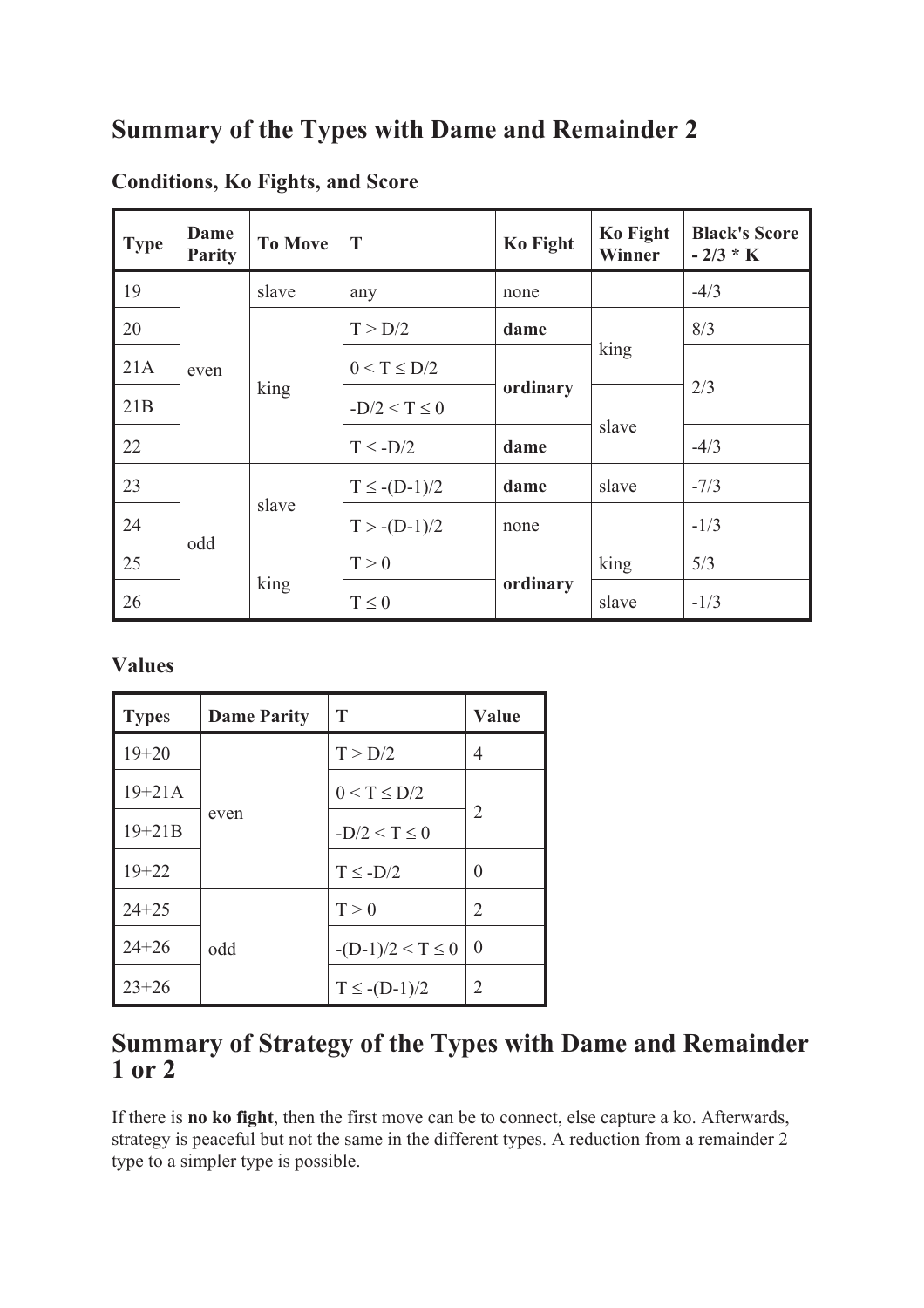In an **ordinary ko fight**, each player's strategy is: Choose the first possible option: 1) answer a ko threat 2) connect ko 3) capture ko 4) play a ko threat 5) fill a dame In a **dame ko fight**, each player's strategy is: Choose the first possible option: 1) If the initial dame parity is odd, fill a dame to make it even. 2) answer a ko threat 3) as the ko winner, answer filling a dame by filling a dame 4) connect a ko 5) capture a ko 6) play a ko threat 7) as the ko loser, fill a dame after a ko capture

The ko loser can use dame instead of ko threats. The ko winner cannot do so because then the ko loser would improve on the score by connecting the last ko. During the ko fight, all dame are filled.

### **Symmetry of the Types with Dame and Remainder 1 or 2**

When one compares the tables for remainder 1 with those for remainder 2, then one notices quite some analogy and similarity. However, the tables are so long that learning and applying such symmetries is not particularly easy.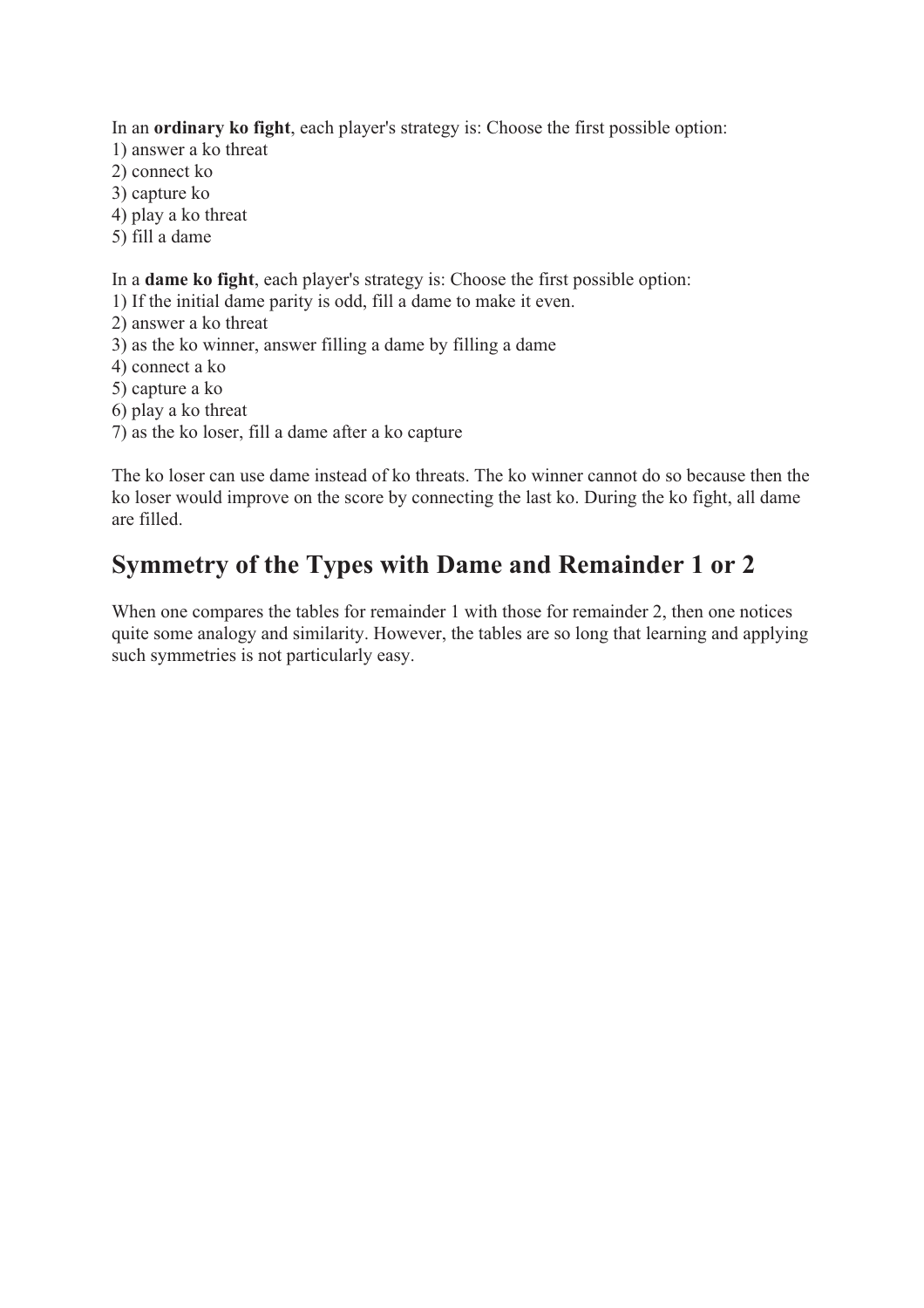# **Overview on the Ko Fights**

## **Ordinary Ko Fights**

The **size** is the difference of scores between either the king or the slave as the ko fight winner. The size 0 means that the potential ko fight winner can also choose to lose the ko fight; in this sense it is a fake.

| <b>Type</b>    | Remainder      | <b>Dame Parity</b> | <b>To Move</b> | T                 | <b>Ko Fight</b><br>Winner | <b>Size</b>    |  |
|----------------|----------------|--------------------|----------------|-------------------|---------------------------|----------------|--|
| $\overline{3}$ |                |                    |                | >0                | king                      |                |  |
| $\overline{4}$ | $\mathbf{1}$   |                    | slave          | $\leq 0$          | slave                     |                |  |
| 6              |                | none               |                | >0                | king                      | $\overline{4}$ |  |
| $\tau$         | $\overline{2}$ |                    | king           | $\leq 0$          | slave                     |                |  |
| 13A            |                |                    |                | $0 < T \leq D/2$  | king                      |                |  |
| 13B            | $\mathbf{1}$   |                    | slave          | $-D/2 < T \leq 0$ | slave                     |                |  |
| 21A            |                | even               |                | $0 < T \leq D/2$  | king                      | $\theta$       |  |
| 21B            | $\overline{2}$ |                    | king           | $-D/2 < T \leq 0$ | slave                     |                |  |
| 17             |                |                    |                | >0                | king                      |                |  |
| 18             | $\mathbf{1}$   |                    | slave          | $\leq$ 0          | slave                     |                |  |
| 25             |                | odd                |                | >0                | king                      | $\overline{2}$ |  |
| 26             | $\overline{2}$ |                    | king           | $\leq 0$          | slave                     |                |  |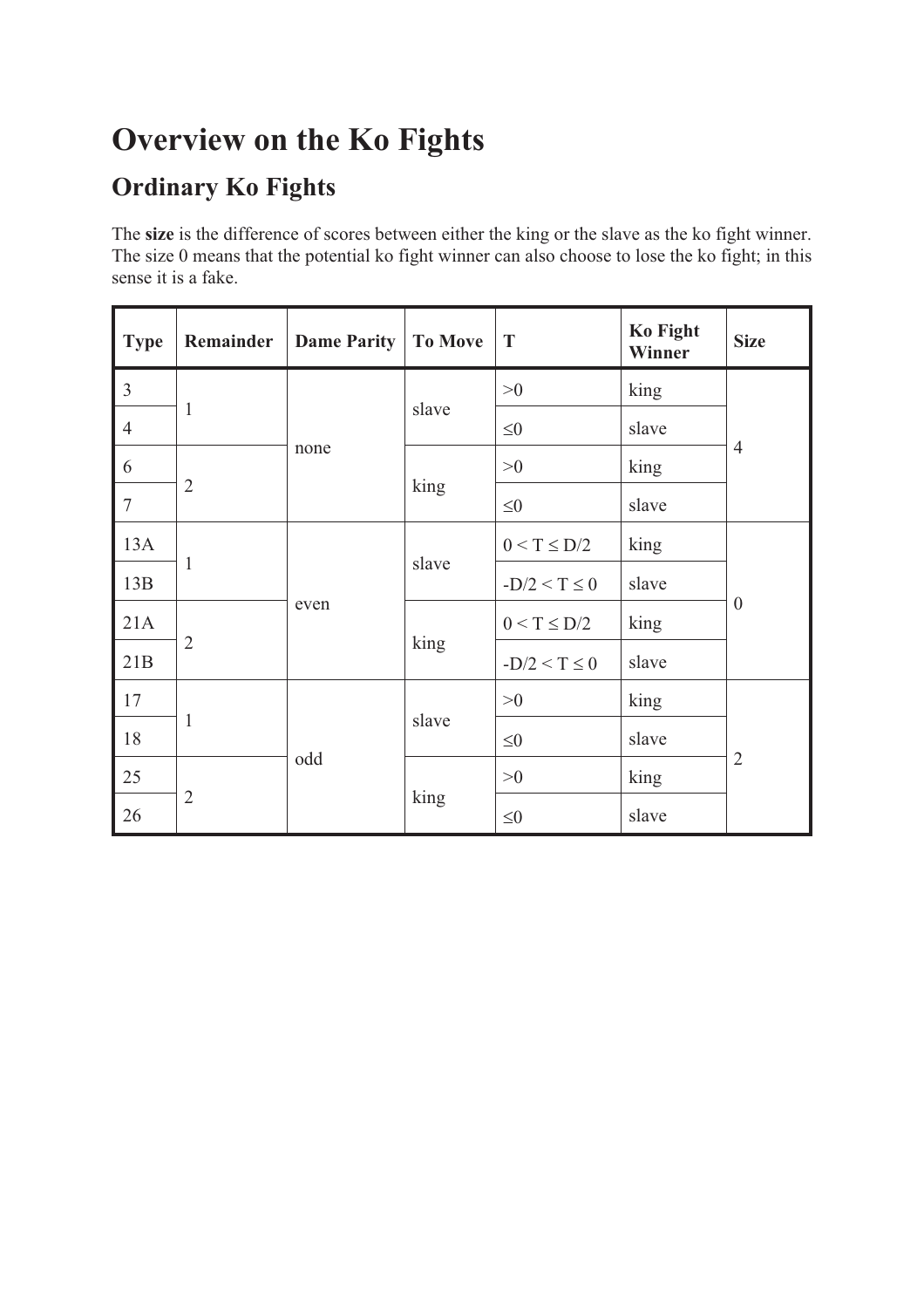## **Dame Ko Fights**

 $(*)$  = at the moment of the first ko connection or capture

The **size** is the difference of scores between either the dame ko fight or the no ko fight situation with another ko threat difference but otherwise the same conditions.

| <b>Type</b> | Remainder      | Dame<br>Parity $(*)$ | <b>To Move</b><br>$(*)$ | T                 | Ko Fight<br>Winner | Size $(*)$     |
|-------------|----------------|----------------------|-------------------------|-------------------|--------------------|----------------|
| 12          |                |                      |                         | T > D/2           | king               |                |
| 14          | 1              |                      | slave                   | $T \leq -D/2$     | slave              |                |
| 15          |                |                      |                         | $T > (D-1)/2$     | king               | $\overline{2}$ |
| 20          |                | even                 |                         | T > D/2           | king               |                |
| 22          | $\overline{2}$ |                      | king                    | $T \le -D/2$      | slave              |                |
| 23          |                |                      |                         | $T \le - (D-1)/2$ | slave              |                |

### **General Conclusions**

The **remainder 1** corresponds with the **slave** to move while the **remainder 2** corresponds with the **king** to move.

An **even** number of dame attracts **dame ko fights**.

An **ordinary ko fight** requires (about) the **greater number** of ko threats while a **dame ko fight** requires an **excess** of ko threats that is (about) **greater than half the number of dame**.

In a dame ko fight, **only the ko loser** can use dame instead of ko threats.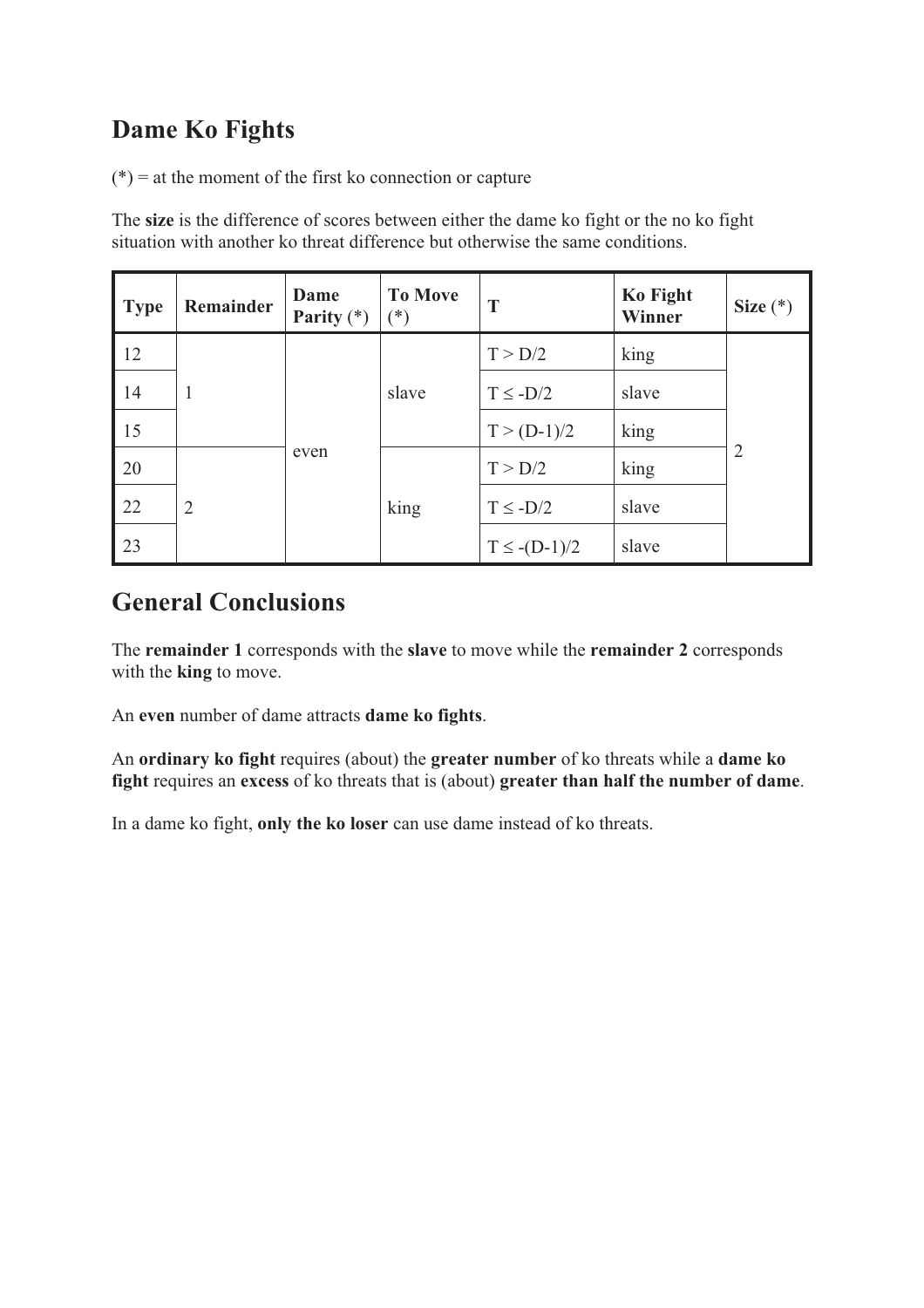# **Collection of the Earlier Tables**

# **Conditions, Ko Fights, and Score**

### **Without Dame**

| <b>Type</b>    | Remainder        | <b>To Move</b> | T        | <b>Ko Fight</b> | <b>Ko Fight</b><br>Winner | <b>Black's</b><br>Score-<br>$2/3 * K$ |
|----------------|------------------|----------------|----------|-----------------|---------------------------|---------------------------------------|
|                | $\boldsymbol{0}$ | either         | any      | none            |                           | $\overline{0}$                        |
| $\overline{2}$ |                  | king           | any      | none            |                           | 4/3                                   |
| 3              | 1                | slave          | >0       | ordinary        | king                      | 4/3                                   |
| $\overline{4}$ |                  |                | $\leq 0$ |                 | slave                     | $-8/3$                                |
| 5              |                  | slave          | any      | none            |                           | $-4/3$                                |
| 6              | $\overline{2}$   |                | >0       | ordinary        | king                      | 8/3                                   |
| 7              |                  | king           | $\leq 0$ |                 | slave                     | $-4/3$                                |

### **With Dame and Remainder 0**

| Type | <b>Dame Parity</b> | <b>To Move</b> | Т   | <b>Ko Fight</b> | <b>Black's Score</b><br>$-2/3 * K$ |
|------|--------------------|----------------|-----|-----------------|------------------------------------|
| 8    | even               | either         |     |                 | U                                  |
| -9   |                    | <b>Black</b>   | any | none            |                                    |
| 10   | odd                | White          |     |                 | $\overline{\phantom{a}}$           |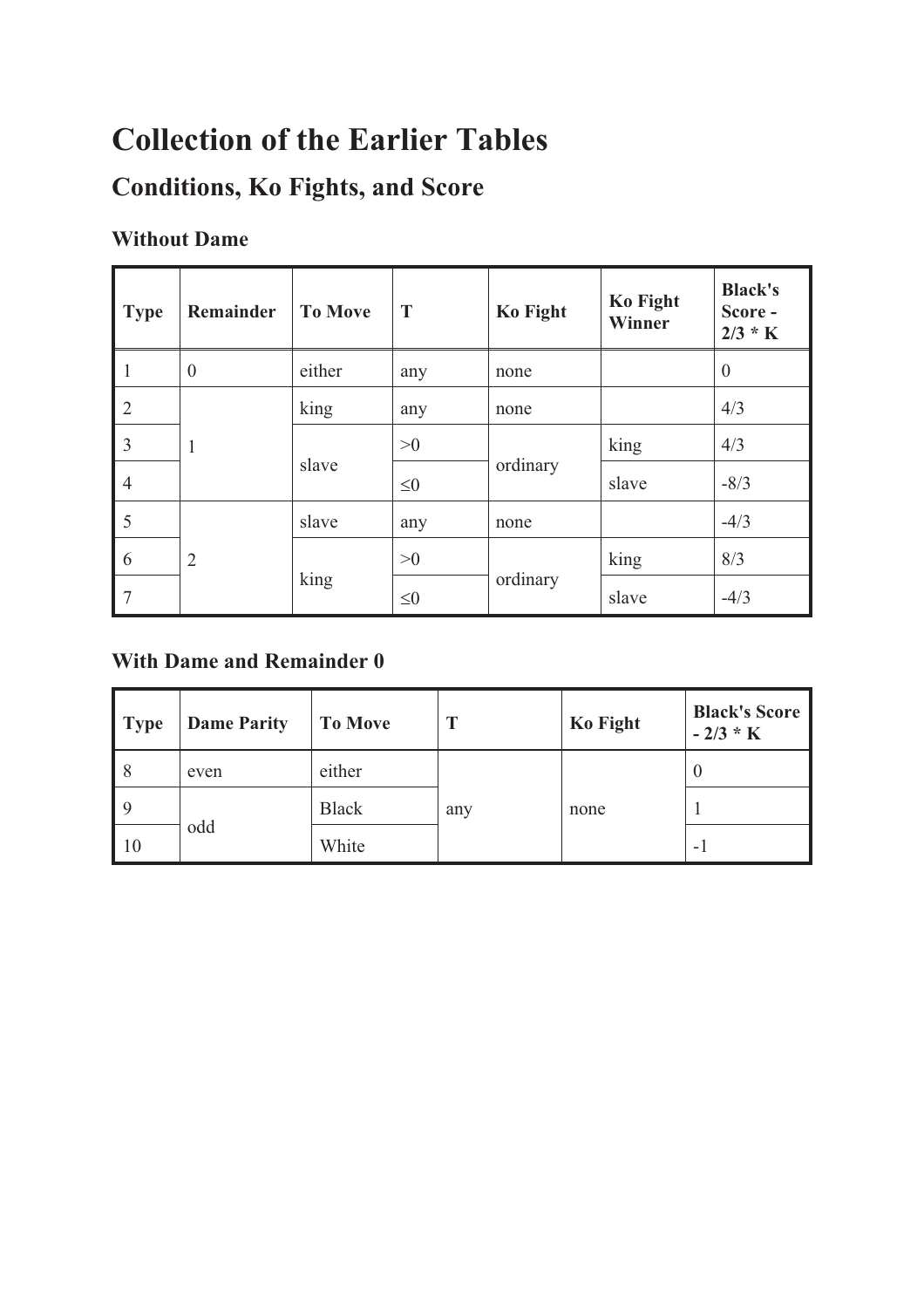| <b>Type</b> | Dame<br>Parity | <b>To Move</b> | T                 | Ko Fight | Ko Fight<br>Winner | <b>Black's Score</b><br>$-2/3 * K$ |
|-------------|----------------|----------------|-------------------|----------|--------------------|------------------------------------|
| 11          |                | king           | any               | none     |                    |                                    |
| 12          |                |                | T > D/2           | dame     |                    | 4/3                                |
| 13A         | even           | slave          | $0 < T \leq D/2$  | ordinary | king               |                                    |
| 13B         |                |                | $-D/2 < T \leq 0$ |          |                    | $-2/3$                             |
| 14          |                |                | $T \leq -D/2$     | dame     | slave              | $-8/3$                             |
| 15          | odd            |                | $T > (D-1)/2$     | dame     | king               | 7/3                                |
| 16          |                | king           | $T \leq (D-1)/2$  | none     |                    |                                    |
| 17          |                |                | T > 0             |          | king               | 1/3                                |
| 18          |                | slave          | $T \leq 0$        | ordinary | slave              | $-5/3$                             |

**With Dame and Remainder 1**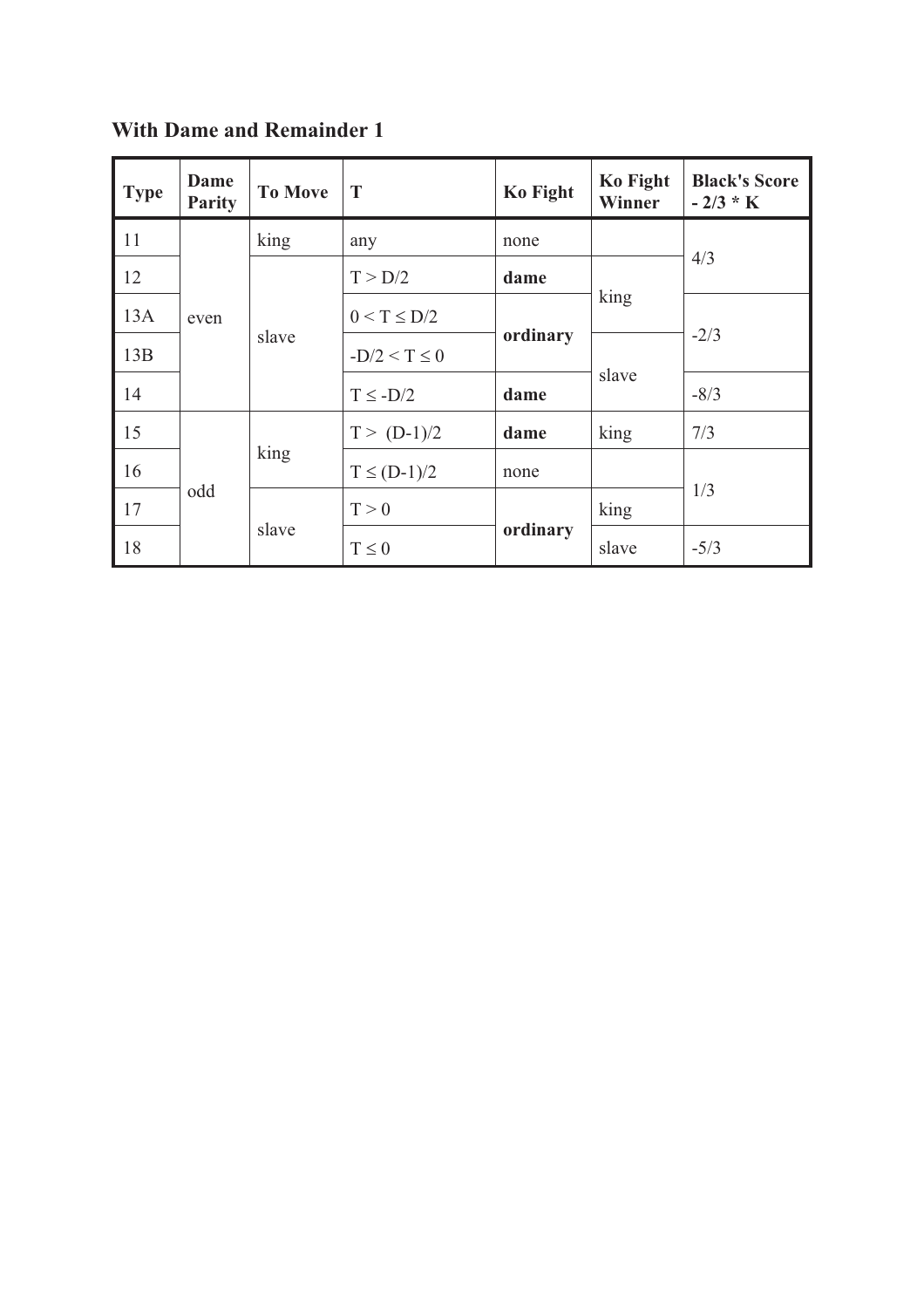| <b>Type</b> | Dame<br>Parity | <b>To Move</b> | T                 | <b>Ko Fight</b> | Ko Fight<br>Winner | <b>Black's Score</b><br>$-2/3 * K$ |
|-------------|----------------|----------------|-------------------|-----------------|--------------------|------------------------------------|
| 19          |                | slave          | any               | none            |                    | $-4/3$                             |
| 20          |                | king           | T > D/2           | dame            | king               | 8/3                                |
| 21A         | even           |                | $0 < T \leq D/2$  | ordinary        |                    |                                    |
| 21B         |                |                | $-D/2 < T \le 0$  |                 |                    | 2/3                                |
| 22          |                |                | $T \leq -D/2$     | dame            | slave              | $-4/3$                             |
| 23          |                | slave          | $T \le - (D-1)/2$ | dame            | slave              | $-7/3$                             |
| 24          |                |                | $T > -(D-1)/2$    | none            |                    | $-1/3$                             |
| 25          | odd            | king           | T > 0             |                 | king               | 5/3                                |
| 26          |                |                | $T \leq 0$        | ordinary        | slave              | $-1/3$                             |

**With Dame and Remainder 2**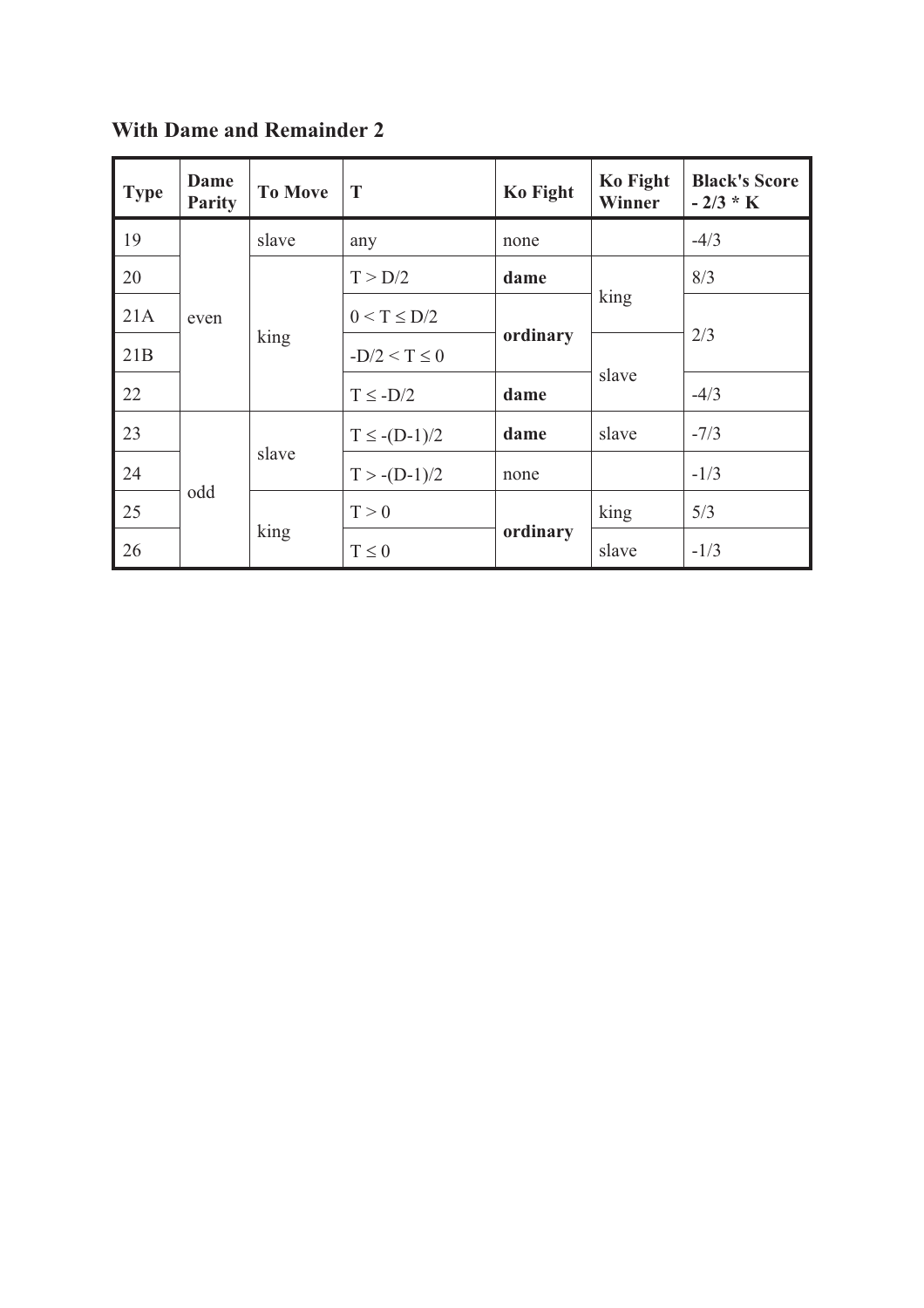## **Values**

### **Without Dame**

| <b>Types</b> | Remainder | T        | Value |
|--------------|-----------|----------|-------|
|              |           | any      | 0     |
| $2 + 3$      |           | >0       | 0     |
| $2 + 4$      |           | $\leq 0$ |       |
| $5 + 6$      |           | >0       |       |
| $5 + 7$      | 2         | $\leq$ 0 |       |

### **With Dame and Remainder 0**

| Types  | <b>Dame Parity</b> | Value |
|--------|--------------------|-------|
|        | even               |       |
| $9+10$ | odd                |       |